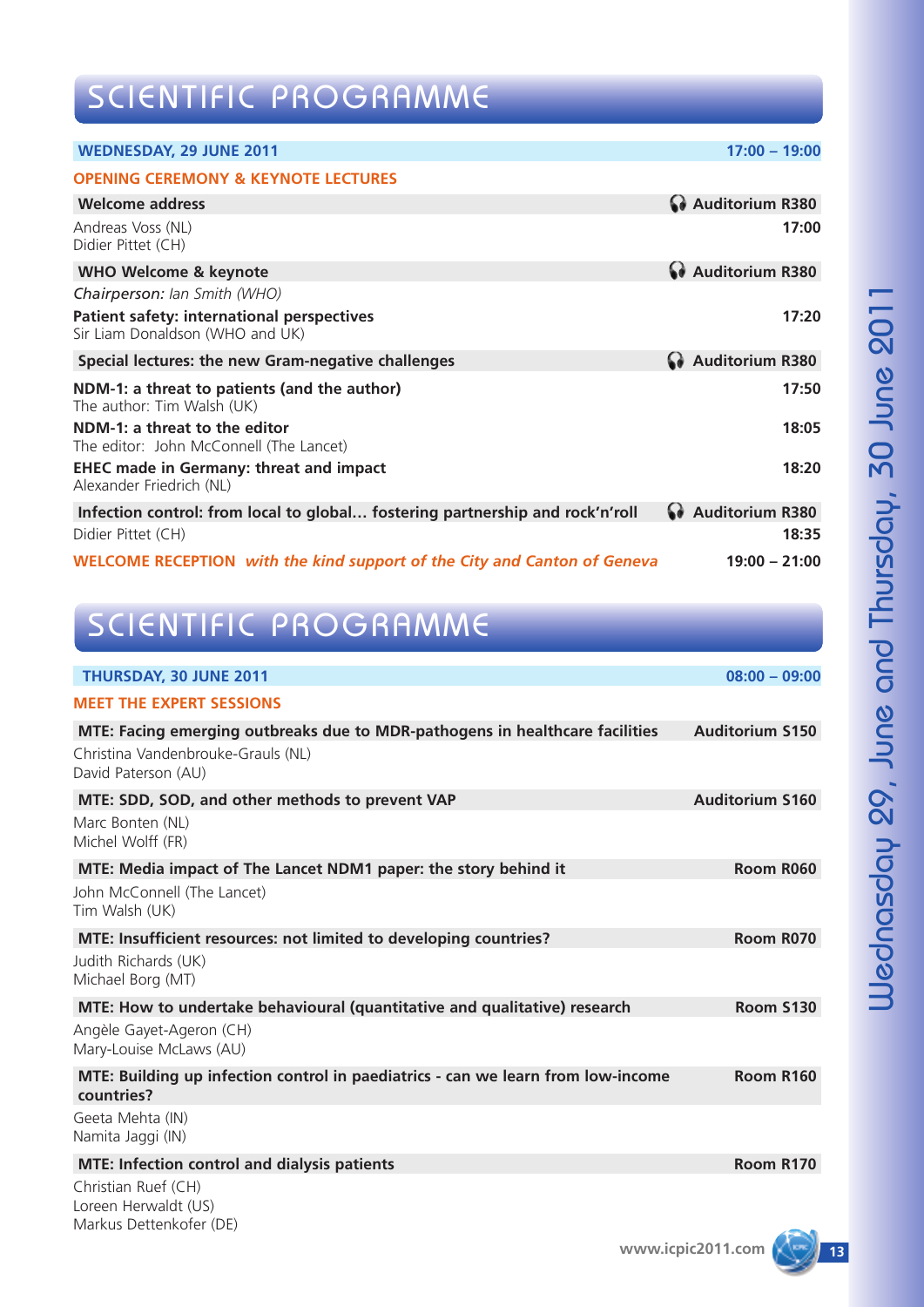| THURSDAY, 30 JUNE 2011                                                                                                                | 09:00 - 09:45          |
|---------------------------------------------------------------------------------------------------------------------------------------|------------------------|
| <b>KEYNOTE LECTURES</b>                                                                                                               |                        |
| Patient care in the ICU: did we progress over the past 30 years?                                                                      | Auditorium R380        |
| Chairperson: Laurent Brochard (CH)                                                                                                    |                        |
| Speaker: Jean-Louis Vincent (BE)                                                                                                      | 09:00                  |
| The burden of endemic healthcare-associated infection in countries<br>with limited resources                                          | <b>Auditorium R080</b> |
| Chairperson: Babacar Ndoye (SN)                                                                                                       |                        |
| Speaker: Benedetta Allegranzi (WHO)                                                                                                   | 09:00                  |
| THURSDAY, 30 JUNE 2011                                                                                                                | 09:45 - 11:15          |
| <b>PARALLEL SESSION</b>                                                                                                               |                        |
| New tricks: how to change healthcare worker behaviour                                                                                 | Auditorium R380        |
| Chairpersons: Wing-Hong Seto (HK), John Boyce (US)                                                                                    |                        |
| What's the problem? Why don't healthcare workers listen?<br>Andreas Voss (NL)                                                         | 09:45                  |
| Human factors design<br>Hugo Sax (CH)                                                                                                 | 10:15                  |
| <b>Patient participation</b><br>Yves Longtin (CA)                                                                                     | 10:45                  |
| <b>PARALLEL SESSION</b>                                                                                                               |                        |
| Challenges in implementing infection control in critical care                                                                         | <b>Auditorium R080</b> |
| Chairpersons: Jérôme Pugin (CH), Philippe Eggimann (CH)                                                                               |                        |
| <b>Bundles: grappling with the grey evidence</b><br>Jean-Christophe Lucet (FR)                                                        | 09:45                  |
| Antibiotic care bundle: from dreams to reality<br>Dilip Nathwani (UK)                                                                 | 10:15                  |
| <b>Collateral damage of infection control?</b><br>Jean-Yves Fagon (FR)                                                                | 10:45                  |
| <b>SLIDE SESSION</b>                                                                                                                  |                        |
| Healthcare-associated infection surveillance systems and burden                                                                       | <b>Auditorium R280</b> |
| Chairpersons: Elisabeth Meyer (DE), Marc Struelens (ECDC)                                                                             |                        |
| European point prevalence survey of healthcare-associated infections<br>Carl Suetens (ECDC)                                           | 09:45                  |
| Abstract N° O1<br>Comparing the DEBUGIT dashboards to national surveillance systems                                                   | 10:05                  |
| C. Daniel* (FR)                                                                                                                       |                        |
| R. Choquet, A. Assele, F. Enders, P. Daumke, M.-C. Jaulent                                                                            |                        |
| Abstract N° O2<br>The concordance of European and U.S. definitions for healthcare-associated infections<br>(HAI)                      | 10:17                  |
| S. Hansen* (DE)                                                                                                                       |                        |
| D. Sohr, C. Geffers, P. Astagneau, A. Blacky, W. Koller, I. Morales, M. L. Moro,<br>M. Palomar, E. Szilagyi, C. Suetens, P. Gastmeier |                        |
| Abstract N° O3                                                                                                                        | 10:29                  |
| Increasing burden of E. coli bacteraemia and changing epidemiology<br>J. Wilson* (UK)                                                 |                        |
| R. Coello, A. Jepson, E. Brannigan, M. Richards, S. Hassall, A. Holmes<br>Abstract N° O4                                              |                        |
| Secular trends in ESBL, MRSA and VRE incidence in German intensive care units<br>R. Leistner* (DE)                                    | 10:41                  |
| and S. Hansen, F. Schwab, C. Geffers, E. Meyer, P. Gastmeier                                                                          |                        |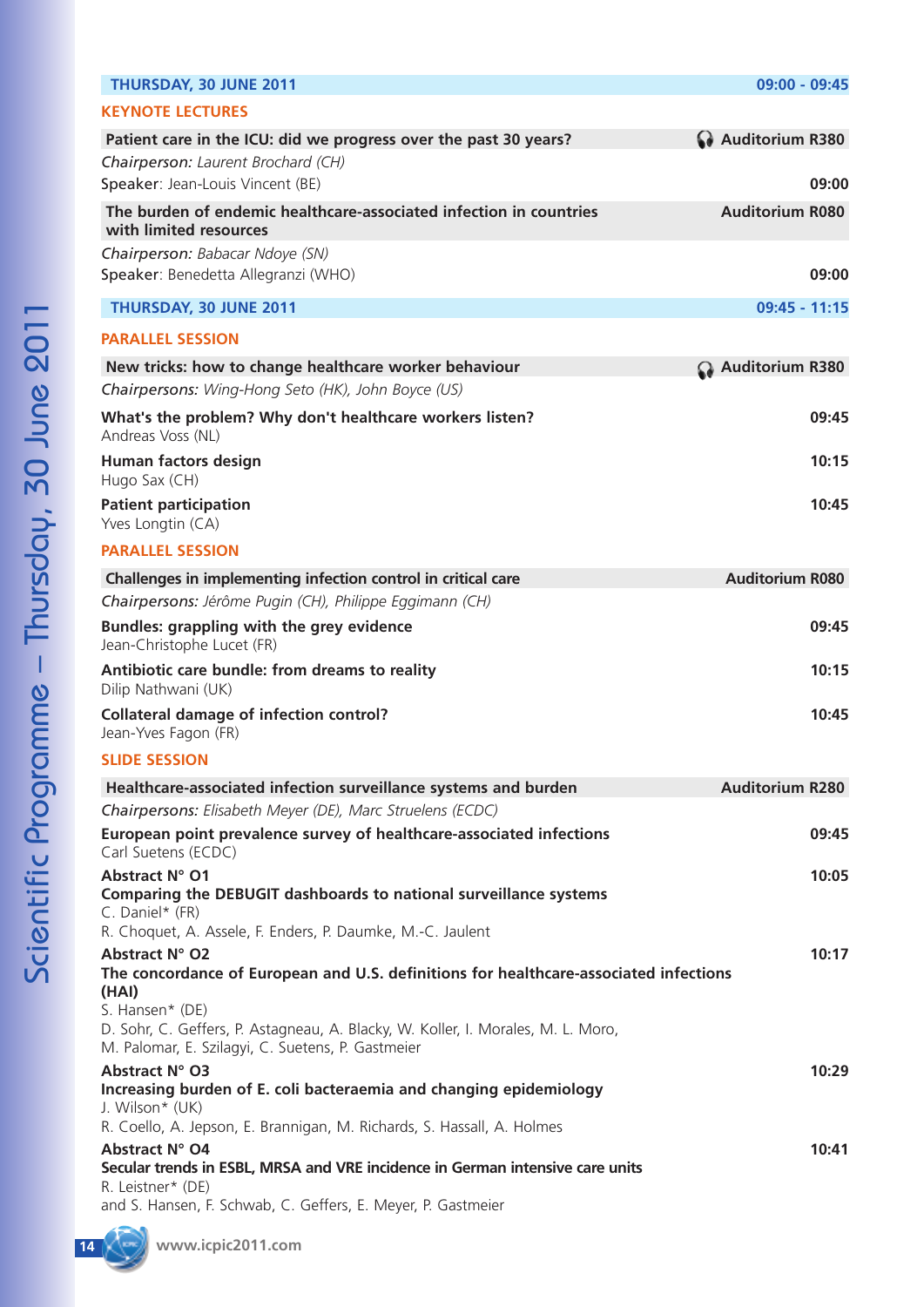| Abstract N° O5<br>A targeted methicillin-resistant Staphylococcus aureus (MRSA) control program<br>did not affect total nosocomial Staphylococcus aureus (SA) bloodstream infections<br>(BSI) despite reducing MRSA BSI<br>B. Amri* (SG)<br>A. Vasudevan, J. Li, L. Y. Hsu, D. Fisher, P. A. Tambyah | 10:53                  |
|------------------------------------------------------------------------------------------------------------------------------------------------------------------------------------------------------------------------------------------------------------------------------------------------------|------------------------|
| Abstract N° O6<br>A program for audit of infections and antibiotic resistance in critical ill<br>H. S.-I. Hanberger* (SE)<br>G. Fransson, S. Walther                                                                                                                                                 | 11:05                  |
| <b>PARALLEL SESSION</b>                                                                                                                                                                                                                                                                              |                        |
| <b>Coping with limited resources?</b>                                                                                                                                                                                                                                                                | <b>Auditorium R290</b> |
| Effectively adapt infection control to available resources<br>Chairpersons: Judith Richards (UK), Michael Borg (MT)                                                                                                                                                                                  |                        |
| Rubbish business: impact of unsafe disposal and reuse of medical devices in<br>low-resource countries<br>Nizam Damani (UK)                                                                                                                                                                           | 09:45                  |
| Decontamination and sterilization - a silent enemy in low-and middle-income countries<br>Shaheen Mehtar (ZA)                                                                                                                                                                                         | 10:15                  |
| The added value of partnerships: lessons from Cameroon, Mali and Senegal<br>Shamsuzzoha Syed (WHO)                                                                                                                                                                                                   | 10:45                  |
| <b>COFFEE BREAK AND EXHIBITION, with the kind support of Hutchinson Santé</b>                                                                                                                                                                                                                        | $11:15 - 11:45$        |
| THURSDAY, 30 JUNE 2011                                                                                                                                                                                                                                                                               | $11:45 - 13:15$        |
| <b>PARALLEL SESSION</b>                                                                                                                                                                                                                                                                              |                        |
| The threat of carbapenemase-producing Gram-negative organisms<br>Chairperson: Vincent Jarlier (FR)                                                                                                                                                                                                   | Auditorium R380        |
| The global spread of carbapenemases<br>Tim Walsh (UK)                                                                                                                                                                                                                                                | 11:45                  |
| What went wrong in controlling carbapenemases?<br><b>Experiences from a country with endemic KPC</b><br>Yehuda Carmeli (IL)                                                                                                                                                                          | 12:15                  |
| Is Europe well prepared?<br>Marc Struelens (ECDC)                                                                                                                                                                                                                                                    | 12:45                  |
| <b>PARALLEL SESSION</b>                                                                                                                                                                                                                                                                              |                        |
| Antibiotic overuse in the ICU: can we control it?                                                                                                                                                                                                                                                    | <b>Auditorium R080</b> |
| Chairpersons: Hakan Hanberger (SE), Salih Hoșoğlu (TR)                                                                                                                                                                                                                                               |                        |
| <b>Lessons from EPIC 2</b><br>Jean-Louis Vincent (BE)                                                                                                                                                                                                                                                | 11:45                  |
| Impact of antibiotics on the digestive flora<br>Antoine Andremont (FR)                                                                                                                                                                                                                               | 12:15                  |
| Limiting carbapenem and oxazolidinone use in ICU - one practical approach<br>Lindsay Grayson (AU)                                                                                                                                                                                                    | 12:45                  |
| <b>SLIDE SESSION</b>                                                                                                                                                                                                                                                                                 |                        |
| Slide session: Catheter-related bloodstream infections                                                                                                                                                                                                                                               | <b>Auditorium R280</b> |
| Chairpersons: Leonard Mermel (US), Patricia Munoz (ES)                                                                                                                                                                                                                                               |                        |
| Abstract N° O7<br>Catheter-related infections in neonatal intensive care units: a prospective<br>multicentre surveillance<br>K. Bellemin* (FR)<br>N. Voirin, M. Bonfils, H. Bouamari, A. Vincent, M.-L. Valdeyron, B. Reygrobellet,<br>P. Vanhems, O. Claris                                         | 11:45                  |

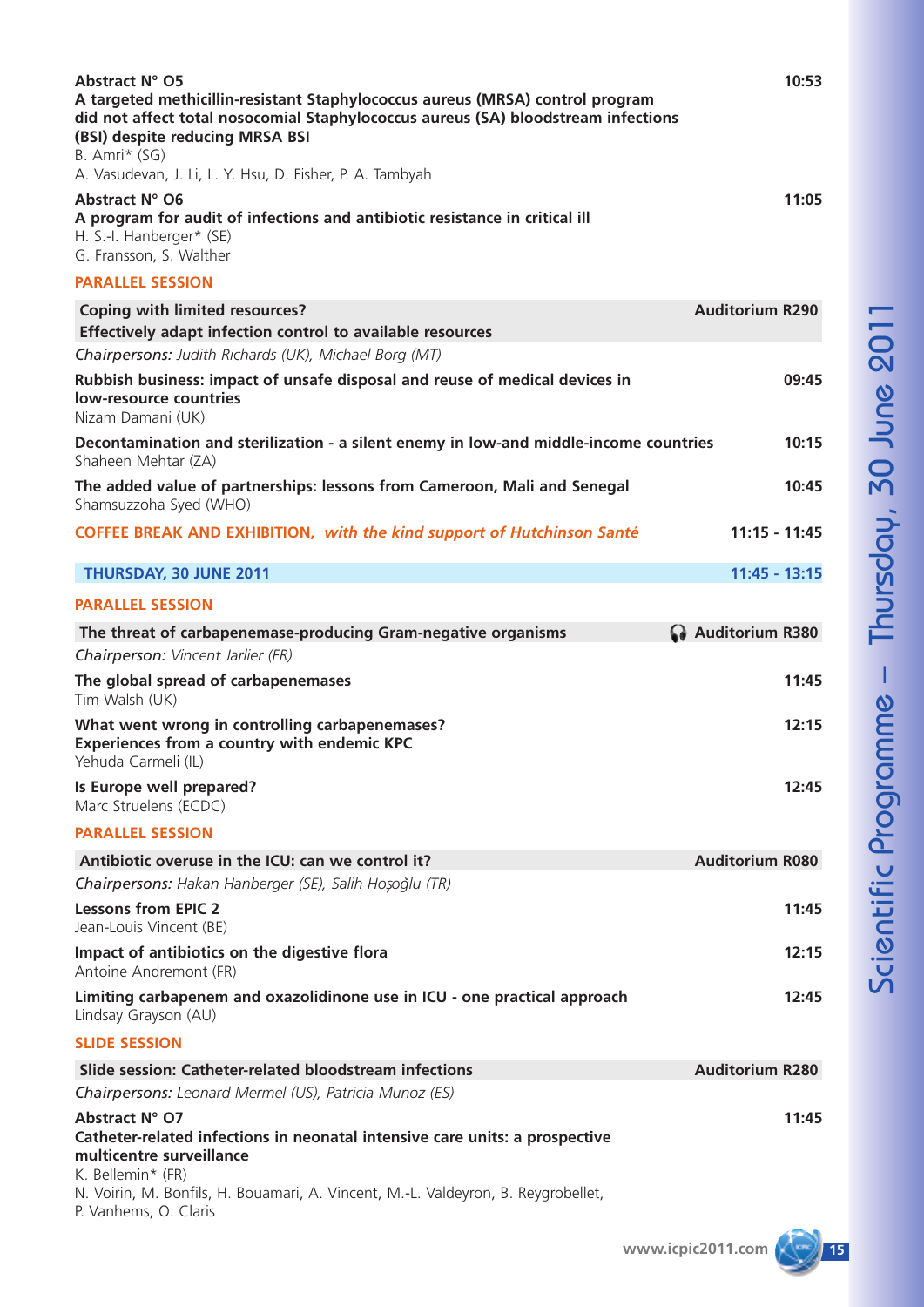| Abstract N° O8<br>Four year surveillance of central line-associated bloodstream infection (CLABSI)<br>in neonatal intensive care unit (NICU)<br>A. Décary* (CA)<br>R.Mandel, R.Rodrigues, C.Frenette, B.Lussier                                                                       | 11:57         |
|---------------------------------------------------------------------------------------------------------------------------------------------------------------------------------------------------------------------------------------------------------------------------------------|---------------|
| Abstract N° O9<br>Central-line associated bacteremia in intensive care units in Uruguay; 2007-2010 national data<br>H. Albornoz* (UY)<br>S. E. Guerra, R. Rosa, G. Rios, H. Bagnulo, T. Camou, A. Galiana, A. Pilatti,                                                                | 12:09         |
| G. Reherman, M. Godino<br>Abstract N° O10<br>Transparent semipermeable dressings for peripherally inserted central catheters<br>in neonates - should we be concerned?<br>I. Soulake* (CH)<br>N. Bochaton, C. Vassant-Allemoz, G. Renzi, R. Pfister, J. Schrenzel, D. Pittet, W. Zingg | 12:21         |
| Abstract N° O11<br>Impact of bundle for central line associated bloodstream infections prevention<br>R. E. Quirós* (AR)<br>L. Fabbro, A. Novau                                                                                                                                        | 12:33         |
| <b>Abstract N° O12</b><br>Strategies to deploy interventions for prevention of infection related to central venous catheter<br>S. S. Lessa* (BR)<br>C. A. Binelli, P. R. Daher, S. Isidoro, P. A. Oliveira                                                                            | 12:45         |
| Abstract N° O13<br>Sustained reduction of catheter-associated bloodstream infections by simulator-training<br>and self-assessment<br>W. Zingg* (CH)<br>V. Cartier, C. Inan, S. Touveneau, F. Clergue, D. Pittet, B. Walder                                                            | 12:57         |
| <b>PARALLEL SESSION</b>                                                                                                                                                                                                                                                               |               |
|                                                                                                                                                                                                                                                                                       |               |
| <b>Auditorium R290</b><br>Infection control challenges in countries with limited resources                                                                                                                                                                                            |               |
| Chairpersons: Benedetta Allegranzi (WHO), Vincent Dijentcheu (CM)                                                                                                                                                                                                                     |               |
| Establishing the infection control core components in developing countries<br>Carmem Pessoa-Silva (WHO)                                                                                                                                                                               | 11:45         |
| Running a national programme in countries with limited resources: feasibility and challenges<br>Babacar Ndoye (SN)                                                                                                                                                                    | 12:15         |
| Future technologies for blood safety in low-resource countries<br>Soraya Amar - El Dusouqui (CH)                                                                                                                                                                                      | 12:45         |
| POSTER VIEWING, EXHIBITION AND LUNCH with the kind support of Hartmann                                                                                                                                                                                                                | 13:15 - 14:45 |
| THURSDAY, 30 JUNE 2011                                                                                                                                                                                                                                                                | 14:45 - 16:45 |
| <b>PARALLEL SESSION</b>                                                                                                                                                                                                                                                               |               |
| Auditorium R380<br>Antimicrobial stewardship success stories around the world: small is beautiful?                                                                                                                                                                                    |               |
| Chairpersons: Jean Carlet (FR), John McGowan (US)                                                                                                                                                                                                                                     |               |
| <b>Success stories from Chile</b>                                                                                                                                                                                                                                                     | 14:45         |
| Luis Bavestrello (CL)<br><b>Success stories from Singapore</b>                                                                                                                                                                                                                        | 15:05         |
| Dale Fisher (SG)<br><b>Success stories from Belgium</b>                                                                                                                                                                                                                               | 15:25         |
| Herman Goossens (BE)<br><b>Success stories from Austria</b>                                                                                                                                                                                                                           | 15:45         |
| Franz Allerberger (AT)<br><b>Success stories from Turkey</b>                                                                                                                                                                                                                          | 16:05         |
| Salih Hoșoğlu (TR)<br><b>Success stories from Australia</b><br>Thomas Gottlieb (AU)<br><b>COMMA</b>                                                                                                                                                                                   | 16:25         |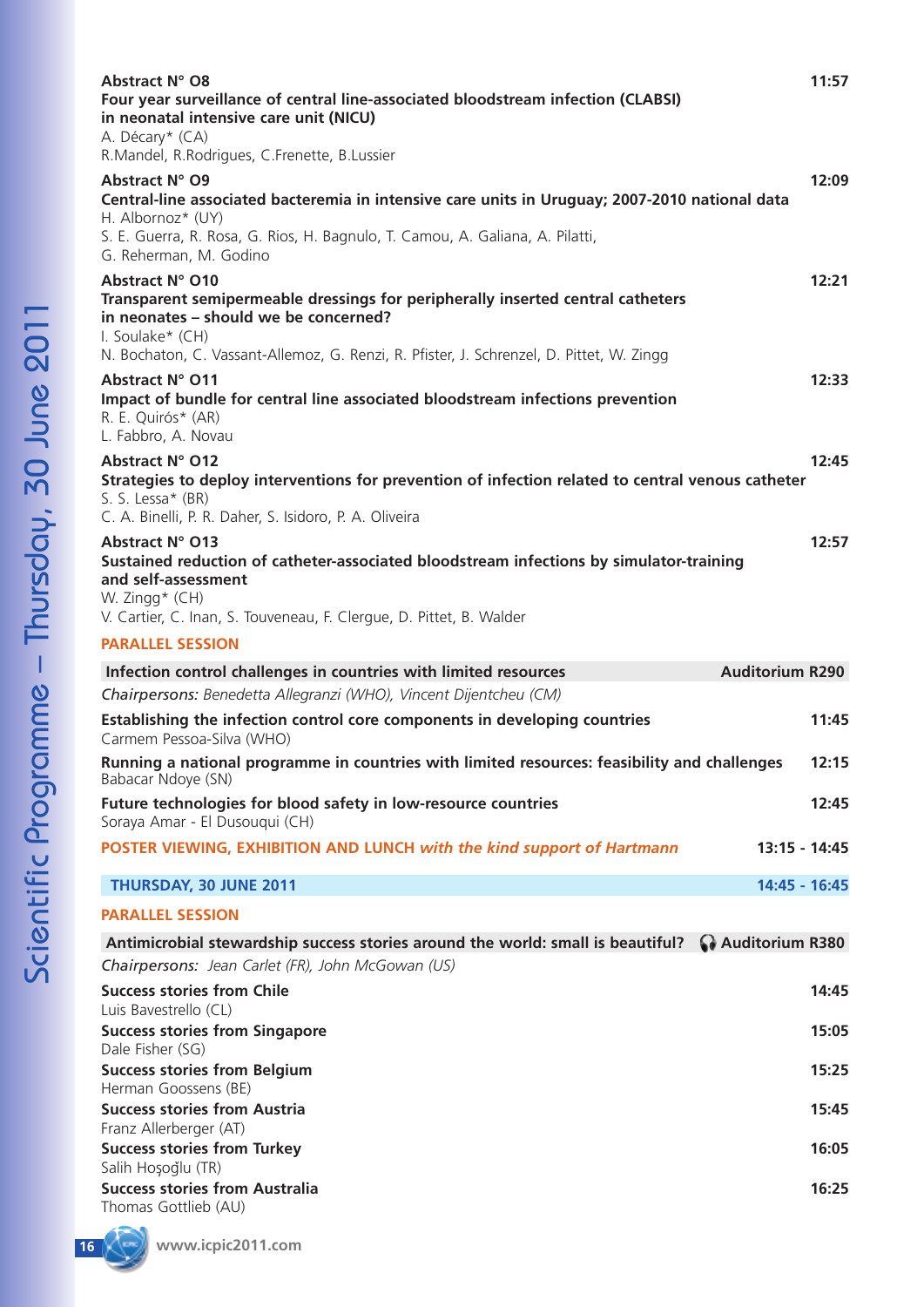### **PARALLEL SESSION**

| Innovative infection control strategies in the ICU                                                                                                                                       | <b>Auditorium R080</b> |
|------------------------------------------------------------------------------------------------------------------------------------------------------------------------------------------|------------------------|
| Chairpersons: Marc Bonten (NL), Laurent Brochard (CH)                                                                                                                                    |                        |
| Antivirulence strategies to prevent ventilator-associated pneumonia<br>Jean Chastre (FR)                                                                                                 | 14:45                  |
| <b>Teamwork and safety culture</b><br>Trish Perl (US)                                                                                                                                    | 15:15                  |
| <b>Glucose control</b><br>Philippe Eggiman (CH)                                                                                                                                          | 15:45                  |
| Selective decontamination of the digestive tract, selective oropharyngeal<br>decontamination<br>Marc Bonten (NL)                                                                         | 16:15                  |
| <b>PARALLEL SESSION</b>                                                                                                                                                                  |                        |
| Challenges in paediatric infection control                                                                                                                                               | <b>Auditorium R280</b> |
| Chairpersons: Klara Posfay (CH), Don Goldmann (US)                                                                                                                                       |                        |
| Healthcare-associated infections and antimicrobial resistance in neonatal ICUs:<br>an international view<br>Rosanna Richtmann (BR)                                                       | 14:45                  |
| Family-centred care and impact on infection control<br>Walter Zingg (CH)                                                                                                                 | 15:15                  |
| Infection control challenges in viral outbreaks on the general paediatric ward<br>Hanan Balkhy (SA)                                                                                      | 15:45                  |
| VAP and CLABSI bundles - do they work in paediatric infection control?<br>William Jarvis (US)                                                                                            | 16:15                  |
| <b>SLIDE SESSION</b>                                                                                                                                                                     |                        |
| Healthcare-associated infection: burden of disease and prevention                                                                                                                        | <b>Auditorium R290</b> |
| in the developing world                                                                                                                                                                  |                        |
| Chairpersons: Geeta Mehta (IN), Charles Huskins (US)                                                                                                                                     |                        |
| Abstract N° O14                                                                                                                                                                          | 14:45                  |
| <b>Health-care associated infection in Africa</b><br>S. Bagheri Nejad* (WHO)                                                                                                             |                        |
| B. Allegranzi, S. B. Syed, B. Ellis, D. Pittet<br>Abstract N° O15                                                                                                                        | 14:57                  |
| A mixed-methods study of hospital-acquired infections in Mongolia<br>$B.-E.$ Ider $*$ (AU)                                                                                               |                        |
| A. Clements, J. Adams, M. Whitby, A. Morton, T. Muugolog                                                                                                                                 |                        |
| Abstract N° O16<br>Device associated nosocomial infections in a medical intensive care unit of a tertiary care<br>hospital in Jaipur, India<br>S. Sood* $(IN)$                           | 15:09                  |
| S. H. Joad, D. Yaduvanshi, P. Anand                                                                                                                                                      |                        |
| Abstract N° 017 / P351<br>Length of stay and mean cost of patients' hospitalization with healthcare-associated<br>infections acquired in a national hospital in Senegal<br>A. Ndir* (SN) | 15:21                  |
| A. Cisse, L. P. Nadiele, N. M. Dia Badiane, B. Ndoye                                                                                                                                     |                        |
| Abstract N° O18<br>Improving infection control in developing countries: the infection control assessment tool<br>C. Huskins* (US)<br>D. Ross-Degnan, D. A. Goldmann                      | 15:33                  |
| Abstract N° 019                                                                                                                                                                          | 15:45                  |
| Promoting surveillance of healthcare related infections in Manhiça (Mozambique)<br>A. Trilla $*(ES)$                                                                                     |                        |
| J. Vila, G. Trilla, S. Mayola and CISM/CRESIB                                                                                                                                            | www.icpic2011.com      |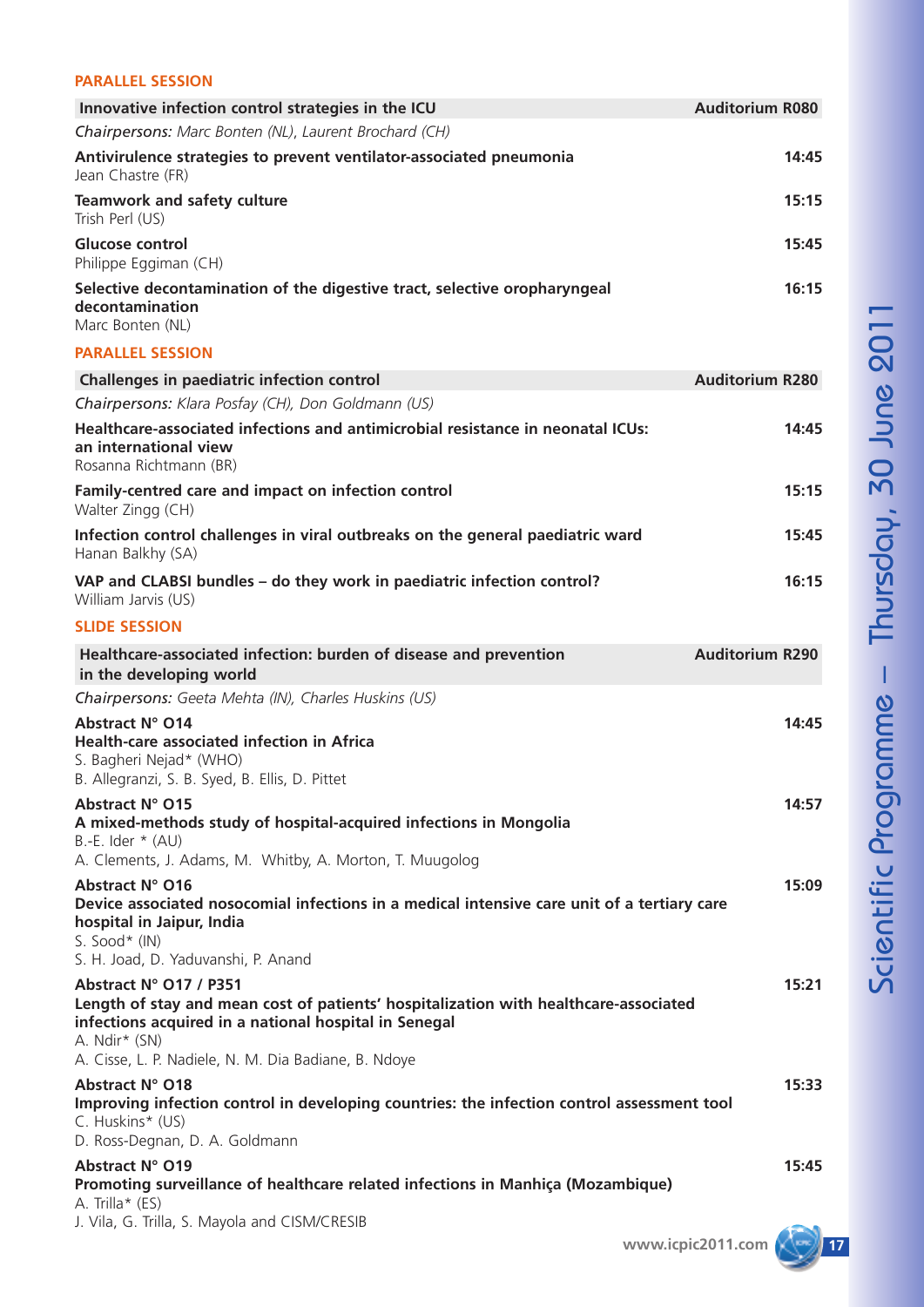| Abstract N° O20<br>Adoption of an infection prevention and control programme (IPCP) in the republic<br>of Kiribati: a case study in diffusion of innovations theory<br>P.-A. Zimmerman* (AU)<br>H. Yeatman, M. Jones, H. Murdoch                                                                            | 15:57                  |
|-------------------------------------------------------------------------------------------------------------------------------------------------------------------------------------------------------------------------------------------------------------------------------------------------------------|------------------------|
| Abstract N° O21 / P396<br>Avoiding maternal-child death in DR Congo through infection control<br>S. Wembonyama* (CG)                                                                                                                                                                                        | 16:09                  |
| Abstract N° O22<br>Hand hygiene campaigns in a low resource context: a Vietnam perspective<br>S. Salmon* (AU)<br>V. H. Nguyen, M.-L. McLaws, D. Pittet, C. Kilpatrick, T. A. T. Le, A. T. Truong                                                                                                            | 16:21                  |
| Abstract N° O23<br>Developed-developing country partnerships: benefits from South to North?<br>S. B. Syed* (WHO)<br>V. Dadwal, D. Pittet                                                                                                                                                                    | 16:33                  |
| <b>COFFEE BREAK AND EXHIBITION with the kind support of Antimicrobial Copper</b>                                                                                                                                                                                                                            | $16:45 - 17:15$        |
| THURSDAY, 30 JUNE 2011                                                                                                                                                                                                                                                                                      | $17:15 - 18:00$        |
| <b>KEYNOTE LECTURE</b>                                                                                                                                                                                                                                                                                      |                        |
| <b>Religion and infection control</b>                                                                                                                                                                                                                                                                       | Auditorium R380        |
| Chairperson: Nordiah Jalil (MY)<br>Speaker: Ziad Memish (SA)                                                                                                                                                                                                                                                | 17:15                  |
| <b>SLIDE SESSION</b>                                                                                                                                                                                                                                                                                        |                        |
| <b>Multi-drug resistant Gram-negatives</b>                                                                                                                                                                                                                                                                  | <b>Auditorium R080</b> |
| Chairpersons: Vincent Jarlier (FR), Antoni Trilla (ES)                                                                                                                                                                                                                                                      |                        |
| <b>Abstract N° O24</b><br>Prevalence and acquisition rate of extended spectrum beta-lactamase producing<br>Gram-negative organisms (ESBL-GNO) in general medical patients in Switzerland<br>J. Pasricha* (CH)<br>T. Koessler, V. Camus, S. Harbarth, G. Renzi, J. Schrenzel, D. Pittet, A. Perrier, A. Iten | 17:15                  |
| Abstract N° O25<br>Transmission of KPC producing Klebsiella pneumoniae despite appropriate barrier<br>precautions on an intensive care unit in the Netherlands<br>B. Diederen* (NL)<br>C. Hattink, M. de Groot                                                                                              | 17:27                  |
| <b>Abstract N° O26</b><br>MDR Acinetobacter baumannii in the short term and long term acute care setting<br>J. L. Whitaker* (US)                                                                                                                                                                            | 17:39                  |
| Abstract N° O27<br>The emergence of carbapenem resistance in ESBL-producing Escherichia coli O25B-ST131<br>strain from community acquired infection in Kuwait<br>A. A. Dashti* (Kuwait)<br>L. Vali, M. M. Jadaon, S. El-Shazly, S. G. Amyes                                                                 | 17:51                  |
| <b>KEYNOTE LECTURE</b>                                                                                                                                                                                                                                                                                      |                        |
| Infection control and paediatrics: my favourite papers of the last years                                                                                                                                                                                                                                    | <b>Auditorium R280</b> |
| Chairperson: Hanan Balkhy (SA)<br>Speaker: Don Goldmann (US)                                                                                                                                                                                                                                                | 17:15                  |
| <b>INNOVATION ACADEMY</b>                                                                                                                                                                                                                                                                                   |                        |
| <b>Innovation Academy: the pitch</b>                                                                                                                                                                                                                                                                        | <b>Auditorium R290</b> |
| Chairpersons: John Conly (CA), Didier Pittet (CH)                                                                                                                                                                                                                                                           |                        |
| <b>Abstract N° O28</b><br>A new serotyping method of S. pneumoniae using an automated microarray-based assay<br>A. Gervaix* (CH)<br>J. Corbeil, F. Raymond                                                                                                                                                  | 17:15                  |

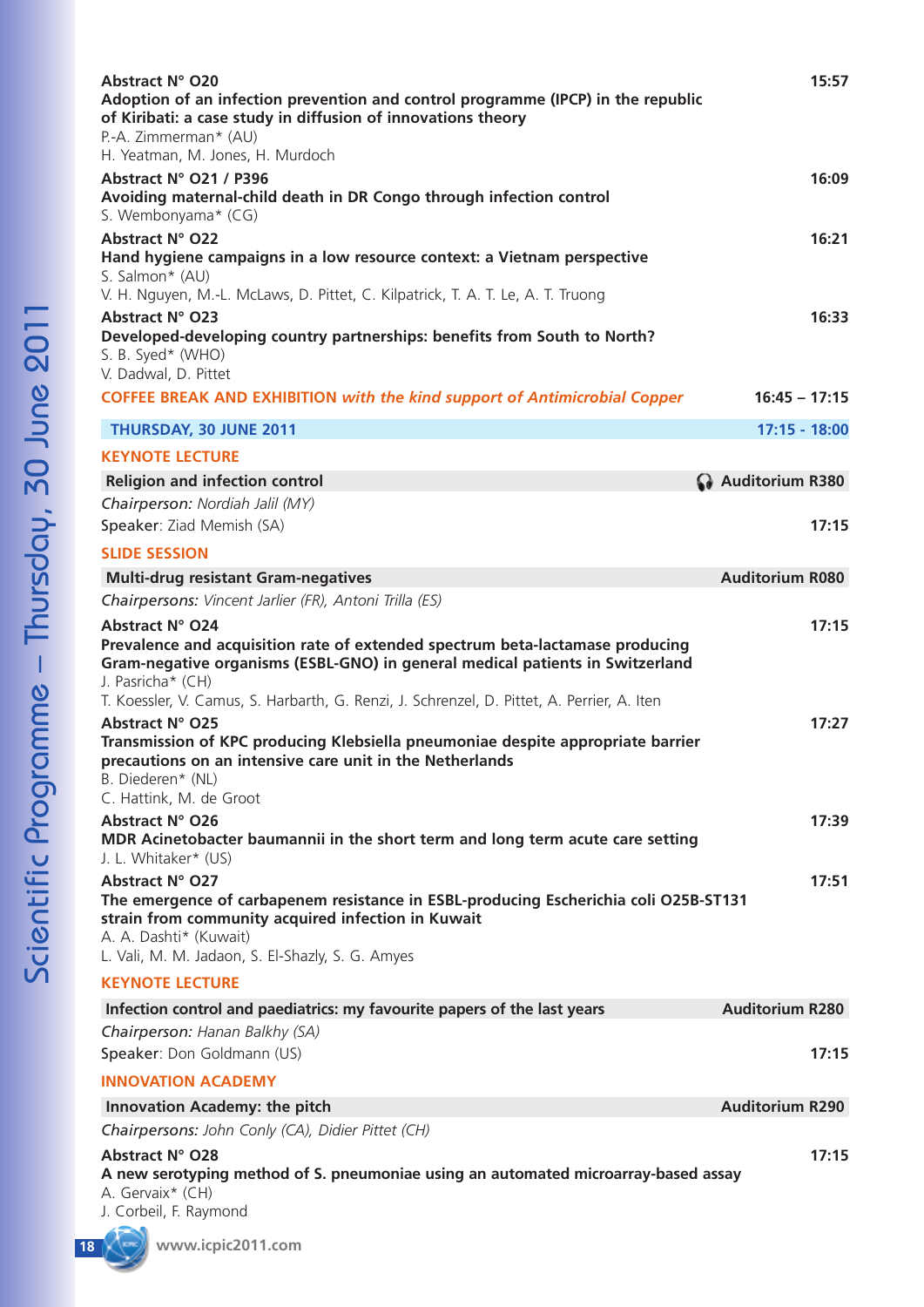| Abstract N° O29<br>Smart prevention device for foot infection<br>M. Rocklinger* (CH)<br>P. Vacherand, F. Brönnimann, A. Mathieu, A. Stéphane, Z. Pataky                                                                                                                | 17:18 |
|------------------------------------------------------------------------------------------------------------------------------------------------------------------------------------------------------------------------------------------------------------------------|-------|
| Abstract N° O30<br>The development of an online database and mobile web application for the collection<br>and analysis of hand hygiene compliance data<br>P. L. Russo* (AU)<br>K. Heard, M. Cruickshank, M. L. Grayson                                                 | 17:21 |
| Abstract N° O31<br>Immersive hand hygiene trainer for physicians - a story-based serious game<br>H. S. Sax $*$ (CH)<br>Y. Longtin                                                                                                                                      | 17:24 |
| <b>Abstract N° O32</b><br>Design of automated training and monitoring system for alcohol-based hand<br>rub surgical hand preparation<br>G. Lacey* (IE)                                                                                                                 | 17:27 |
| S. Ameling, G. Ó Fearghaíl, S. Álvarez<br>Abstract N° O33<br>Using innovative antimicrobial glove technology to reduce the risk of surgical wound<br>contamination following glove perforation                                                                         | 17:30 |
| C. E. Edmiston Jr* (US)<br>C. J. Krepel, B. D. Lewis, K. R. Brown, P. J. Rossi, G. R. Seabrook, G. Daeschlein<br>Abstract N° O34<br>A novel approach to fit testing of the N95 respirator in real time in a clinical setting<br>P. P.-L. $Or^*$ (HK)                   | 17:33 |
| J. W.-Y. Chung, T. K. Wong<br>Abstract N° O35<br>A cross-site antimicrobial resistance surveillance system using semantic web technologies<br>D. Teodoro* (CH)                                                                                                         | 17:36 |
| E. Pasche, D. Vishnyakova, B. De Vloed, K. Depraetere, P. Ruch, C. Lovis<br>Abstract N° O36<br>When the user is not the chooser: stakeholder involvement in innovation adoption<br>and implementation for addressing HCAIs<br>R. Ahmad* (UK)<br>Y. Kyratsis, A. Holmes | 17:39 |
| Abstract N° O37<br>A treatment for banknotes against viruses, bacteria and fungi<br>F. N. Renaud* (FR)<br>H. Rosset, N. Vast                                                                                                                                           | 17:42 |
| Abstract N° O38<br>Effectiveness of a novel ozone and hydrogen peroxide gas-vapour system for the rapid<br>high level disinfection of surfaces and healthcare spaces<br>D. Zoutman* (CA)<br>M. Shannon, K. Brown                                                       | 17:45 |
| Abstract N° O39<br>The Canacla, a new technology for hand washing<br>B. Vanhercke* (BE)<br>J. Vanhercke, A. Vanhercke                                                                                                                                                  | 17:48 |
| Abstract N° O39b<br>Cascades antibacterial intelligent hand paper<br>N. Comeau* (CA)                                                                                                                                                                                   | 17:51 |
| Abstract N° O39c<br>An innovative device for objective hand disinfection control<br>T. Haidegger* (HU)<br>M. Nagy, A. Lehotsk, L. Szilagyi                                                                                                                             | 17:54 |

**POSTER VIEWING, EXHIBITION, WINE & CHEESE** *with the kind support of Diversey* **18:00 – 20:30**

–

T h  $\mathbf{\mathop{=}}$ <u>ღ</u>  $\overline{\mathbf{O}}$  $\mathbf \sigma$ 

m<br>J.

 $\mathbf{\Omega}$  $\blacksquare$  $\Box$  $\blacksquare$  $\boldsymbol{\omega}$ 2 0 1  $\blacksquare$ 

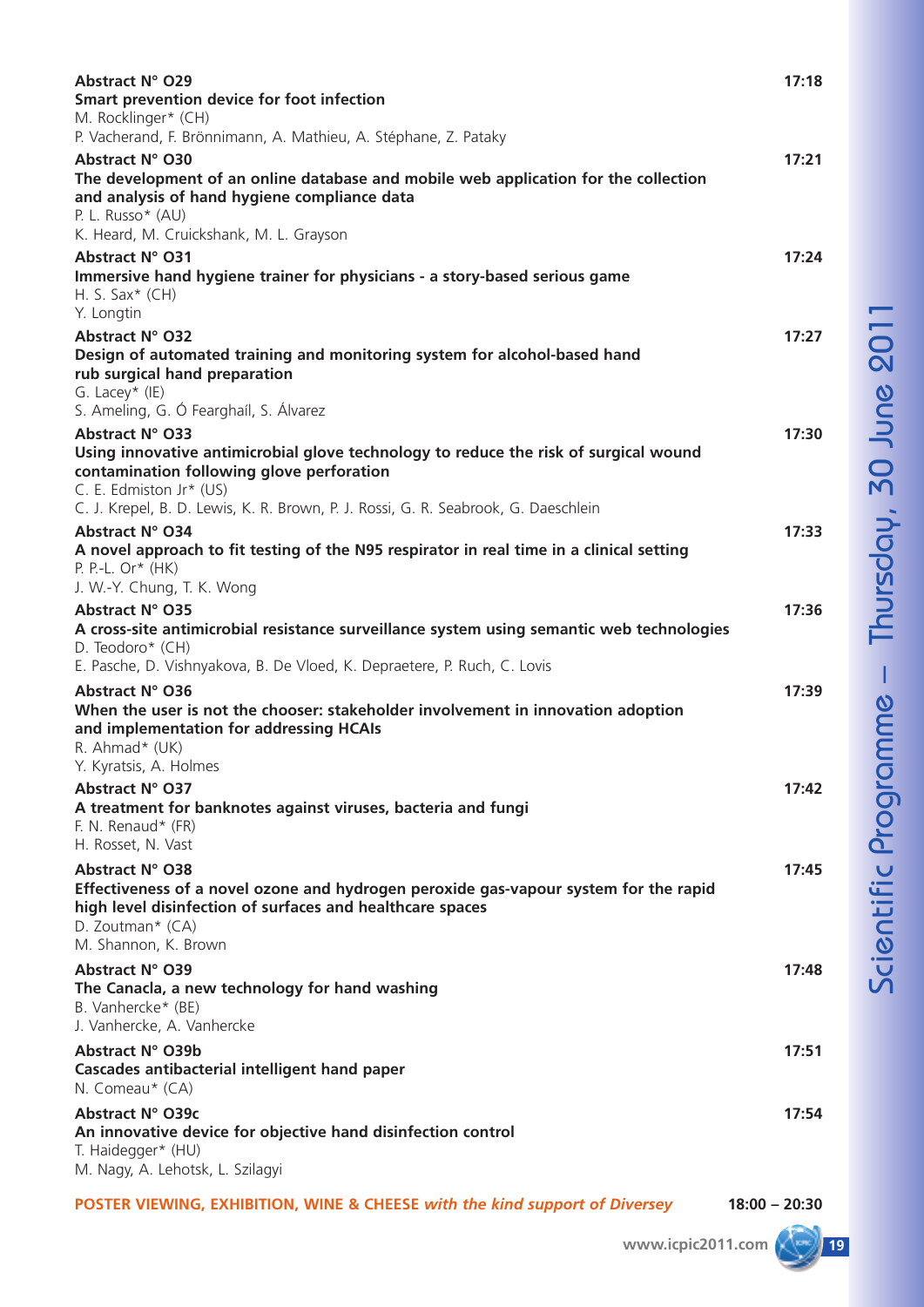## SCIENTIFIC POSTER PRESENTATIONS

### *Authors of accepted posters are requested to be at their poster, to enable discussion, during the official poster viewing time: 13:30 - 14:30*

**Special Poster round: Antimicrobial resistance and infection control around the world 18:15 - 19:30**

*Tour Guides:* Jean Carlet (FR), John McGowan (US) - Presented Posters: please refer to page 49

#### **MRSA epidemiology and control I**

- **P5** EPIDEMIOLOGY OF MRSA AT THE UNIVERSITY OF GENEVA HOSPITALS / C. M. Fankhauser\* J. Schrenzel D. Pittet S. Harbarth
- **P6** RISK FACTORS AND COLONIZATION STATUS OF METHICILLIN-RESISTANT STAPHYLOCOCCUS AUREUS AMONG NEWLY ADMITTED NEWBORNS IN NEONATAL INTENSIVE CARE UNIT / J. H. Choi\* - H. K. Ki - J. S. Jeong
- **P7** PREVALENCE AND ACQUISITION RATE OF METHICILLIN RESISTANT STAPHYLOCOCCUS AUREUS (MRSA) IN INTERNAL MEDICINE WARDS AT THE UNIVERSITY HOSPITAL OF GENEVA (HUG) / T. Koessler\* - J. Pasricha - V. Camus - G. Renzi - S. Harbarth - J. Schrenzel - A. Perrier - D. Pittet - A. Iten
- **P8** CONTROL OF METHICILLIN-RESISTANT STAPHYLOCOCCUS AUREUS (MRSA): THE IMPACT OF ACTIVE SURVEILLANCE FOR MRSA IN A NON-ACUTE HOSPITAL IN MADRID (SPAIN) / C. Bischofberger\* - L. Garcia-Picazo - C. Garcia-Gonzalez - M. Alonso - Á. Asensio
- **P9** MRSA SURVEILLANCE IN A DANISH REGION / R. A. Leth\* B. Kristensen L. B. Tønning S. Lomborg
- **P11** EVALUATION OF TWO DIFFERENT CONTROL CHARTS (I AND U) IN THE STUDY OF MULTIRRESISTANT BACTERIA CONTACT PRECAUTIONS DYNAMICS IN A NON-ENDEMICITY HOSPITAL SETTING / G. Mestre \* - C. Berbel - P. Tortajada - J. R. Agüera - L. Cort - J. Zaragoza - J. A. Martinez - J. Rodriguez-Baño
- **P12** DETERMINANTS OF MRSA CARRIAGE/INFECTION IN HEALTH CARE WORKERS IN THE NETHERLANDS / M. van Rijen\* J. Kluytmans on behalf of the CAM-study Group
- **P13** USE OF MRSA SURVEILLANCE DATA FOR INFECTION CONTROL: INDIVIDUAL UNITS RATHER THAN ENTIRE HOSPITAL AS THE BASIS FOR IMPROVEMENT / P. Gastmeier\* - F. Schwab - I. Chaberny - C. Geffers
- **P14** ASSESSMENT OF RISK FACTORS IN THE DEVELOPMENT OF MRSA INFECTION AT GÜLHANE MILITARY MEDICAL FACULTY EDUCATION HOSPITAL AND THE ROLE OF ANTIBIOTIC USE ON THE DEVELOPMENT OF MRSA INFECTION / E. Gunal\* - B. A. Besirbellioglu - F. Ersoz - I. Y. Avci - C. P. Eyigun
- **P15** DIFFERENCES IN THE PREVALENCE OF METHICILLIN-RESISTANT STAPHYLOCOCCUS AUREUS (MRSA) AMONG HEALTH-CARE WORKERS USING A "SINGLE" VS. "DOUBLE" SCREENING STRATEGY / R. Saßmannshausen\* - R. Köck - A. Jurke - A. W. Friedrich
- **P16** PREVALENECE OF METHICILLIN-RESISTANT STAPHYLOCOCCUS AUREUS (MRSA) IN NASAL SWAB SPECIMENS OBTAINED FROM HOSPITALIZED PATIENTS AND HEALTHCARE WORKERS IN A BELGRADE HOSPITAL / B. Jovanovic\* on behalf of Ivana Cirkovic
- **P17** CARRIAGE OF HEALTHCARE-ASSOCIATED METHICILLIN-RESISTANT STAPHYLOCOCCUS AUREUS AND EMPIRIC TREATMENT FOR SKIN AND SOFT TISSUE INFECTIONS / I. Uckay\* - A. Reber - A. Moldovan - N. Dunkel - S. Emonet - A. Agostinho - G. Renzi - J. Schrenzel - S. Harbarth
- **P18** COMMUNITY-ACQUIRED METHICILLIN-RESISTANT STAPHYLOCOCCUS AUREUS IN A MALAYSIAN TERTIARY CENTRE IN YEAR 2009 / Z. Zainol Rashid\* - N. Bahari - A. Othman - R. Jaafar - N. A. Mohamed - I. Jabbari - A. Sulong - R. Hashim - N. Ahmad
- **P19** MRSA IN PIG FARMS: A PROSPECTIVE COHORT STUDY / B. V. Cleef\* B. V. Benthem R. Teuwen J. Kluytmans

#### **Control of vancomycin-resistant enterococci (VRE)**

- **P20** EPIDEMIOLOGICAL ASPECTS OF HEALTHCARE-ASSOCIATED ENTEROCOCCAL INFECTIONS / E. Brusina\*
- **P21** EXPERIENCE REPORT ON SURVEILLANCE OF VANCOMYCIN-RESISTANT ENTEROCOCCI / M. M. Baraldi\* C. Z. Talala -M. M. Simonetti - C. M. Santoro
- **P22** UNPRECEDENTED NOSOCOMIAL SPREAD OF VANCOMYCIN-RESISTANT ENTEROCOCCUS FAECIUM IN A TERTIARY-CARE HOSPITAL IN SWITZERLAND / L. Senn\* - C. Petignat - G. Prod'hom - G. Greub - P. Basset - D. S. Blanc - G. Zanetti
- **P23** ACTIVE SURVEILLANCE FOR VANCOMYCIN-RESISTANT ENTEROCOCCI COLONIZATION IN INTENSIVE CARE UNIT / F. Qiao\* - Y. Xie
- **P24** MARKED REDUCTIONS IN RATES OF VANCOMYCIN-RESISTANT ENTEROCOCCI (VRE) COLONIZATION & DISEASE ASSOCIATED WITH INTRODUCTION OF A ROUTINE HOSPITAL-WIDE BLEACH CLEANING PROGRAM / M. L. Grayson - A. A. Mahony\* - E. A. Grabsch - D. R. Cameron - R. D. Martin - M. Heland - M. Petty - S. Xie
- **P25** MODELLING THE IMPACT OF INFECTION CONTROL MEASURES ON THE INCIDENCE OF VANCOMYCIN-REISSTANCE ENTEROCOCCI: A TIME-SERIES ANALYSIS / Y.-C. Chen\* - Y.-C. Chuang



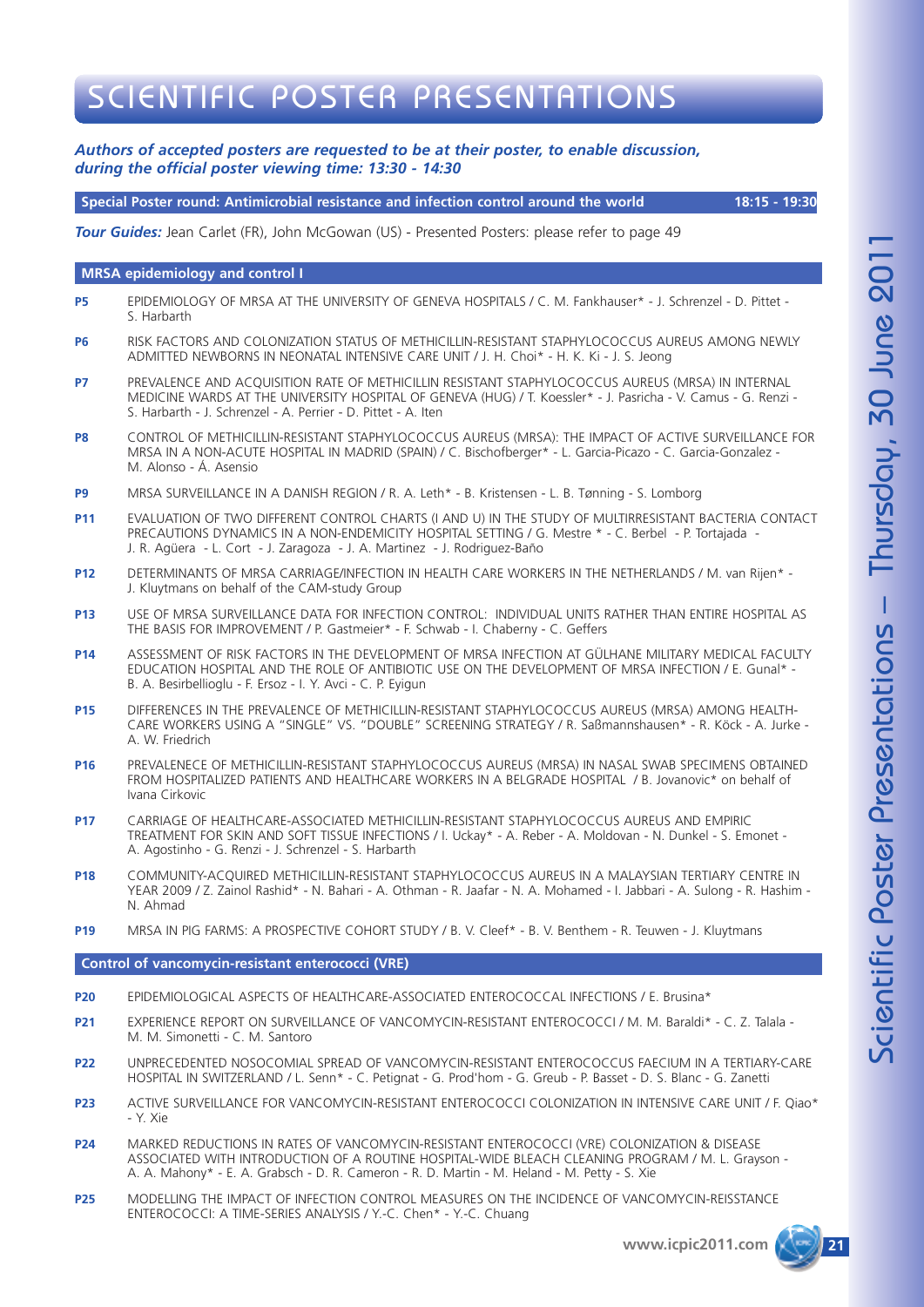#### **Innovation in infection control and antimicrobial resistance prevention**

- **P26** MEETING GLOBAL STANDARDS FOR HAND SANITIZER EFFICACY: FORMULATION MATTERS / S. L. Edmonds D. R. Macinga\* - P. Mays-Suko - C. Duley - J. W. Arbogast
- **P27** A NOVEL METHOD TO DETERMINE THE ANTIVIRAL EFFICACY OF HAND RUBS USING MURINE NOROVIRUS (MNV) AS SURROGATE OF HUMAN NOROVIRUS / G. Kampf\* - E. Steinmann - J. Steinmann
- **P28** A PERSONAL MEMORY AID AUGMENTING THE 'MY FIVE MOMENTS FOR HAND HYGIENE' CONCEPT / H. S. Sax\*
- **P29** SYSTEMATIC REVIEW AND META-ANALYSIS OF THE PREDICTIVE VALUE OF C-REACTIVE PROTEIN IN POSTOPERATIVE INFECTIONS / B. K. Nunes - R. A. Lacerda\* - J. M. Jardim
- **P30** A NOVEL TECHNIQUE OF USING COMPUTER IMAGING FOR EFFICIENT DETECTION OF M. TUBERCULOSIS IN ACID-FAST STAIN PROCEDURE / H. C. Huang - K. L. Kuo - C. F. Wei - M. Y. Yen - Y. E. Lin\*
- **P31** MSSA OUTBREAK DETECTED WITH SOFTWARE COMBINING MICROBIAL RESISTANCE PATTERN AND LOCATION WITHIN HOSPITAL / P. Gruteke\* - E. Walgreen - C. J. van der Mark
- **P32** "BLUE BOARD" AN INNOVATIVE KNOWLEDGE MANAGEMENT PROGRAMME FOR EDUCATING HEALTH CARE PRACTITIONERS USING BLENDED LEARNING MODULES / C. R. Parathasarathy\*
- **P33** DEVELOPING PROXY INDICATORS OF HEALTHCARE ASSOCIATED INFECTIONS TO SUPPORT SYNDROMIC SURVEILLANCE IN A UK ACADEMIC HEALTH SCIENCE CENTRE / C. King\* - L. Garcia Alvarez - A. Holmes - P. Aylin
- **P34** ELECTRONIC EPIDEMIOLOGICAL QUERY ON ADMISSION: 6 CLICKS FOR GLOBAL RISK ASSESSMENT / A. Bispo\* C. Palos - M. Ressureição - C. Alves - J. Mapril
- **P35** EXTREMELY LOW RATES OF HYPOGLYCEMIA FOLLOWING TRANSFER OF TIGHT GLUCOSE CONTROL MANAGEMENT TO ICU NURSES / C. Joseph\* - F. Delodder - T. Szostek - P. Maravic - M.-D. Schaller - M. Berger - J.-P. Revelly - P. Eggimann on behalf of and the staff of the Service de Médecine Intensive Adulte (SMIA)
- **P36** E-HEALTH BASED SOLUTIONS FOR IMPROVING QUALITY OF ANTIBIOTIC USE IN HOSPITALS / C. A. Palos\* C. Santos J. A. Gomes - M. Ressurreição - C. Alves
- **P37** "HYGIENENETZWERK SÜDOSTNIEDERSACHSEN" A MODEL FOR HYGIENE NETWORK FORMATION IN GERMANY / S. Pfingsten-Würzburg - M. Plischke - R. Schubert - W. Bautsch\*
- **P38** REUSABLE TOURNIQUETS. AN UNDERESTIMATED MEANS FOR PATIENT TRANSFER OF MULTI-RESISTANT BACTERIA / T. Gottlieb\* - T. Phan - E. Y. L. Cheong - G. Sala - S. Siarakas - A. Pinto
- **P39** NEW INSIGHTS INTO THE ANTIMICROBIAL MECHANISMS OF COPPER TOUCH SURFACES / B. Keevil\* S. Warnes
- **P40** 4KG SOLID REPLACES 80L LIQUID CLEANER INNOVATIVE CLEANER SYSTEM FOR AUTOMATED INSTRUMENT REPROCESSING / C. Stingl\* - S. Andermatt
- **P41** PRIORITIZING SIMPLE ADMINISTRATIVE MEASURES TO ENSURE APPROPRIATE TUBERCULOSIS INFECTION CONTROL / D. Chemtob\*
- **P42** IN VITRO EVALUATION OF THE TUBERCULOCIDAL PROPERTY OF ESSENTIAL OILS / S. Dharan\* G. Rajasekaram -P. Kaniappan - P. Holzner - D. Pittet
- **P43** IN VITRO EVALUATION OF ANTIMICROBIAL ACTIVITY OF ESSENTIAL OILS WITH POTENTIAL APPLICATION IN BIOMATERIAL (CASTOR OIL BASED POLYURETHANE) / E. Watanabe\* - C. G. Maia - D. D. Andrade on behalf of Núcleo de Estudos de Prevenção e Controle de Infecção nos Serviços de Saúde (NEPECISS)
- **P44** THE FATE OF ORALLY AVAILABLE ANTIMICROBIALS / B. Catry\* D. Persoons J. Dewulf

#### **Infections and infection prevention in paediatric populations**

- **P45** INNATE ANTIVIRAL IMMUNITY IS IMPAIRED IN YOUNG PATIENTS WITH HAND FOOT AND MOUTH DISEASES / Y. Yang\*
- **P46** CLINICAL, EPIDEMIOLOGY AND MOLECULAR ANALYSIS OF HOSPITALIZED CHILDREN WITH HAND-FOOT AND MOUTH DISEASE DURING 2009 IN SHANGHAI / H. Yu\* - F. X. Yan
- **P47** HUMAN PARECHOVIRUS INFECTION IN CENTRAL NERVOUS SYSTEM RELATED DISEASES AND SEPSIS IN CHILDREN IN SHANGHAI, CHINA / J. Xu\* - H. Zhong - Y. Yang
- **P48** INCREASED PREVALENCE OF ROTAVIRUS GASTROENTERITIS AMONG CHILDREN IN RIYADH SAUDI ARABIA / H. T. Tayeb\* H. H. Balkhy - S. Aljuhani - E. A. Albanyan - S. Alalola - M. AlShaalan

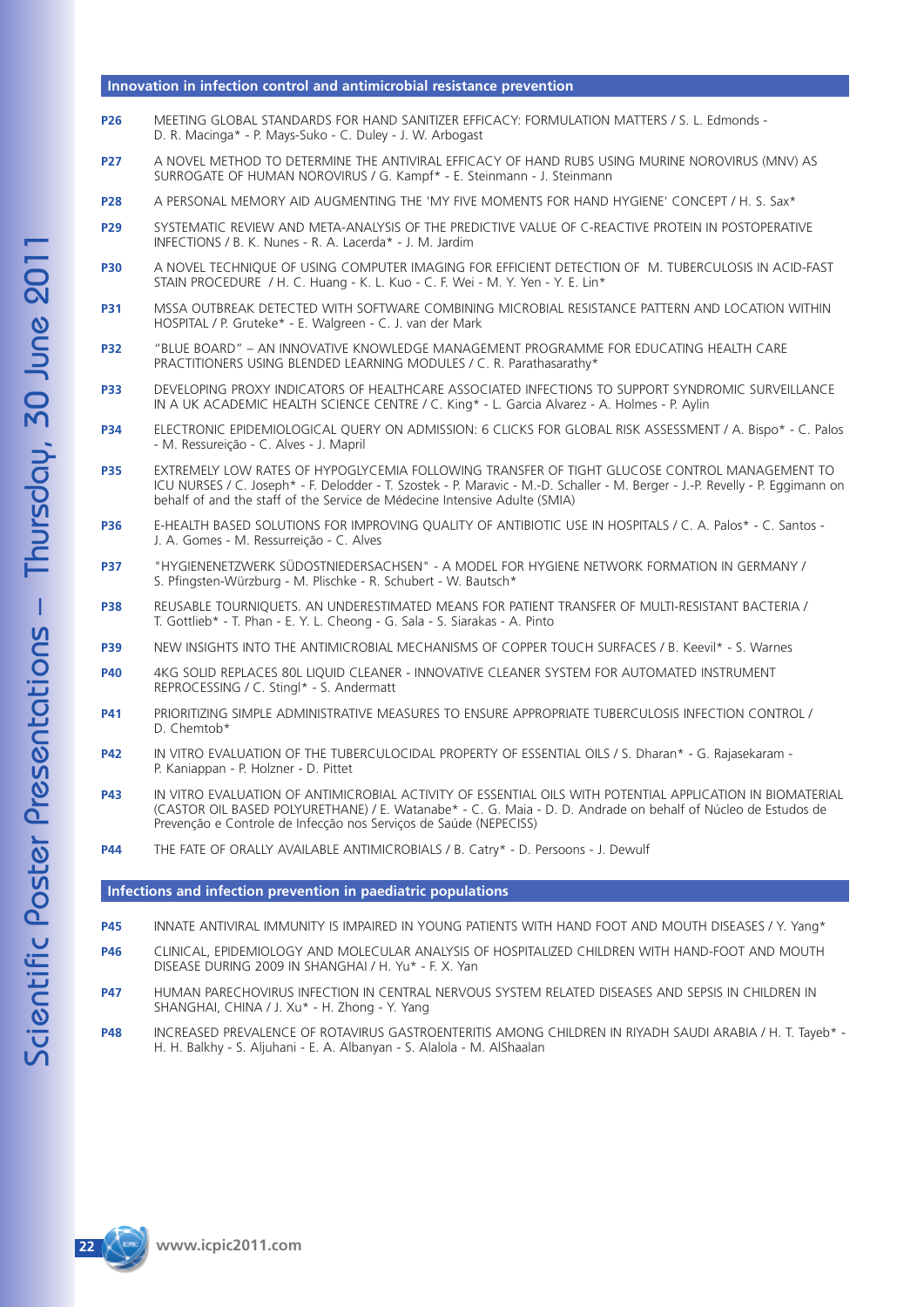#### **Infections and infection control in neutropenic patients**

- **P49** ALGORITHM FOR EMPIRICAL GLYCOPEPTIDE TREATMENT IN PATIENTS WITH HEMATOLOGIC MALIGNANCIES AND ENTEROCOCCUS FAECIUM BLOOD STREAM INFECTION / X. Zhou\* - M. Kerkhof - L. Span - A. Friedrich - J. Arends
- **P50** PATTERN OF BACTERIAL INFECTION IN LIVER TRANSPLANTATION / N. Khamis\* I. Kamel G. Fahmy S. Mokhtar A. Tohamy
- **P51** ECONOMIC IMPACT OF AN INCREASED INCIDENCE OF INVASIVE MOLD INFECTIONS (IMI) / C. Van Delden\* A. Iten A. Gayet-Ageron - V. Camus - Y. Martin - Y. Chalandon - D. Pittet
- **P52** PERILS OF INAPPROPRIATE ANTIBIOTIC EXPOSURE IN CANCER PATIENTS. A CALL TO FAST-ACTING SYNERGY / L. Pagani\*

#### **Catheter-associated bloodstream infection: risk and prevention I**

- **P53** ASSESSMENT PRACTICES OF PERIPHERAL VENOUS CATHETERS USE: RESULTS OF A MULTICENTRE OBSERVATIONAL STUDY IN FRANCE IN 2010 / D. Verjat-Trannoy\* - D. Thillard - F. Daniel - M. Aupée - C. Laland - L. Simon - M. Giard - C. Rabaud - P. Astagneau on behalf of the members of the GREPHH
- **P54** ASSESSMENT OF CORRECTIVE ACTIONS IMPLEMENTED BY HEALTHCARE FACILITIES FOLLOWING A MULTICENTRE OBSERVATIONAL STUDY ON PERIPHERAL INTRAVENOUS CATHETERS / D. Verjat-Trannoy\* - J. Tanguy - D. Thillard - P. Astagneau
- **P55** ASSESSMENT OF THE PRACTICES OF PREVENTION AND BLOODSTREAM INFECTION CONTROL ASSOCIATED TO A CENTRAL VENOUS CATHETER OF SHORT PERMANENCE WHERE OF CLINICAL INDICATORS / J. M. Jardim - R. A. Lacerda\*
- **P56** USE OF EDUCATIONAL INTERVENTION IN REDUCTION OF THE RATE OF BLOODSTREAM INFECTION ASSOCIATED WITH THE CENTRAL VENOUS CATHETER IN INTENSIVE CARE UNIT OF ADULTS: INTEGRATIVE REVIEW / R. A. Lacerda\* - J. M. Jardim - B. N. Kosar
- **P57** THE IMPACT OF A SET OF MEASURES ON THE INCIDENCE OF CENTRAL LINE-ASSOCIATED BLOODSTREAM INFECTION IN INTENSIVE CARE UNITS / D. P. Cais\* - F. Minenelli - M. L. Biancalana
- **P58** REDUCING CENTRAL LINE ASSOCIATED BACTERAEMIA IN INTENSIVE CARE UNITS USING LOW COST STRATEGIES / M.-L. Mclaws\* - A. Burrell
- **P59** MULIT-FACETED INTERVENTIONS TO PREVENT BLOODSTREAM MRSA INFECTIONS / P. J. Orsman J. R. St Andre MA I. Smith - L. Cotter - A. Gonzalez-Ruiz\*
- **P60** SUCCESSFUL REDUCTION IN CONTAMINATION AND AN INCREASE IN BLOOD CULTURE COLLECTION RATES, FOLLOWING INTRODUCTION OF ADULT BLOOD CULTURE PACKS / R. Bonnici\* - D. M. Xuereb
- P61 USE OF CHLORHEXIDINE-IMPREGNATED DRESSING IN NEONATES / R. Richtmann\* C. Silva S. Baltieri T. Rodrigues -F. Camolesi - E. Quadrado - K. Saito - C. Andrade
- **P62** AN ACTIVE DRESSING PREVENTS FORMATION OF STAPHYLOCOCCUS AUREUS BIOFILM ON A MUCOSAL SURFACE / P. Parks\* - M. Anderson - M. Peterson
- **P63** HEALTHCARE-ASSOCIATED (HA) BLOODSTREAM INFECTIONS (BSI) SECONDARY TO SURGICAL SITE INFECTIONS: SURVEILLANCE PROGRAM ACROSS QUEBEC HOSPITALS (2007 TO 2010) / V. Blouin\* - E. Fortin - I. Rocher - A. Fortin - C. Tremblay - C. Frenette - C. Quach on behalf of SPIN Network
- **P64** CONTINUOUS SURVEILLANCE OF BLOODSTREAM INFECTIONS ACROSS DEPARTMENTS AT A DANISH UNIVERSITY HOSPITAL / R. A. Leth\*

#### **VAP and ICU acquired infections**

- **P65** ECONOMIC BURDEN OF VENTILATOR ASSOCIATED PNEUMONIA IN A DEVELOPING COUNTRY / E. Alp\* G. Kalin -R. Coskun - M. Sungur - M. Guven - M. Doganay
- **P66** QUANTITATIVE PCR FOR ETIOLOGIC DIAGNOSIS OF METHICILLIN-RESISTANT STAPHYLOCOCCUS AUREUS PNEUMONIA IN INTENSIVE CARE UNIT / T. Jeon - D. Seo\* - S. J. Kwon - J. Kang
- **P67** TRACHEOBRONCHIAL COLONIZATION IN CORONARY CARE UNIT INTUBATED PATIENTS / A. Spyrou\* J. Trikilis -Z. Aggelopoulou - S. Tsiodras - G. Saroglou
- **P68** APPLICATION OF VAP BUNDLES RESULTING IN LOW INCIDENCE OF VAP IN ICU / F. M. Khan\* A. Bokhamsin J. Carol
- **P69** REDUCTION IN VENTILATOR ASSOCIATED PNEUMONIA RATES IN AN INDIAN ICU AS AN OUTCOME OF PREVENTION BUNDLE IMPLEMENTATION / N. Jaggi\* - P. Sissodia - E. Narayan
- **P70** THE IMPACT OF THE IMPLEMENTATION OF BUNDLE IN THE PREVENTION OF VENTILATOR-ASSOCIATED PNEUMONIA IN INTENSIVE CARE UNITS / D. P. Cais\* - R. Mourão
- **P71** IMPLEMENTATION OF A VENTILATOR CARE BUNDLE TO REDUCE THE INCIDENCE OF VENTILATOR ACQUIRED PENUMONIA / A. K. Mandal - A. Sharma\*
- **P72** EVIDENCE ON THE BEST WAY TO PERFORM ORAL HYGIENE WITH CHLORHEXIDINE IN CRITICALLY ILL PATIENTS: SYSTEMATIC REVIEW AND META-ANALYSIS / J. R. Gnatta - I. R. S. Cabral de Menezes - R. A. Lacerda\*

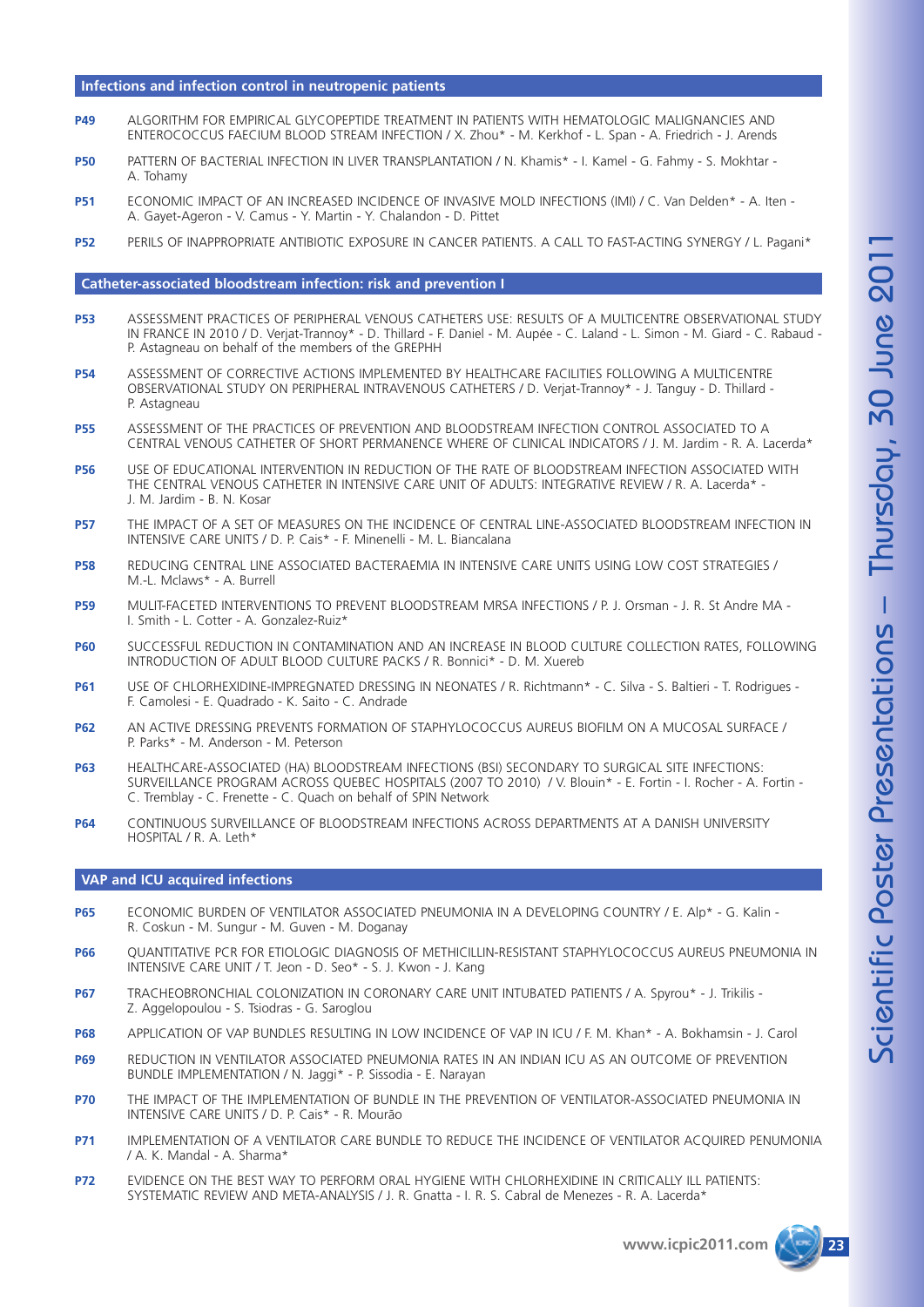- **P73** BEDSIDE BRONCHOSCOPY A CONCERN / R. Rao\*
- **P74** MCCABE SCORE AS STRONG DETERMINANT OF SEPTIC SHOCK-RELATED MORTALITY / F. Delodder\* Y.-A. Que J.-P. Revelly - P. Eggimann on behalf of for the Staff of the Service of Adult Intensive Care Medicine (SMIA)
- **P75** INCIDENCE OF MICROBIAL COLONIZATION IN CORONARY CARE UNIT / A. Spyrou\* J. Trikilis C. Panagiotou
- **P76** COMPARISON OF BACTERIAL ISOLATES FROM BURN WOUNDS IN ICU AND BURN WARD PATIENTS / V. Mano\* G. Kasmi - B. Byku - I. Kasmi
- **P77** INCIDENCES OF NOSOCOMIAL INFECTION IN URUGUAYAN ADULT INTENSIVE CARE UNIT 2010 / S. E. Guerra H. Albornoz\* - R. Rosa - M. Godino - T. Camou - A. Galiana - S. Martinez - G. Rios - G. Rehermann - H. Bagnulo
- **P78** NOSOCOMIAL INFECTIONS IN ICU COMPARING HIV INFECTED AND NOT INFECTED PATIENTS / A. M. Costa E Silva\* -E. S. Abreu - R. D. F. Feijó - D. W. C. L. Santos - F. Siroma - C. M. M. Pinto - N. J. F. Cavalcante - R. Richtmann
- **P79** EVALUATION OF ACINETOBACTER BAUMANNII INFECTIONS IN INTENSIVE CARE UNITS OF A TRAINING AND RESEARCH HOSPITAL / H. Tuzer\* - A. B. Besirbellioglu - S. Kilic

#### **Influenza, H1N1, SARS and "aerosol transmission risk"**

- **P80** CLINICAL AND NON-CLINICAL HEALTHCARE WORKERS FACED SIMILAR RISK OF ACQUIRING 2009 PANDEMIC H1N1 INFECTION / P. T. Y. Ching\* - C. H. S. Lam - B. J. Cowling - W. H. Seto
- **P81** LABORATORY-CONFIRMED PANDEMIC H1N1 INFLUENZA IN HOSPITALIZED ADULTS FINDINGS FROM THE CANADIAN NOSOCOMIAL INFECTION SURVEILLANCE PROGRAM (CNISP), 2009-10 / G. Taylor\* - K. Wilkinson - D. Gravel - B. Amihod - C. Frenette - D. Moore - A. McGeer - K. Suh - A. Wong - R. Mitchell
- **P82** KNOWLEDGE, ATTITUDE, BEHAVIOR AND PRACTICES ON H1N1 AMONG HETEROGENOUS POPULATION OF TAMIL NADU, INDIA / C. R. Parathasarathy\* - P. Chitra Rajalaksmi – T. Jeyaseelan Senthinath – P. Revathi – A. Uma – M. Ismail – A. Ahamathunisha – P. Thirumalaikolundusubramanian
- **P83** ACCEPTANCE OF PANDEMIC INFLUENZA A (H1N1) 2009 VACCINE AMONG HEALTH CARE WORKERS, THAILAND / C. Chotpitayasunondh\* - S. Patrasuwan – M. Prontri - S. Poiynok
- **P84** INFLUENZA VACCINATION AMONG HEALTH CARE WORKERS IN THAILAND / T. Chotpitayasunondh\* N. Sawanpanyalert – R. Bumrungsak – R. Chunthitiwong – P. Chainatraporn
- **P85** EXPERIENCE IN CONFRONTING THE H1N1 EPIDEMY / A. C. D. S. D. Oliveira\* S. Scota A. M. Costa E Silva -E. S. D. Abreu
- **P87** PANDEMIC (H1N1) 2009 INFLUENZA A IN UNIVERSITI KEBANGSAAN MALAYSIA MEDICAL CENTRE IN 2009-2010: LABORATORY DIAGNOSTIC TEST METHODS AND LESSONS LEARNED / Z. Zainol Rashid\* - K. K. Wong - H. Mahbob - I. Isahak
- **P88** EFFECTIVENESS OF PHARMACEUTICAL STRATEGIES FOR PANDEMIC H1N1 2009 INFLUENZA IN TAIWAN / U.-I. Wu F.-C. Hu - S.-C. Chang - W.-R. Lin - M.-C. Lu - P.-L. Lu - Y.-C. Chen\*
- **P89** INFLUENZA A (H1H1) IN THE POST-PANDEMIC PERIOD: READJUSTING THE FOCUS BASED ON E-HEALTH / J. Mapril\* C. Palos - A. Pedroso - M. Ressureição - C. Alves
- **P90** THE AERODYNAMIC BEHAVIOUR OF RESPIRATORY AEROSOLS / K. Grosskopf\*
- **P91** AEROSOL GENERATING PROCEDURES (AGP) AND RISK OF TRANSMISSION OF ACUTE RESPIRATORY DISEASES (ARD): A SYSTEMATIC REVIEW / K. Tran - K. Cimon - M. Severn - C. Pessoa-Silva - J. Conly\*

#### **Outbreaks**

- **P92** CONSEQUENCES OF THE MULTIPATIENT USE OF A SINGLE-PATIENT CAPILLARY BLOOD SAMPLING DEVICE (CBSD) / P. Staeger - F. Ninane - L. Mazzolai - D. Moradpour - J. Wasserfallen - E. Masserey - L. Senn - G. Zanetti\*
- **P93** OUTBREAK INVESTIGATION OF SALMONELLA GROUP D IN STAFFS & PATIENTS AT HAMAD MEDICAL CORPORATION / J. A. Alajmi\* - M. Elsheikh – B. Al Ali - F. Al Habshi - M. Elshaq - B. Hosniyeh - J.C. Abraham - B. Lukose - B. George – J.C. Ma - L. Basco Garcia – R. Alkhdor - G.W.J. Ancy – C.R. Geogi
- **P94** CONTROL OF MULTI DRUG RESISTANT (MDR) ACINETOBACTER BAUMANII OUTBREAK IN A PEDIATRIC ONCOLOGY UNIT BY OPTIMIZING INFECTION PREVENTION (IP) AND CONTROL MEASURES / M. A. Melgar \* - R. E. De Leon - E. Asturias - F. Antillon-Klussman - M. Caniza
- **P95** OUTBREAK OF CARBAPENEM-RESISTENT ACINETOBACTER BAUMANNII (CRAB) IN A SURGICAL DEPARTMENT OF A UNIVERSITY HOSPITAL / S. Messler\* - K. Pfeffer - R. Schulze-Röbbecke
- **P96** NEONATAL SEPSIS OUTBREAK AT THE FIRST MATERNITY HOSPITAL OF ULAANBAATAR / T. Muugulug\* A. Bat-Erdene
- **P97** EPIDEMIC KERATOCONJUNCTIVITIS OUTBREAK IN A CLOSED PSYCHIATRY WARD / P. Rodriguez-Perez\* N. V. Vendula C.-C. Mireia - Z. A. Ana
- **P98** NATIONAL EVALUATION OF RAPIDLY GROWING MYCOBACTERIA OUTBREAKS IN BRAZIL / M. C. Padoveze\* G. Madalosso - D. J. Hadad - E. Bravo - E. C. Silva - H. M. Borba - J. Sallas - J. L. M. Sampaio - J. F. Ribeiro - M. D. S. Santos - R. S. Duarte - S. M. Gomes - S. C. Leão - V. R. Brilhante

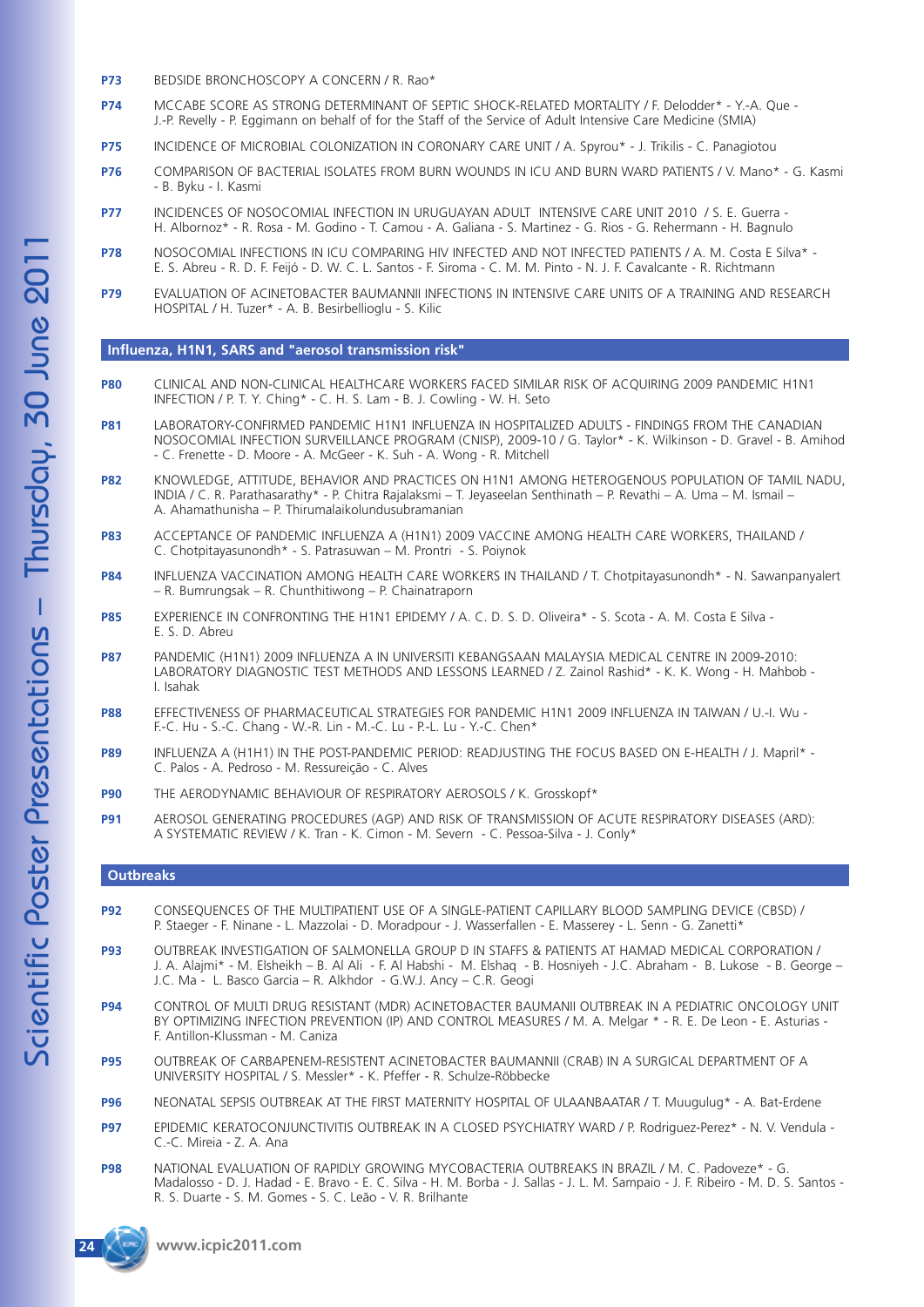- **P99** MANAGING NOROVIRUS OUTBREAKS: OPPORTUNITIES FOR ORGANISATIONAL LEARNING / E. J. Murray\* R. Edwards A. Holmes
- **P100** A HOSPITAL OUTBREAK OF SEASONAL INFLUENZA INVOLVING THREE HEALTH CARE WORKERS IMPLICATIONS ON THE OPTIMAL CHOICE OF RESPIRATORY PROTECTION / B. Wong\* - R. Lai - P. Chan - N. Lee

#### **Hand hygiene I: understanding and monitoring behaviour**

- **P101** HAND HYGIENE MYTHS / A. J. Stewardson\* B. Allegranzi H. Sax C. Kilpatrick D. Pittet
- P102 EVALUATION OF ADHERENCE TO HAND WASHING AMONG HEALTH PROFESSIONALS: SPY PROJECT / S. S. Lessa\* -A. Oliveira - P. R. Daher - C. A. Binelli - A. V. D. Silva
- **P103** THE BEST WAY TO SKIN A CAT: PRODUCT CONSUMPTION VERSUS DIRECT OBSERVATION FOR MONITORING HAND HYGIENE PERFORMANCE / A. J. Stewardson\* - H. Attar - S. Touveneau - W. Zingg - S. Longet-Di Pietro - N. Vernaz - D. Pittet - H. Sax on behalf of the Members of the Infection Control Program
- **P104** ASSESSMENT OF HAND HYGIENE ADHERENCE USING A WEB CAMERA / H. Kunishima\* K. Tokuda M. Meguro T. Kobayashi - J. Chiba - T. Aoyagi - M. Hatta - M. Kitagawa - Y. Honda - M. Kaku
- **P105** THE CONSUMPTION OF ALCOHOL-BASED HANDRUB DURING THE 2009 INFLUENZA PANDEMIC / A. Iten\* N. Vernaz M. Descombes - C. Posfay Barbe - B. Martinez De Tejeda Weber - L. Kaiser - D. Pittet
- **P106** INTEGRATION OF HAND HYGIENE IN HEALTH-CARE WORKERS BEHAVIOR / N. Khamis\*
- **P107** "HANDS OF FAME": A NEW TOOL TO IMPROVE DEDICATION OF KEY OPINION LEADER FOR HAND HYGIENE / A. F. Widmer\* - H. Schuhmacher - S. Tschudin-Sutter on behalf of for the infection control team
- **P108** USING THE THEORY OF PLANNED BEHAVIOR TO IDENTIFY PREDICTORS OF HANDWASHING AMONG IRANIAN HEALTHCARE WORKERS / M. Askarian\* - N. Maharlouei - F. Yousefi - M.-L. Mclaws
- **P109** CONSULTANT DOCTORS' HAND HYGIENE: PRACTICE AND PERSPECTIVES / J. Westbury\*
- **P110** THE CHALLENGES OF HAND HYGIENE IMPROVEMENT: A COMPARISON BETWEEN INPATIENT AND OUTPATIENT UNITS / J. Y. Kawagoe\* - C. V. Silva - M. F. Cardoso - P. Gonçalves - M. G. Ballalai - A. R. Toniolo - C. B. DalForno - S. T. Valerio - E. A. A. Reis - L. G. Pontes - L. B. Cunha - L. Correa
- P111 CHANGING BEHAVIOUR ENSURING HAND HYGIENE IS AN INSTITUTIONAL PRIORITY / J. Bradford\* J. Brett A. Bull -B. Kennedy - S. Borrell - A. McMillan - M. Richards
- **P112** HAND HYGIENE IN THE ANAESTHESIA OPERATING ROOM WORK AREA: MORE THAN MORE HAND RUBS / S. Scheithauer\* - A. Rosarius - S. Rex - P. Post - H. Häfner - H. Heisel - R. Rossaint - S. Lemmen
- **P113** HEALTHCARE STUDENTS' HAND HYGIENE KNOWLEDGE, BELIEFS AND PRACTICES / T. F. Van De Mortel\* E. Apostolopoulou - G. Petrikkos - E. Hedberg - B. Edlund - H. Wijk
- **P114** THE WHO GLOVE USE PYRAMID: KNOWLEDGE GAPS AMONG BELGIAN NURSES / D. De Wandel\* D. Vogelaers S. Blot
- **P115** SURVEYING AWARENESS OF HAND HYGIENE GUIDELINES IN THE SANIN REGION OF JAPAN / T. Horii\* Y. Yoshida K. Komatsu
- **P116** IMPROVING HAND HYGIENE: THINKING OUTSIDE THE BOTTLE / D. Harkin\* M.-L. McLaws

#### **Hand hygiene II: improving compliance**

- **P117** NATIONAL OBSERVATIONAL STUDY TO EVALUATE THE CLEANYOURHANDS CAMPAIGN (NOSEC) IN ENGLAND & WALES 2004-8: A PROSPECTIVE ECOLOGICAL INTERRUPTED TIME SERIES / S. Stone\* on behalf of NOSEC group
- **P118** INCREASE OF ALCOHOL BASED HAND RUB CONSUMPTION IN HOSPITALS PARTICIPATING IN THE GERMAN SURVEILLANCE SYSTEM / M. Behnke\* - F. Schwab - C. Geffers - P. Gastmeier - C. Reichardt
- **P119** COMPARING SHORT TERM AND SUSTAINED EFFECTS OF TWO STRATEGIES TO IMPROVE NURSES' ADHERENCE WITH HAND HYGIENE PRESCRIPTIONS: A CLUSTER RANDOMISED TRIAL / A. Huis\* - L. Schoonhoven - R. Grol - R. Donders - M. Hulscher - T. van Achterberg
- **P120** DISCREPANCY BETWEEN SELF-REPORTED AND OBSERVED HAND HYGIENE BEHAVIOR IN NURSES AND PHYSICIANS / T. Watanabe\*
- **P121** SIGNIFICANT HETEROGENEITY IN HAND HYGIENE COMPLIANCE BETWEEN DIFFERENT PHYSICIAN GROUPS / O. Yow\* S. Callery - M. Vearncombe
- **P122** INSTITUTIONAL INVOLVEMENT IN THE CAMPAIGN FOR HAND HYGIENE / M. M. Baraldi\* C. Z. Talala M. M. Simonetti L. B. Rezende - C. M. Santoro
- **P123** ANDREAS F.WIDMER FOR THE BASEL INFECTION CONTROL TEAM / A. F. Widmer\* on behalf of Infection control team
- **P124** IMPROVING HAND HYGIENE COMPLIANCE IN SINGAPORE VIA INNOVATION / L. Ang\* K. L. Ooi A. Lim B. Ong P. Tambyah - D. Fisher

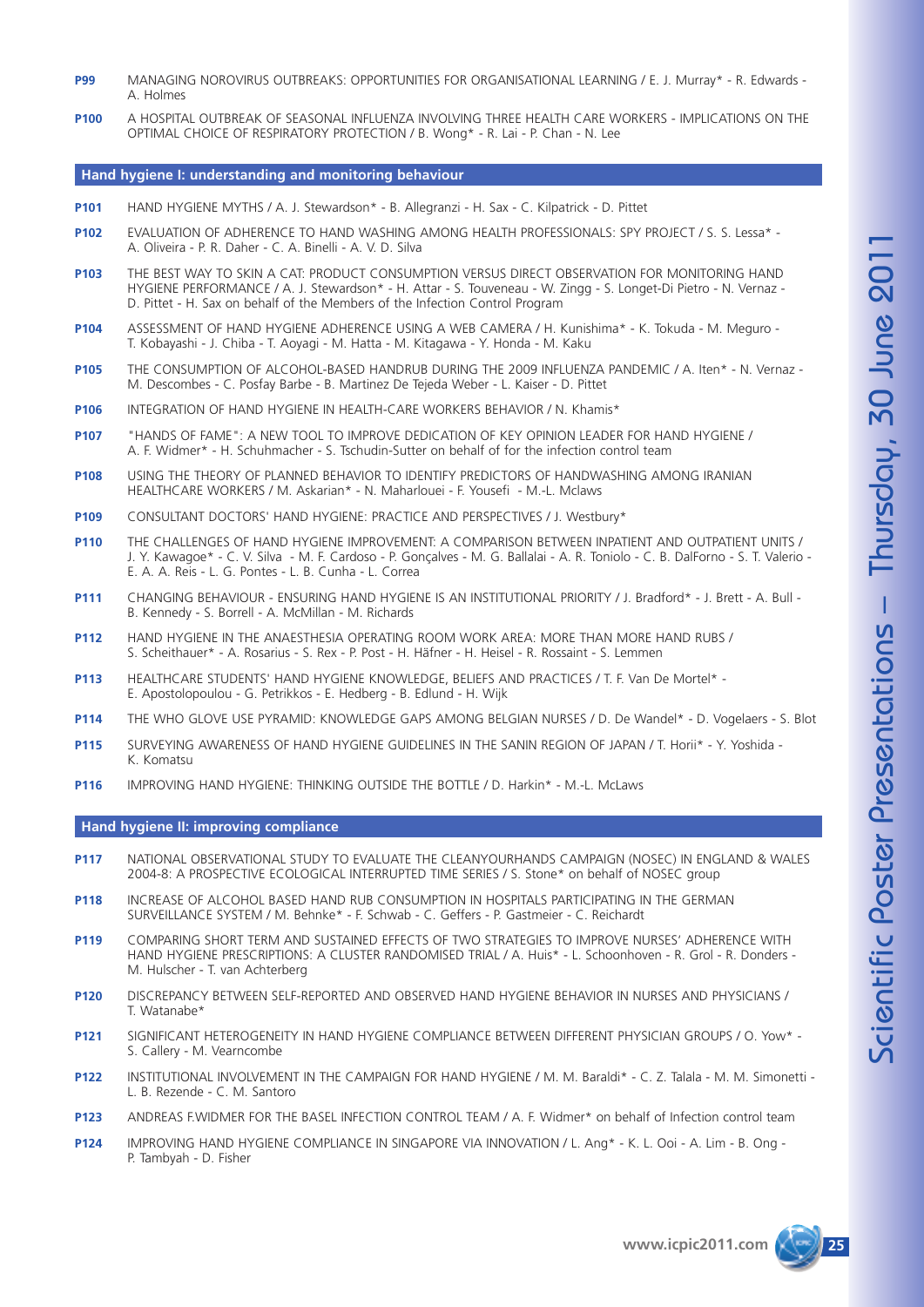- **P125** CREATIVITY IN HAND HYGIENE PROGRAM / M. L. Ling\* K. B. How K. Y. Tan L. C. Lee
- **P126** HAND HYGIENE IMPROVEMENT PROGRAM IN THE CANARY ISLANDS, SPAIN / J. Molina\* P. Garcia
- **P127** EFFECTS OF HH EDUCATION PROGRAM ON HH COMPLIANCE AMONG EMPLOYEES WORKING IN A TERTIARY CARE SETTING IN SAUDI ARABIA / H. H. Balkhy\* - E. Tannous - A. El-Saed
- **P128** HAND HYGIENE COMPLIANCE AT NEONATE INTENSIVE CARE UNIT IN A BRAZILIAN HOSPITAL / L. R. Barbosa\* M. A. S. Rego - A. M. Santos - S. Colacioppo
- **P129** CHALLENGES FOR HAND HYGIENE IN A PRIVATE HOSPITAL MULTI-CULTURAL SETTING, SAUDI ARABIA / R. V. Boychuk\*
- **P130** TESTING OF THE WHO HAND HYGIENE SELF-ASSESSMENT FRAMEWORK / A. J. Stewardson\* B. Allegranzi T. Perneger H. Attar - D. Pittet
- **P131** USE OF THE WHO HAND HYGIENE SELF-ASSESSMENT FRAMEWORK TOOL IN DUTCH HOSPITALS / A. Voss\* T. de Ruiter G. van Knippenberg-Gordebeke - M. C. Vos

#### **Multi-drug resistant Gram-negative pathogens I**

- **P132** INCF PLASMIDS RESPONSIBLE BY DISSEMINATION OF BLAKPC GENE AMONG ENTEROBACTERIACEAE / F. Calisto\* L. Lito - J. Melo-Cristino - A. Duarte
- **P133** PREVALENCE OF CARRIAGE OF ESBL PRODUCING ENTEROBACTERIACEAE IN A DUTCH TEACHING HOSPITAL / G. Moen\* I. Willemsen - M. Kluytmans - C. Verhulst - J. Kluytmans
- **P134** FECAL CARRIAGE OF MULTIRESISTANT BACTERIA VERSUS INFECTION IN ICU WARDS PATIENTS / A. Eusébio\* A. Narciso L. Gonçalves - A. Costa - A. Godinho - F. Fernandes - A. Duarte
- **P135** LABORATORY ANTIMICROBIAL RESISTANCE SURVEILLANCE: EXTEND SPECTRUM BETA LACTAMASE (ESBL) PRODUCING E.COLI / S. Mobasherizadeh\* - S. Jalalpoor - A. Ebneshahidi - L. Ghaedi
- **P136** PREVALENCE AND ANTIBIOTIC RESISTANCE OF THE ESBL PRODUCING ENTEROBACTERIA STRAINS ISOLATED IN BOLOGHINE HOSPITAL DURING THE YEARS 2007-2010 / W. Amhis\* - I. Boudjelti - N. Sahel - L. Benbedka - S. Benmesbah - W. Hamzi
- **P137** ESBL CARRIAGE, IMPLEMENTATION VARIATIONS OF DUTCH GUIDELINES / G. Terlaak-Harbers\* F. Loeffen L. Ummels J. Hopman
- **P138** ANTIMICROBIAL USE PRIOR AS A RISK FACTOR FOR DEVELOPING EXTENDED-SPECTRUM BETA-LACTAMASE-PRODUCING KLEBSIELLA SPP. IN SOUTH BRAZIL / T. Ostroski\* - C. Ito - C. Busato - M. D. da Rocha - C. da Silva - V. Bian - L. Bail
- **P139** FIRST REPORT OF QNRA ISOLATED FROM EXTENDED SPECTRUM µ-LACTAMASE PRODUCING HOSPITAL-ACQUIRED KLEBSIELLA PNEUMONIAE IN KUWAIT / L. Vali\* - A. A. Dashti - M. M. Jadaon - S. El-Shazly - B. T. Jose
- **P140** EFFECTIVENESS OF INTENSIVE EDUCATIONAL SESSIONS FOR NURSING STAFF IN LARGE ICU ON MULTI DRUG RESISTANT ORGANISM'S ACQUISITION RATE: 3 YEAR PROSPECTIVE OBSERVATIONAL STUDY / A. S. Alhenn\* - A. Albraak – A. Yousef - M. Mhawesh
- **P141** ACTIVE SURVEILLANCE FOR KPC-EXPERIENCE REPORT / C. T. Zogheib\* M. M. Baraldi M. M. Simonetti C. M. Santoro
- **P142** CARBAPENEM-RESISTANT ENTEROBACTERIACEAE: A CHALLENGE FOR EARLY DETECTION AND INFECTION CONTROL / C. Fankhauser\* - A. Cherkaoui - G. Renzi - M. Abbas - J. Schrenzel - D. Pittet - S. Harbarth

#### **Antimicrobial use and stewardship**

- **P143** ANTIMICROBIAL STEWARDSHIP PROGRAMS IN EMILIA-ROMAGNA, ITALY / A. Pan\* C. Gagliotti M. Arlotti P. Bassi L. Bertozzi - M. Borsari - C. Cancellieri - R. Carletti - S. Giordani - M. Libanore - G. Magnani - P. Marchegiano - E. Mazzini - S. Mezzadri - M. Minghetti - S. Nola - C. Puggioli - P. Ragni - G. Ratti - M. Sisti - C. Vandelli - P. Viale - P. Vitali - M. L. Moro
- **P144** TRENDS IN REGIONAL OUTPATIENT ANTIBIOTIC PRESCRIPTION DATA AND INTERVENTIONS IN THE DUTCH-GERMAN EURSAFETY HEALTH-NET-PROJECT / A. Jurke\* - M. Flume - R. Köck - A. W. Friedrich
- **P145** SURVEILLANCE OF ANTIBIOTIC RESISTANCE IN STREPTOCOCCUS SPP IN CHINA?CHINET PROJECT 2007 AND 2009? / W. Chuanqing\* on behalf of CHINET PROJECT
- **P146** ANTIMICROBIAL RESISTANCE PATTERN OF GRAM NEGATIVE BACTERIA TO 3RD AND 4TH GENERATION CEPHALOSPORINS / P. Revathi\* - T. Jeyaseelan Senthinath - R. Vigneswari
- **P147** DISTRIBUTION OF PATHOGENS OF NOSOCOMIAL INFECTIONS IN A TERTIARY-LEVEL TEACHING HOSPITAL IN BRAZIL / E. A. Santos\* - F. Siroma - D. W. C. L. Santos - R. D. F. Feijó - N. Cavalcante - C. M. M. Pinto - R. Richtmann - A. M. C. Silva
- **P148** FLUOROQUINOLONE (FQ) UTILIZATION IN SYMPTOMATIC BACTERIURIA (SB) DUE TO E. COLI AND RATE OF FQ-RESISTANT E. COLI IN A TEACHING PSYCHIATRIC HOSPITAL / F. Westphal\* - M. Hittinger
- **P149** APPLYING QUALITY INDICATORS IN BRAZILIAN HOSPITAL: TOOL FOR IMPROVING SURGICAL PROPHYLAXIS / C. Schmitt R. A. Lacerda\* - M. C. Padoveze - R. N. T. Turrini

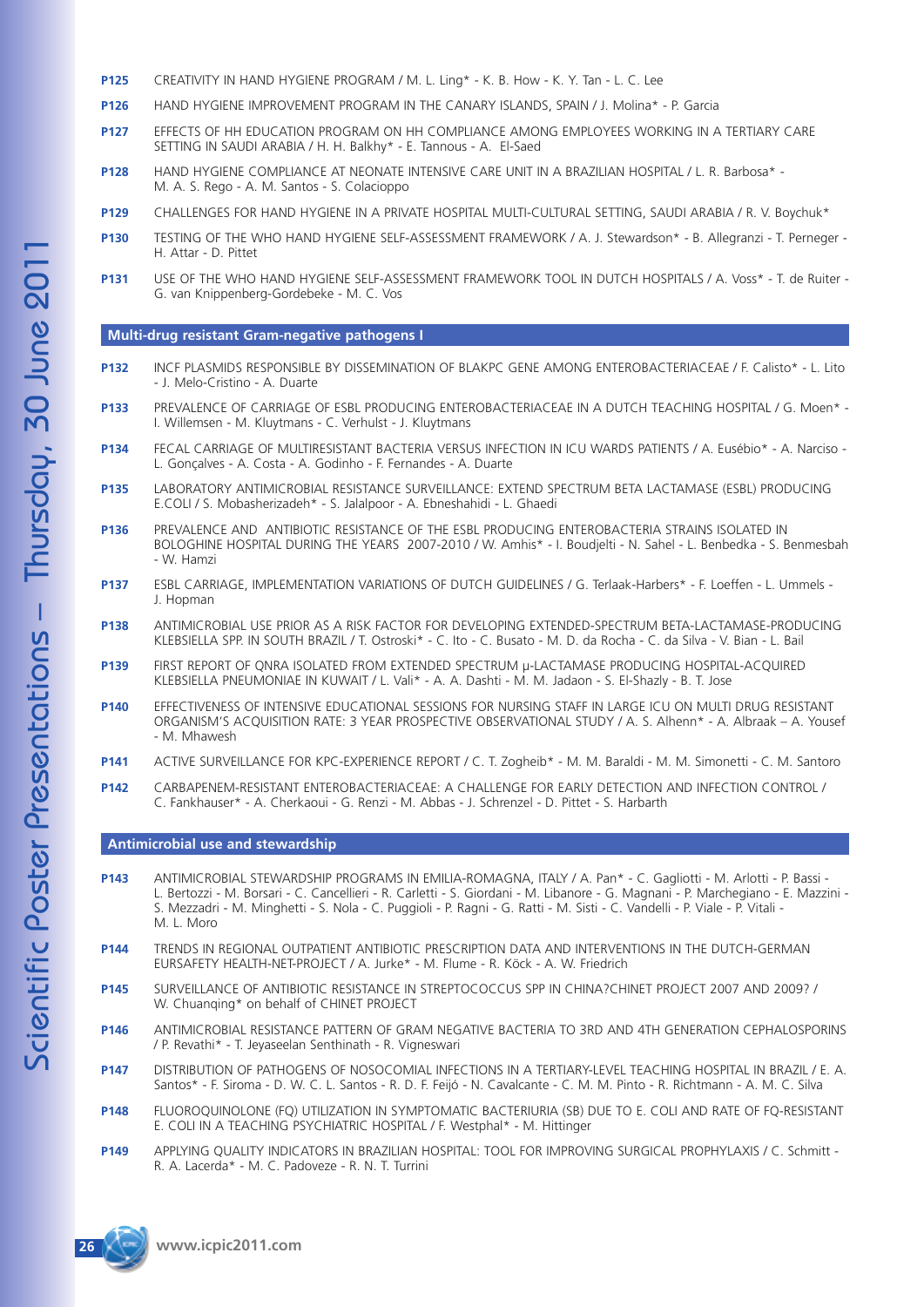- **P150** IRANIAN SURGEONS' COMPLIANCE WITH THE AMERICAN SOCIETY OF HEALTH-SYSTEM PHARMACISTS GUIDELINE: ANTIBIOTIC PROPHYLAXIS IN PRIVATE VERSUS TEACHING HOSPITALS OF SHIRAZ, IRAN / M. Askarian\* - H. Mahdaviazad - S. M. Masoompour
- **P151** ANTIBIOTIC CONSUMPTION IN SURGICAL SITE INFECTIONS TREATMENT IN POLISH HOSPITALS ACCORDING TO DATA FROM THE PROGRAM OF ACTIVE SURVEILLANCE OF HOSPITAL ACQUIRED INFECTIONS / A. Rózańska\* - J. Wójkowska-Mach - M. Bulanda - P. B. Heczko
- **P152** ADHERENCE TO GUIDELINES FOR ANTIMICROBIAL PROPHYLAXIS IN SURGERY IN UNIVERSITY HOSPITALS IN SERBIA / G. Cosic' - B. Jovanovic' - O. Horvat - A. Sabo
- **P153** IRRATIONAL ANTIBIOTIC USE AMONG TEACHERS AND ACADEMIC STAFF, SHIRAZ, IRAN / M. Askarian\* N. Maharlouie
- **P154** ROLE OF THE INFECTIOUS DISEASE CONSULTANT IN IMPROVING ANTIMICROBIAL THERAPY PRESCRIPTION IN NEUROSURGERY / L. Pagani\* - R. Aschbacher - P. C. Cecchi - S. Vidoni - G. Spoladore - P. Mian - A. Schwarz
- **P155** PARTICIPATORY DEVELOPMENT OF A CROSS-BORDER ANTIBIOTIC STEWARDSHIP PROGRAM AS PART OF THE EURSAFETY HEALTH-NET WEB 2.0 PLATFORM / M. V. Limburg\* - R. Hendrix - J. Karreman - J. Wentzel - L. V. Gemert-Pijnen
- **P156** RISK MANAGEMENT AND THE PERCEPTION OF THE NURSING STAFF ON THE ERROR IN THE ADMINISTRATION OF ANTIMICROBIAL / M. Gaspar - C. L. D. Silva - M. Cavalheiro - S. N. Charneski - O. J. D. C. Pipino\* - S. Baglie

#### **Infection control in long-term care facilities and nursing homes**

- **P157** HEALTHCARE ASSOCIATED INFECTIONS (HAI) IN LONG-TERM CARE FACILITIES IN EUROPE / M. L. Moro\* B. Jans K. Latour - E. Ricchizzi - B. Cookson - D. MacKenzie - M. Van de Mortel - J. Fabry
- **P158** THREE-YEAR PREVALENCE OF HEALTHCARE-ASSOCIATED INFECTIONS IN DUTCH NURSING HOMES / A. Eikelenboom-Boskamp\* - J. Cox-Claessens - P. Boom-Poels - M. Drabbe - R. Koopmans - A. Voss
- **P159** STUDY ABOUT INCIDENCE OF NOSOCOMIAL INFECTIONS IN ELDERLY CARE INSTITUTIONS AND CONTROL MEASURES / A. M. Costa E Silva\* - A. C. D. S. D. Oliveira - S. Scota - E. S. Abreu - I. L. A. França e Silva
- **P160** SELECTED RESISTANCE-ORGANISMS IN SELECTED POLISH LONG-TERM-CARE FACILITIES\* / J. Wojkowska-Mach\* D. Romaniszyn - M. Pobiega - B. Gryglewska - T. Grodzicki
- **P161** URINARY TRACT INFECTION (UTI) AND INFECTION CONTROL IN MUNICIPAL NURSING HOMES / A.-M. Andersen\* B. Kristensen
- **P162** SECOND MRSA OUTBREAK IN A NURSING HOME; ROLE FOR A SUPER SPREADER OR SUPER SENSITIVE RESIDENT / P. Gruteke\* - A. Haenen - M. Scholing - C. van Teunenbroek - A. de Neeling
- **P163** HAND HYGIENE KNOWLEDGE IN LONG-TERM CARE FACILITIES (LTCFS): A MULTICENTRE PILOT STUDY / D. De Wandel\* D. Vogelaers - S. Blot
- **P164** EURSAFETY HEALTH-NET: DEVELOPMENT OF AN EUREGIONAL INFECTION CONTROL QUALITY CERTIFICATE FOR NURSING HOMES / A. Eikelenboom-Boskamp\* - A. Haenen - R. Koopmans - A. Voss
- **P165** EFFECT OF AN INFECTION CONTROL PROGRAMME IN ENTERAL FEEDING BACTERIAL CONTAMINATION IN NURSING HOMES / S. S. K. Ho\* - M. M. Y. Tse - M. V. Boost
- **P166** MORTALITY ATTRIBUTABLE TO INFLUENZA-LIKE ILLNESS, GASTRO-ENTERITIS AND PNEUMO-NIA, RESULTS FROM THE DUTCH SENTINEL NETWORK FOR SURVEILLANCE OF INFECTIOUS DIS-EASE (SNIV) / M.-J. Veldman-Ariesen - L. van Asten - A. P. Haenen - M. Kretzschmar - B. H. van Benthem\* on behalf of on behalf of the SNIV study group

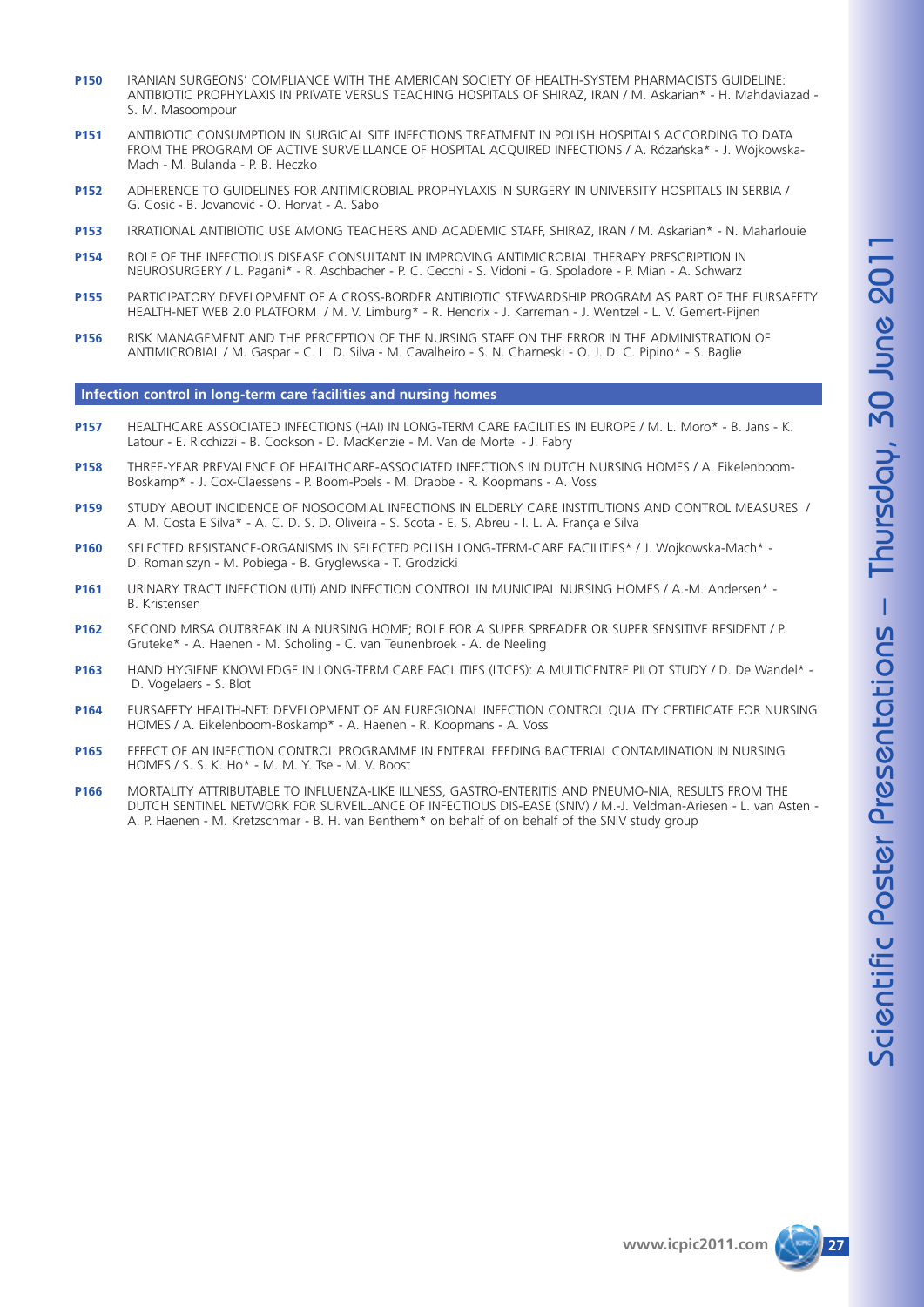# SCIENTIFIC PROGRAMME

| FRIDAY, 1 JULY 2011                                                                                                                                                                                                                                                                                                                         | $08:00 - 09:00$        |
|---------------------------------------------------------------------------------------------------------------------------------------------------------------------------------------------------------------------------------------------------------------------------------------------------------------------------------------------|------------------------|
| <b>MEET THE EXPERT SESSIONS</b>                                                                                                                                                                                                                                                                                                             |                        |
| MTE: C difficile control in healthcare settings: what's new?                                                                                                                                                                                                                                                                                | <b>Auditorium S150</b> |
| Marc Wilcox (UK)<br>Thomas Gottlieb (AU)                                                                                                                                                                                                                                                                                                    |                        |
| MTE: Peri-operative Staphylococcus aureus screening and decolonization:<br>who, what, when, where, and how?                                                                                                                                                                                                                                 | <b>Auditorium S160</b> |
| Jan Kluytmans (NL)<br>Patchen Dellinger (US)                                                                                                                                                                                                                                                                                                |                        |
| MTE: Measuring hand hygiene improvement: compliance observation<br>or alcohol-based handrub consumption?                                                                                                                                                                                                                                    | Room R060              |
| Hugo Sax (CH)<br>John Boyce (US)                                                                                                                                                                                                                                                                                                            |                        |
| MTE: Urinary tract infections (with focus on patients in LTCF)                                                                                                                                                                                                                                                                              | Room R070              |
| Lindsay Nicolle (CA)<br>Paul Anantharajah Tambyah (SG)                                                                                                                                                                                                                                                                                      |                        |
| MTE: Surveillance in the ICU - impact and caveats                                                                                                                                                                                                                                                                                           | <b>Room S130</b>       |
| Jordi Rello (ES)<br>Petra Gastmeier (DE)                                                                                                                                                                                                                                                                                                    |                        |
| MTE: Update on tuberculosis: developing and developed countries                                                                                                                                                                                                                                                                             | Room R160              |
| Shaheen Mehtar (ZA)<br>Michael Tapper (US)                                                                                                                                                                                                                                                                                                  |                        |
| <b>MTE: Getting published in infection control</b>                                                                                                                                                                                                                                                                                          | Room R170              |
| Elaine Larson (AJIC)<br>Stephanie Dancer (JHI)<br>Suzanne Bradley (ICHE)                                                                                                                                                                                                                                                                    |                        |
| MTE: Health-economic analysis in infection control                                                                                                                                                                                                                                                                                          | Room R040              |
| Nicolas Graves (AU)<br>Stephan Harbarth (CH)                                                                                                                                                                                                                                                                                                |                        |
| <b>FRIDAY, 1 JULY 2011</b>                                                                                                                                                                                                                                                                                                                  | 09:00 - 09:45          |
| <b>SPECIAL LECTURE</b>                                                                                                                                                                                                                                                                                                                      |                        |
| Semmelweis day: the 10 commandments on hand hygiene                                                                                                                                                                                                                                                                                         | Auditorium R380        |
| Chairpersons: Didier Pittet (CH), Andreas Voss (NL)<br>Hand hygiene experts from around the globe:<br>Hugo Sax (CH), Lindsay Grayson (AU), Benedetta Allegranzi (WHO), Moi Lin Ling (SG), Loséni Bengaly (MA),<br>Petra Gastmeier (DE), Wing-Hong Seto (HK), Elaine Larson (AJIC), John Boyce (US), Anne Simon (BE), Andreas<br>Widmer (CH) | 09:00                  |
| <b>KEYNOTE LECTURE</b>                                                                                                                                                                                                                                                                                                                      |                        |
| Infection control in long-term care facilities - my favourite papers of the last years Auditorium R080                                                                                                                                                                                                                                      |                        |
| Chairperson: Mitsuo Kaku (JP)<br>Speaker: Lindsay Nicolle (CA)                                                                                                                                                                                                                                                                              | 09:00                  |
| FRIDAY, 1 JULY 2011                                                                                                                                                                                                                                                                                                                         | $09:45 - 11:15$        |
| <b>PARALLEL SESSION</b>                                                                                                                                                                                                                                                                                                                     |                        |
| Is ESBL a hospital or community problem?                                                                                                                                                                                                                                                                                                    | Auditorium R380        |
| Chairpersons: Yehuda Carmeli (IL), Namita Jaggi (IN)                                                                                                                                                                                                                                                                                        |                        |
| <b>Resistance threats from the community</b><br>David Paterson (AU)                                                                                                                                                                                                                                                                         | 09:45                  |
| Increase of ESBL in animals and humans: you are what you eat<br>Jan Kluytmans (NL)                                                                                                                                                                                                                                                          | 10:15                  |
|                                                                                                                                                                                                                                                                                                                                             | www.icpic2011.com      |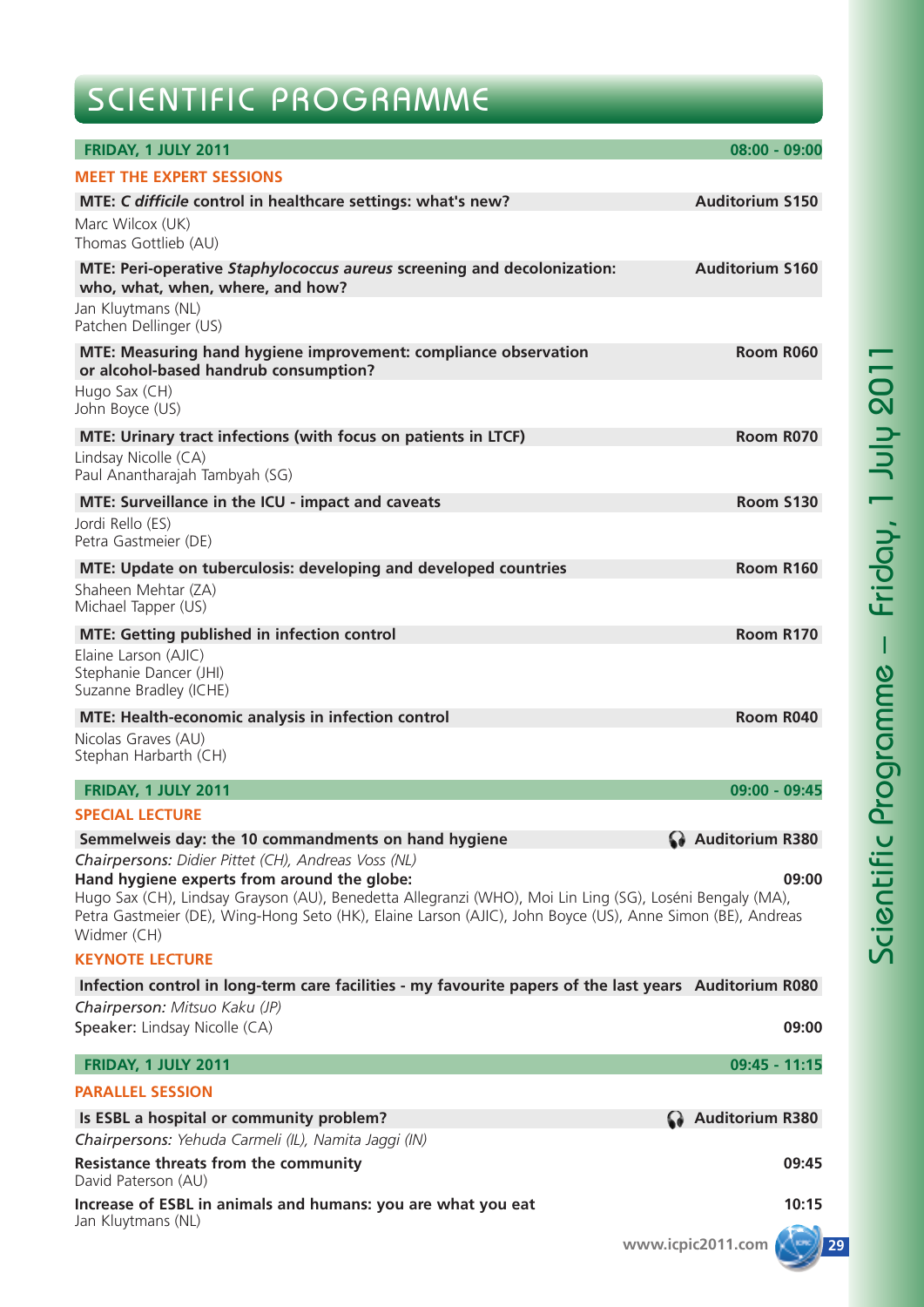| Wing-Hong Seto (HK)<br><b>PARALLEL SESSION</b>                                                                                                                                                                         |                        |
|------------------------------------------------------------------------------------------------------------------------------------------------------------------------------------------------------------------------|------------------------|
| Is zero infection achievable in the ICU?                                                                                                                                                                               | <b>Auditorium R080</b> |
| Chairperson: Homero Bagnulo (UR)                                                                                                                                                                                       |                        |
| Zero BSI - Yes, of course!<br>Leonard Mermel (US)                                                                                                                                                                      | 09:45                  |
| Zero BSI - Never!<br>Jean-Francois Timsit (FR)                                                                                                                                                                         | 10:05                  |
| (Zero) VAP - significant reductions achievable!<br>Jean-Christophe Lucet (FR)                                                                                                                                          | 10:25                  |
| (Zero) VAP - not implementable!<br>Jordi Rello (ES)                                                                                                                                                                    | 10:50                  |
| <b>SLIDE SESSION</b>                                                                                                                                                                                                   |                        |
| Antimicrobial use and stewardship                                                                                                                                                                                      | <b>Auditorium R280</b> |
| Chairpersons: Dominique Monnet (ECDC), Hervé Richet (FR)                                                                                                                                                               |                        |
| <b>Abstract N° O40</b><br>Can the application of the international health regulations to antimicrobial<br>resistance events help to preserve antimicrobials?<br>T. Haustein* (CH)                                      | 09:45                  |
| D. Wernli, J. Conly, S. Harbarth<br>Abstract N° O41<br>Initiating an antimicrobial stewardship program with limited resources                                                                                          | 09:57                  |
| J. M. Boyce* (US)<br>A. Tauman, J. Kozakiewicz, A. Fisher, W. Hung, T. Halpert, A. Karjoo<br><b>Abstract N° O42</b>                                                                                                    | 10:09                  |
| Antibiotic use among Vietnamese hospitals: a multicenter cross-sectional study<br>N. V. Hung* (VN)<br>T. A. Thu, N. Q. Anh, S. Salmon, D. Pittet, M. L. McLaws                                                         |                        |
| <b>Abstract N° O43</b><br>Behaviour change strategies to influence antibiotic prescribing in acute care:<br>a systematic review<br>E. Charani* (UK)                                                                    | 10:21                  |
| R. Edwards, N. Sevdalis, B. Alexandrou, E. Sibley, D. Mullet, B. D. Franklin, A. Holmes<br>Abstract N° O44<br>Quality of surgical antibiotic prophylaxis using e-prescription conditioning<br>J. F. C. Rodrigues* (PT) | 10:33                  |
| A. Duarte, C. Palos, A. Casado, C. Santos, F. Fernandez-Llimos, A. Duarte<br>Abstract N° O45<br>Planning for a publicity campaign on use of antibiotics and antibiotic resistance                                      | 10:45                  |
| in Hong Kong<br>M. L. Ho* (HK)<br>M. K. Tham, W. H. Seto, T. S. Lam, L. C. Wong, T. Y. Wong<br>Abstract N° O46                                                                                                         | 10:57                  |
| Intelligent wide-area resistance surveillance: a novel approach using<br>the semantic web<br>D. Colaert* (BE)<br>C. Huszka, K. Depraetere, H. Cools, H. Hanberger, C. Lovis                                            |                        |
| <b>PARALLEL SESSION</b>                                                                                                                                                                                                |                        |
| Healthcare-associated infection in the elderly                                                                                                                                                                         | <b>Auditorium R290</b> |
| Chairpersons: Suzanne Bradley (US), Jacques Fabry (FR)                                                                                                                                                                 |                        |
| Epidemiology of healthcare-associated infection in the elderly<br>Maria Luisa Moro (IT)                                                                                                                                | 09:45                  |
| Healthcare-associated infection in the elderly: the clinician perspective<br>Gaetan Gavazzi (FR)                                                                                                                       | 10:15                  |
| Prevention through surveillance: the Belgian experience<br>David De Wandel (BE)                                                                                                                                        | 10:45                  |
| <b>COFFEE BREAK AND EXHIBITION</b>                                                                                                                                                                                     | 11:15 - 11:45          |

1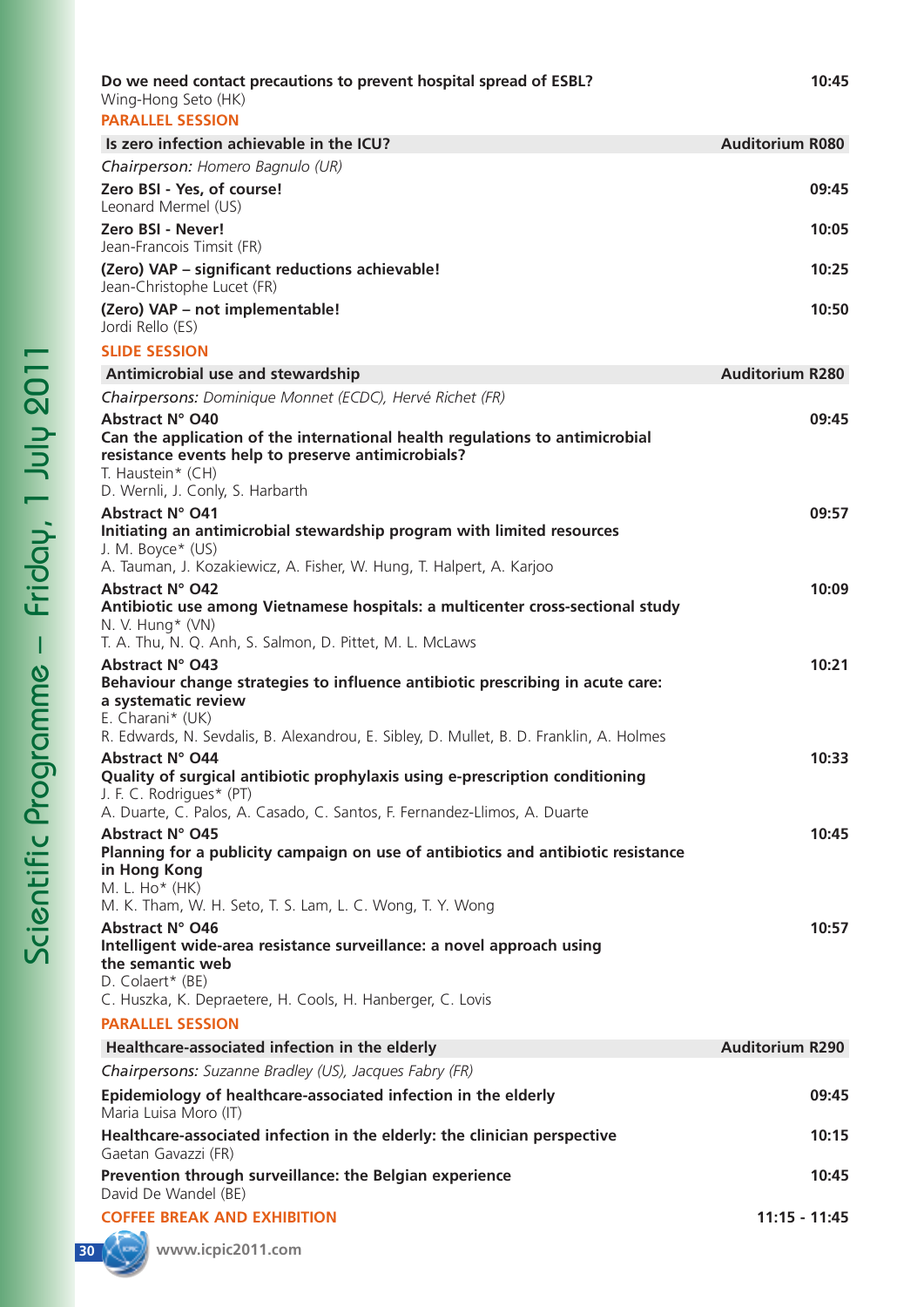| <b>FRIDAY 1, JULY 2011</b>                                                                                                                                                                                                                                                                  | $11:45 - 13:15$        |
|---------------------------------------------------------------------------------------------------------------------------------------------------------------------------------------------------------------------------------------------------------------------------------------------|------------------------|
| <b>PARALLEL SESSION</b>                                                                                                                                                                                                                                                                     |                        |
| The future of antimicrobial stewardship                                                                                                                                                                                                                                                     | Auditorium R380        |
| Chairpersons: Herman Goossens (BE), Lindsay Grayson (AU)                                                                                                                                                                                                                                    |                        |
| Who should drive hospital antimicrobial stewardship?<br>Wing-Hong Seto (HK)                                                                                                                                                                                                                 | 11:45                  |
| Quality improvement versus cost control - what's the evidence?<br>John McGowan (US)                                                                                                                                                                                                         | 12:15                  |
| Controlling antimicrobial use: the European experience<br>Dominique Monnet (ECDC)                                                                                                                                                                                                           | 12:45                  |
| <b>SLIDE SESSION</b>                                                                                                                                                                                                                                                                        |                        |
| Innovative approaches to infection control                                                                                                                                                                                                                                                  | <b>Auditorium R080</b> |
| Chairpersons: Dale Fisher (AU), Christian Ruef (CH)                                                                                                                                                                                                                                         |                        |
| Abstract N° O47<br>The sources and types of innovation knowledge in technology adoption decisions<br>in infection prevention and control - comparative case studies of 12 NHS trusts in England<br>Y. Kyratsis* (UK)<br>R. Ahmad, A. Holmes                                                 | 11:45                  |
| Abstract N° O48<br>Impact of systems ambiguity on guideline compliance in intensive care units<br>A. P. Gurses* (US)<br>Y. Xiao, K. Seidl                                                                                                                                                   | 11:57                  |
| Abstract N° O49<br>KART, a knowledge authoring and refinement tool for clinical guidelines development<br>E. Pasche* (CH)                                                                                                                                                                   | 12:09                  |
| D. Teodoro, J. Gobeill, D. Vishnyakova, P. Ruch, C. Lovis<br>Abstract N° O50<br>Using positive deviance (PD) to reduce antibiotic resistant organisms: the Canadian PD project                                                                                                              | 12:21                  |
| M. Gardam* (CA)<br>P. Reason, L. Rykert, T. C. P. P. Group                                                                                                                                                                                                                                  |                        |
| Abstract N° O51<br>Using wearable electronic sensors for assessing contacts between individuals<br>in various environments<br>N. Voirin* (FR)<br>J. Stehlé, A. Barrat, C. Cattuto, L. Isella, J.-F. Pinton, M. Quaggiotto, N. Khanafer,<br>W. Van den Broeck, C. Régis, B. Lina, P. Vanhems | 12:33                  |
| Abstract N° O52<br>The impact of real-time computerised video analysis and feedback on hand hygiene<br>practice and technique on a surgical ward<br>G. Lacey* $(IE)$<br>A. Ghosh, C. Gush, S. Barnes                                                                                        | 12:45                  |
| Abstract N° O53<br>Copper surfaces in the ICU reduced the relative risk of acquiring an infection while hospitalized<br>M. G. Schmidt* (US)<br>and Copper Touch Surface Initiative                                                                                                          | 12:57                  |
| <b>SLIDE SESSION</b>                                                                                                                                                                                                                                                                        |                        |
| <b>Surgical site infections</b>                                                                                                                                                                                                                                                             | <b>Auditorium R280</b> |
| Chairpersons: Trish Perl (US), John Ferguson (AU)                                                                                                                                                                                                                                           |                        |
| Abstract N° O54<br>Surgical site infections in Vietnamese hospitals: incidence, pathogens, and risk factors<br>N. V. Hung* (VN)                                                                                                                                                             | 11:45                  |
| T. A. Thu, N. Q. Anh, N. N. Quang, A. K. Lennox, S. Salmon, D. Pittet, L. M. McLaws<br>Abstract N° O55<br>Using a SCIP-plus perspective to reduce the risk of SSI<br>C. E. Edmiston Jr* (US)                                                                                                | 11:57                  |
| C. J. Krepel, G. R. Seabrook                                                                                                                                                                                                                                                                |                        |
|                                                                                                                                                                                                                                                                                             |                        |

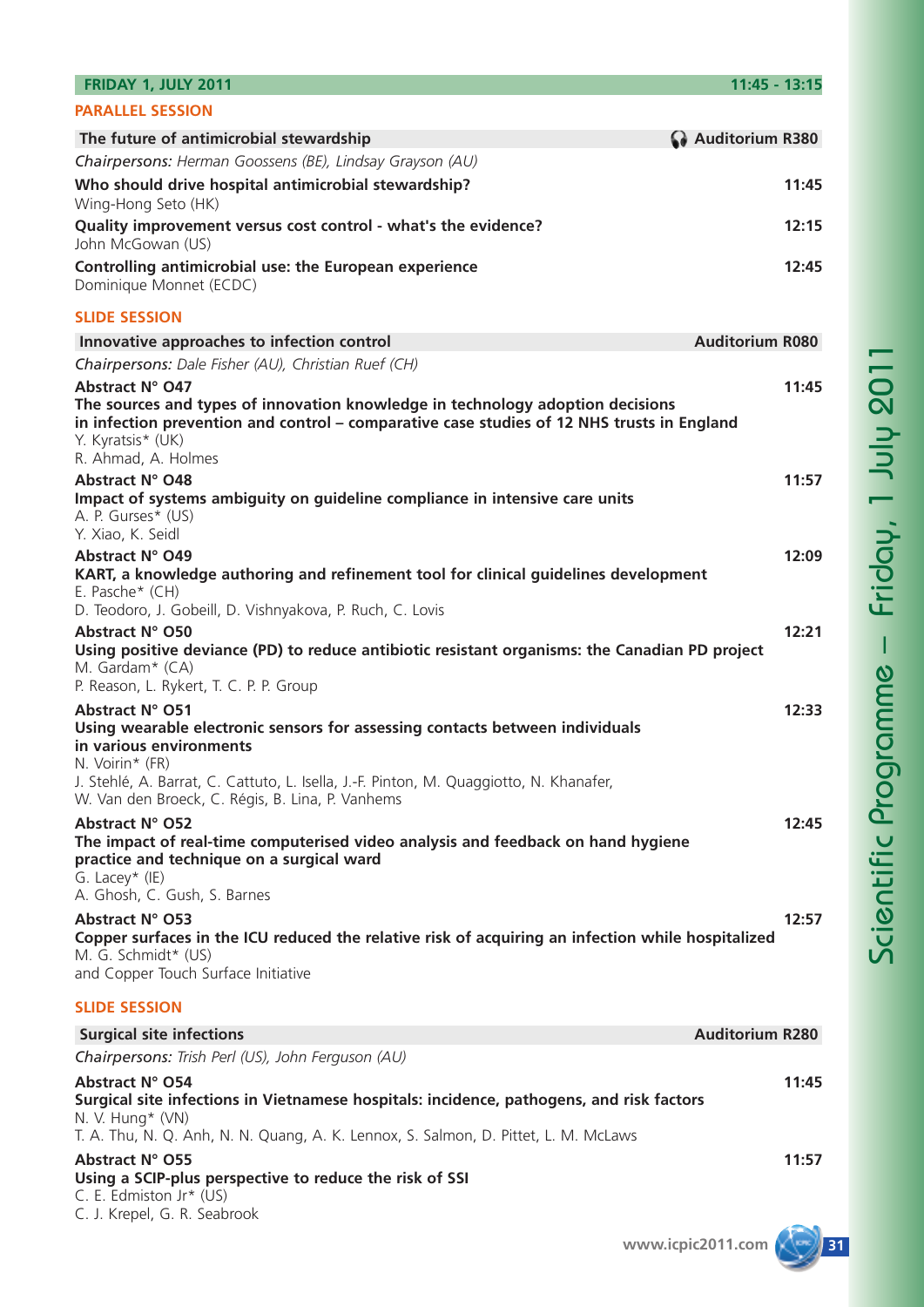| Abstract N° O57<br>Glycemic control and antimicrobial prophylaxis audit in cardiac surgery in Uruguay<br>H. Albornoz* (UY)<br>G. Saona, I. Wall, A. Perna                                                                                                                                                                                                                          | 12:09                  |
|------------------------------------------------------------------------------------------------------------------------------------------------------------------------------------------------------------------------------------------------------------------------------------------------------------------------------------------------------------------------------------|------------------------|
| Abstract N° O58<br>Implementation of a bundle of care in surgical patients<br>J. Kluytmans* (NL)                                                                                                                                                                                                                                                                                   | 12:21                  |
| Y. Hendriks, C. van Schendel, J. Romme, S. Alibaks, L. van der Laan, R. Crolla<br>Abstract N° O59<br>Pre-educational intervention survey of healthcare practitioners' compliance                                                                                                                                                                                                   | 12:33                  |
| with infection prevention measures in cardiothoracic surgery:<br>low compliance but internationally comparable surgical site infection rate<br>E. Tartari* (MT)<br>J. Mamo, M. Borg<br>Abstract N° O60<br>Impact of method and duration of post discharge surveillance on detection<br>of surgical site infections<br>M. Koek* (NL)<br>J. Wille, A. Voss, M. Isken, B. van Benthem | 12:45                  |
| <b>PARALLEL SESSION</b>                                                                                                                                                                                                                                                                                                                                                            |                        |
| Specific infection control challenges in long-term care facilities                                                                                                                                                                                                                                                                                                                 | <b>Auditorium R290</b> |
| Chairpersons: Beatrice Jansz (BE), Maria Luisa Moro (IT)<br>Infection control in long-term care facilities: what can you actually do?<br>Suzanne Bradley (ICHE)                                                                                                                                                                                                                    | 11:45                  |
| Promoting hand hygiene in long-term care facilities in Hong Kong by WHO model<br>Andrew Ty Wong (HK)                                                                                                                                                                                                                                                                               | 12:15                  |
| Vaccination of the elderly: challenges and recent advancements<br>Pierre Olivier Lang (CH)                                                                                                                                                                                                                                                                                         | 12:45                  |
| POSTER VIEWING, EXHIBITION AND LUNCH with the kind support of Hartmann                                                                                                                                                                                                                                                                                                             | 13:15 - 14:45          |
| <b>FRIDAY, 1 JULY 2011</b>                                                                                                                                                                                                                                                                                                                                                         | 14:45 - 16:45          |
| <b>PARALLEL SESSION</b>                                                                                                                                                                                                                                                                                                                                                            |                        |
| Worldwide perspective on MRSA control                                                                                                                                                                                                                                                                                                                                              | <b>Auditorium R380</b> |
| Chairpersons: Alexander Friedrich (NL), Robert Skov (DK)                                                                                                                                                                                                                                                                                                                           |                        |
| The current state of the MRSA pandemic: why is it going down?<br>Hajo Grundmann (NL)                                                                                                                                                                                                                                                                                               | 14:45                  |
| Epidemiologic rationale for regional approaches to MRSA control<br>Eli Perencevich (US)                                                                                                                                                                                                                                                                                            | 15:15                  |
| MRSA control: outcomes of one national approach<br>Lindsay Grayson (AU)                                                                                                                                                                                                                                                                                                            | 15:45                  |
| How to keep community-associated MRSA out of hospitals<br>Stephan Harbarth (CH)                                                                                                                                                                                                                                                                                                    | 16:15                  |
| <b>INTERACTIVE CASE SESSION</b>                                                                                                                                                                                                                                                                                                                                                    |                        |
| Cases in infection control (interactive)                                                                                                                                                                                                                                                                                                                                           | <b>Auditorium R080</b> |
| Chairpersons: Souha Kanj (LB), Christian Ruef (CH)<br>Speakers: Loreen Herwaldt (US), Paul Anantharajah Tambyah (SG)                                                                                                                                                                                                                                                               |                        |
| <b>SLIDE SESSION</b>                                                                                                                                                                                                                                                                                                                                                               |                        |
| Hand hygiene: around the globe                                                                                                                                                                                                                                                                                                                                                     | <b>Auditorium R280</b> |
| Chairpersons: Loséni Bengaly (ML), Andreas Widmer (CH)                                                                                                                                                                                                                                                                                                                             |                        |
| Abstract N° O61<br>150 years since "the etiology, concept, and prophylaxis of childbed fever"<br>A. J. Stewardson* (CH)<br>D. Pittet                                                                                                                                                                                                                                               | 14:45                  |

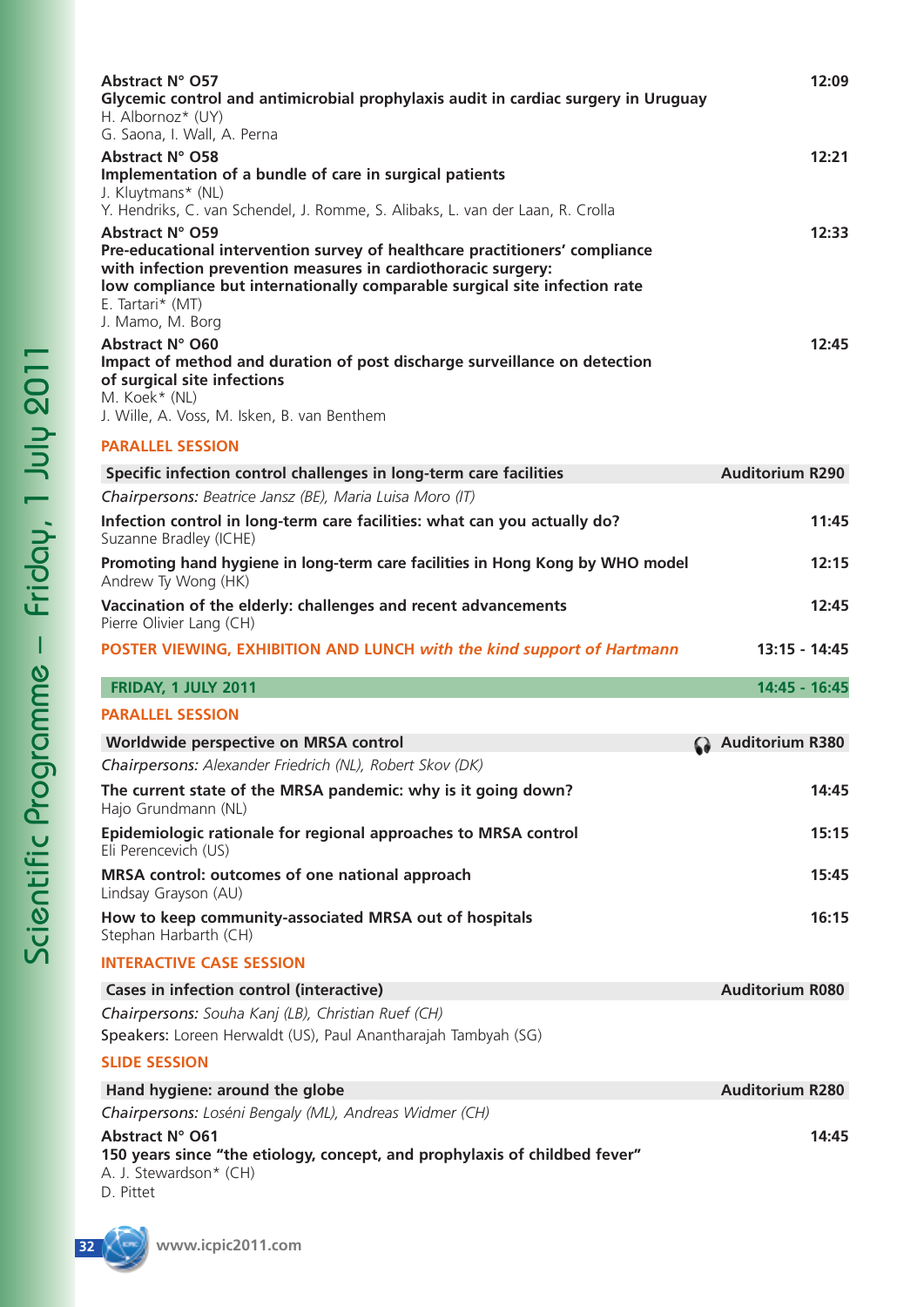| <b>Abstract N° O62</b><br>Compliance increase in 189 units participating in the German hand hygiene campaign<br>"Aktion saubere Hände"<br>C. Reichardt* (DE)                                         | 14:57                  |
|------------------------------------------------------------------------------------------------------------------------------------------------------------------------------------------------------|------------------------|
| K. Bunte-Schönberger, P. van der Linden, J. Clausmeyer, F. Schwab, P. Gastmeier, M. Behnke                                                                                                           |                        |
| Abstract N° O63<br>Impact of three multimodal country-wide campaigns to promote hand hygiene<br>in Belgian hospitals<br>A. C. Simon* (BE)<br>M. Costers                                              | 15:09                  |
| Abstract N° O64<br>24 month outcomes from the Australian national hand hygiene initiative (NHHI)<br>M. L. Grayson* (AU)<br>P. Russo, M. Cruickshank                                                  | 15:21                  |
| Abstract N° O65<br>Hand hygiene promotion in long-term care facilities (LTCF) - a cluster randomized<br>controlled trial<br>M. L. Ho* (HK)                                                           | 15:33                  |
| W. H. Seto, T. S. Lam, L. C. Wong, T. Y. Wong<br>Abstract N° O66                                                                                                                                     | 15:45                  |
| The feedback intervention trial: a national stepped wedge cluster randomised<br>controlled trial to improve hand hygiene<br>S. Stone* (UK)<br>and the NOSEC-FIT group                                |                        |
| Abstract N° O67                                                                                                                                                                                      | 15:57                  |
| Improvement in hand hygiene compliance. The impact of a regional strategy<br>P. Rodriguez-Perez* (ES)<br>C. C. Mireia, R. R. Cristina, P. M. Rosa, J. M. Ana Belén, N. R. Cristina,<br>P. H. Alberto |                        |
| <b>Abstract N° O68</b>                                                                                                                                                                               | 16:09                  |
| Background and features of the WHO hand hygiene self-assessment framework<br>B. Allegranzi* (CH)<br>A. Stewardson, L. Grayson, E. Larson, A. Voss, C. Kilpatrick, D. Pittet                          |                        |
| Abstract N° O69                                                                                                                                                                                      | 16:21                  |
| Promoting hand hygiene in the Asia pacific region<br>M. L. Ling $*(SG)$                                                                                                                              |                        |
| W. H. Seto, T. Y. Ching, G. Harrington, M. L. Grayson, D. Pittet                                                                                                                                     |                        |
| Abstract N° O70<br>Evaluation of hand hygiene compliance in medical educational videos<br>Y. Longtin $*(CA)$                                                                                         | 16:33                  |
| J. Longtin, H. Sax, D. Pittet                                                                                                                                                                        |                        |
| <b>PARALLEL SESSION</b>                                                                                                                                                                              |                        |
| Should we be paying more attention to the environment<br>in preventing healthcare-associated infections?                                                                                             | <b>Auditorium R290</b> |
| Chairpersons: Szilágyi Emese (HU), Giorgio Zanetti (CH)                                                                                                                                              | 14:45                  |
| How important is the environment in the transmission of epidemiologically<br>important pathogens?<br>John Boyce (US)                                                                                 |                        |
| Patient characteristics and environmental contamination<br>Markus Dettenkofer (DE)                                                                                                                   | 15:15                  |
| Novel strategies for cleansing and monitoring:<br>the effectiveness of environmental cleaning<br>Stephanie Dancer (UK)                                                                               | 15:45                  |
| <b>COFFEE BREAK AND EXHIBITION with the kind support of BD Diagnostics</b>                                                                                                                           | $16:45 - 17:15$        |

 $\blacksquare$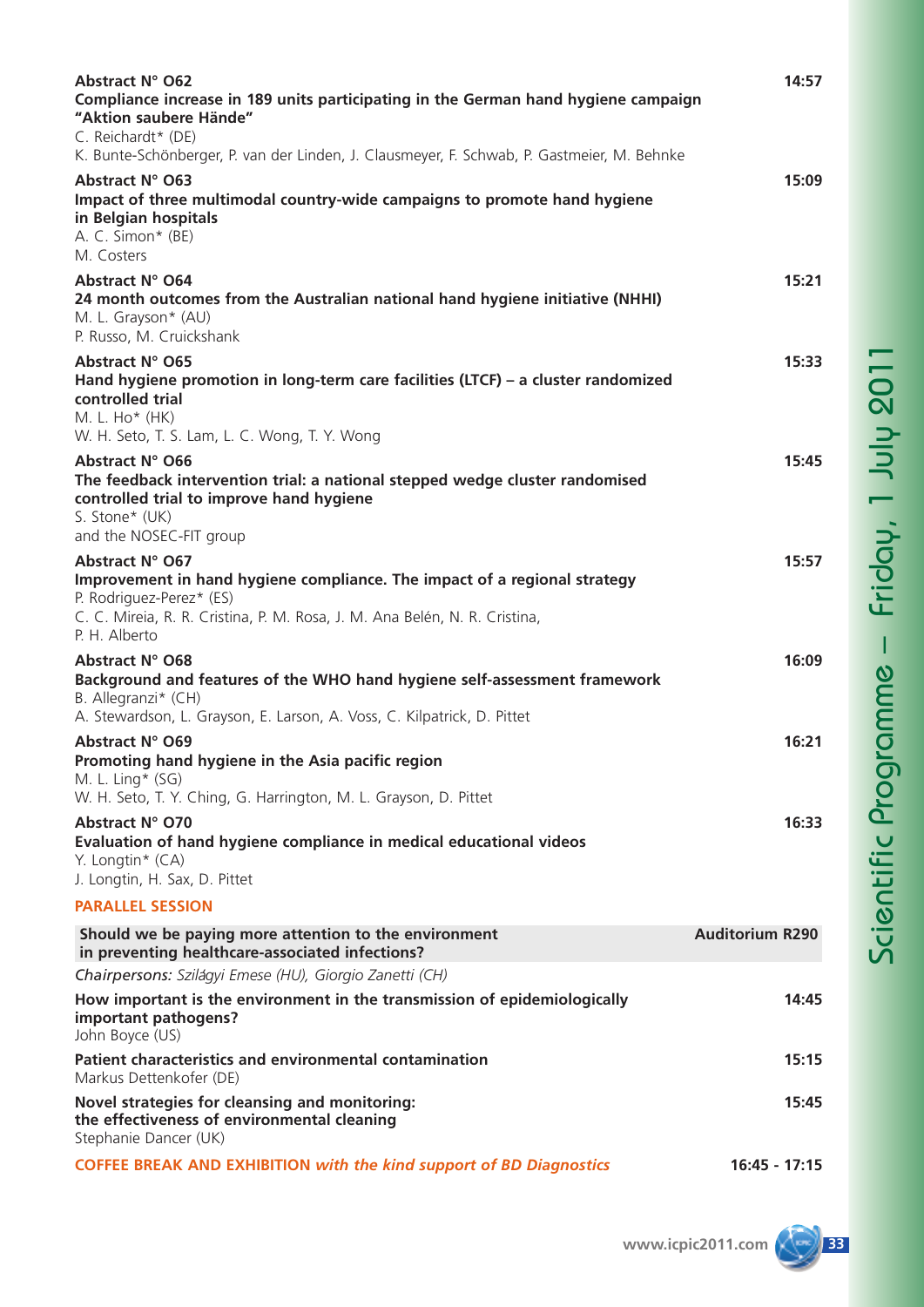| FRIDAY, 1 JULY 2011                                                                                                                                                                            | $17:15 - 18:15$        |
|------------------------------------------------------------------------------------------------------------------------------------------------------------------------------------------------|------------------------|
| <b>KEYNOTE LECTURE</b>                                                                                                                                                                         |                        |
| Preventing surgical site infections - some things old and some things new                                                                                                                      | Auditorium R380        |
| Chairperson: Kamal Itani (US)                                                                                                                                                                  |                        |
| Speaker: Patchen Dellinger (US)                                                                                                                                                                | 17:15                  |
| <b>PARALLEL SESSION</b>                                                                                                                                                                        |                        |
| Challenges in healthcare-associated infection surveillance                                                                                                                                     | <b>Auditorium R080</b> |
| Chairpersons: Christina Vandenbroucke-Grauls (NL), Petra Gastmeier (DE)                                                                                                                        |                        |
| What is the future role of automated algorithmic detection of healthcare-associated infections?<br>Matthew Samore (US)                                                                         | 17:15                  |
| Can we trust healthcare-associated infection rates?<br>Thomas Haustein (CH)                                                                                                                    | 17:35                  |
| Can we estimate the burden of antimicrobial resistance?<br>Uwe Frank (DE)                                                                                                                      | 17:55                  |
| <b>KEYNOTE LECTURE</b>                                                                                                                                                                         |                        |
| Seasonal and weather-mediated variations in hospital pathogens:<br>opportunities for prevention                                                                                                | <b>Auditorium R280</b> |
| Chairperson: Neil Fishman (US)                                                                                                                                                                 |                        |
| Speaker: Eli Perencevich (US)                                                                                                                                                                  | 17:15                  |
| <b>SLIDE SESSION</b>                                                                                                                                                                           |                        |
| Advanced methods and mathematical modelling in hospital epidemiology                                                                                                                           | <b>Auditorium R290</b> |
| Chairpersons: Hajo Grundmann (NL), Stephan Harbarth (CH)                                                                                                                                       |                        |
| Abstract N° O71<br>How to deal with a clustering effect in the assessment of a hand hygiene<br>improvement strategy implemented worldwide?<br>A. Gayet-Ageron* (CH)                            | 17:15                  |
| B. Allegranzi, H. Attar, D. Pittet                                                                                                                                                             |                        |
| Abstract N° O72<br>The relationship between antibiotic consumption in hospitals and the community<br>and the selection of methicillin-resistant Staphylococcus aureus<br>L. Kardaś-S/oma* (FR) | 17:27                  |
| P. Y. Boëlle, D. Guillemot, L. Temime<br>Abstract N° O73                                                                                                                                       | 17:39                  |
| Transmission dynamic of methicillin-resistant Staphylococcus aureus in a medical<br>intensive care unit<br>S. Hugonnet* (CH)                                                                   |                        |
| I. Hall, I. Barrass, S. Leach, D. Pittet                                                                                                                                                       |                        |
| Abstract N° O74<br>Comparing the cost-effectiveness of MRSA control strategies between ICU<br>and non-ICU settings                                                                             | 17:51                  |
| J. Robotham* (UK)<br>N. Graves, B. Cookson, A. Barnett, J. Wilson, J. Edgeworth, C. Worby, B. Cooper                                                                                           |                        |
| POSTER VIEWING, EXHIBITION, WINE & CHEESE with the kind support of Saraya Co.                                                                                                                  | 18:00 - 20:30          |

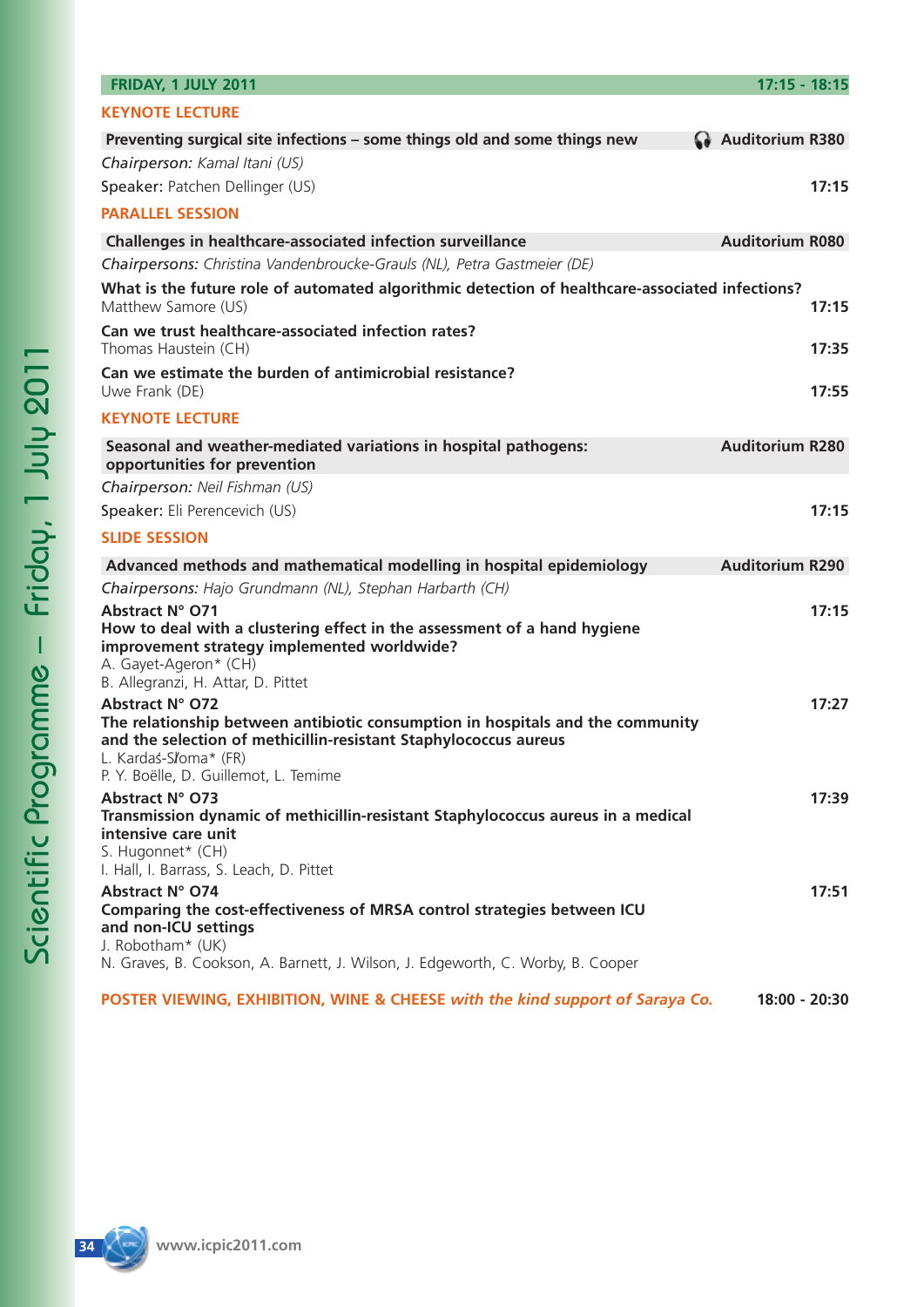## SCIENTIFIC POSTER PRESENTATIONS

### *Authors of accepted posters are requested to be at their poster, to enable discussion, during the official poster viewing time: 13:30 - 14:30*

#### **MRSA epidemiology and control II**

- **P167** PERSISTENT CARRIAGE OF MRSA IN PIG FARMERS / B. V. Cleef\* B. V. Benthem R. Teuwen J. Kluytmans
- **P168** OUTBREAK OF LIVESTOCK-ASSOCIATED METHICILLIN-RESISTANT STAPHYLOCOCCUS AUREUS IN A NURSING HOME / E. Verkade\* - T. Bosch - Y. Hendriks - J. Kluytmans
- **P169** MRSA-ST398 IN LIVESTOCK FARMERS AND NEIGHBOURING RESIDENTS IN A RURAL AREA IN GERMANY / B. Bisdorff\* J. Scholhölter - K. Claußen - M. Pulz - D. Nowak - K. Radon
- **P170** PREVALENCE OF LIVESTOCK ASSOCIATED MRSA IN BLOOD ISOLATES / B. V. Cleef\* B. V. Benthem J. Monen A. Haenen - N. V. D. Sande-Bruinsma - J. Kluytmans
- **P171** MUPIROCIN RESISTANCE AMONG MRSA SURVEILLANCE ISOLATES FROM NEONATAL INTENSIVE CARE UNIT UNDER 10 YEAR-SEARCH AND DESTROY POLICY COMPARED TO CLINICAL ISOLATES OF *STAPHYLOCOCCUS AUREUS* IN A TERTIARY CARE HOSPITAL / M.-N. Kim\* - H. Kim - D. An - M. Ji - M. Lee - A.-R. Kim - S. J. Lee
- **P172** METHICILLIN-RESISTANT STAPHYLOCOCCUS AUREUS WITHOUT BORDERS: USA300 IN CUBA / J. Hopman\* G. Toraño Peraza2 - F. Espinosa - C. H. Klaassen - D. M. Velázquez - J. F. Meis - A. Voss
- **P173** EPIDEMIOLOGIC PROFILE OF STAPHYLOCOCCUS AUREUS-METHICILIN-RESISTANT (MRSA) BACTERIUM IN HOSPITAL-ACQUIRED-INFECTION IN NEONATAL-INTENSIVE-CARE-UNIT (ICU) FROM -2000 TO 2010- ANALYSIS IN GENERAL HOSPITAL / L. F. Baqueiro-Freitas\* - C. I. SANTOS - F. FERREIRA
- **P174** UNDERREPORTING OF METHICILLIN-RESISTANT STAPHYLOCOCCUS AUREUS (MRSA) CARRIAGE BY SURGEONS IN THE OPERATING ROOM PLANNING SOFTWARE / C. Bandelier\* - G. Zanetti - L. Senn
- **P176** COMPARISON OF DIFFERENT METHICILLIN-RESISTANT STAPHYLOCOCCUS AUREUS (MRSA) TYPING METHODS WHEN POORLY DISTINGUISHABLE ISOLATES ARE CAUSING EPIDEMICS / J. J. Hirvonen\* - T. Pasanen - S. Mero - S.-S. Kaukoranta - M. Vaara - J. Vuopio - S. Salmenlinna - P. Tissari
- **P177** USE OF THE MULTIPLE-LOCUS VARIABLE-NUMBER TANDEM REPEAT FINGERPRINTING METHOD AND MICROFLUIDIC CHIPS FOR RAPID GENOTYPING OF STAPHYLOCOCCUS AUREUS ISOLATES / A. J. Sabat\* - M. Chlebowicz - H. Grundmann -W. Postma - W. Baas - J. Arends - G. Kampinga - N. Meessen - A. W. Friedrich - J. M. van Dijl
- **P178** DNA MICROARRAY ANALYSIS REVEALS VARIABILITY OF ACCESSORY GENES AMONG ISOLATES RECOVERED DURING AN MRSA OUTBREAK / P. Basset\* - S. Monecke - D. Blanc
- **P180** MRSA SURVEILLANCE IN A REHABILITATION CENTRE WITH "LIBERAL ISOLATION POLICY / I. Monsieur\* M. Wauters

#### *Clostridium difficile* **- from bench to bedside**

- **P182** IMPROVED DIAGNOSTIC TEST FOR CLOSTRIDIUM DIFFICILE: CLINICAL AND INFECTION CONTROL IMPLICATIONS / J. Wilson\* - E. Brannigan - A. Jepson - C. Johnstone - S. Hassall - A. Holmes
- **P183** ABSENCE OF CLOSTRIDIUM DIFFICILE STOOL CARRIAGE IN ASYMPTOMATIC VOLUNTEERS / M. Hell\* K. Sickau G. Chmelizek - J. M. Kern - M. Maass - S. Huhulescu - F. Allerberger
- **P184** IMPACT OF CLOSTRIDIUM DIFFICILE- ASSOCIATED DISEASE IN A REGIONAL HOSPITAL / P. Dolcé\* J. Blanchette C. Ouellet - K. Levesque - H. Bernatchez
- **P185** RECOVERY OF MRSA AND CLOSTRIDIUM DIFFICILE IN AN ICU WARD / A. Ram\* A. P. Gibb K. Templeton A. Holmes D. Swann - C. M. Taylor
- **P186** C. DIFFICILE ASSOCIATED DIARRHOEA-DON'T BLAME COMMUNITY OR NOROVIRUS / N. Damani\* R. Trudy M. Markey - S. Wallace

#### **Surgical side infections**

- **P187** FIRST INCIDENCE STUDY OF THE SITE SURGICAL INFECTION IN THE OBSTETRICS AND GYNECOLOGY SERVICES DURING THE YEARS 2008-2010 IN BOLOGHINE HOSPITAL.DZ / W. Amhis\* - H. Tirchi - K. Hadjar
- **P189** RISK FACTORS OF SURGICAL SITE INFECTION POST CESAREAN SECTION / M. A. Alishaq\* J. A. AlAjmi on behalf of Dr.Al-Ali B, Saleh F, Dr.El-Sheik M, Malkawi M, George A, Garcia L, Locus B
- **P190** SAFETY OF NON-WOVEN POLYPROPYLENE SURGICAL ADHESIVE DRAPES TO PREVENT WOUND INFECTION / A. Jeurissen R. Hendrickx - K. Beesemans - A. Van Thielen - V. Cossey - A. Schuermans\*
- **P191** CENTRAL NERVOUS SYSTEM INFECTIONS IN POSTNEUROSURGICAL PATIENTS / H. L. Albornoz\* L. Ibias A. Gadea F. Porcires - R. Brinckhaus - N. Ramos - H. Bagnulo
- **P192** PATIENT READMISSION FOR SURGICAL WOUND INFECTION / L. M. Torres\* R. A. Lacerda R. Turrini
- **P193** SURGICAL-SITE INFECTION INDICES DETECTED BY POST-DISCHARGE SURVEILLANCE IN A MEDIUM SIZED HOSPITAL IN THE CITY OF SÃO PAULO, BRAZIL / D. P. Cais\* - F. Minenelli - K. Tonelli - P. Rebelo
- **P194** INCIDENCE, RISK FACTORS AND ETIOLOGICAL AGENTS IN SURGICAL SITE INFECTIONS IN A DEVELOPING COUNTRY / E. Alp\* - F. Elmali - S. Ersoy - C. Kucuk - B. Tucer - M. Doganay

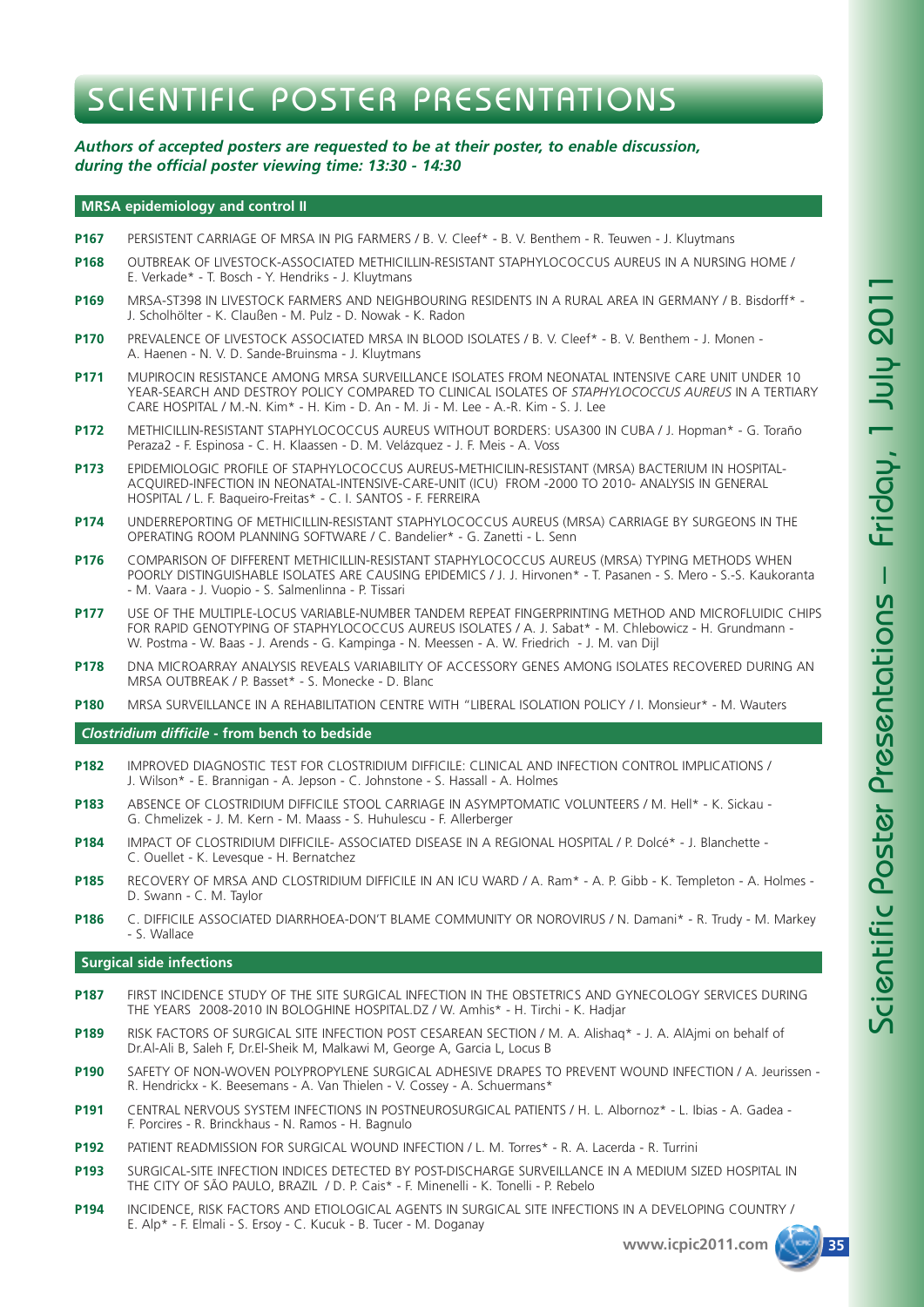- **P195** CHANGES IN POSTOPERATIVE INFECTIONS FOLLOWING IMPLEMENTATION OF SAFE SURGERY CHECKLIST AND HAND HYGIENE IN UNIVERSITY OF GONDAR HOSPITAL / G. M. Geathun\* - A. Desalegn
- **P196** COMPLICATIONS AFTER SURGERY IN PATIENTS WITH COLORECTAL CANCER: THE EVIDENCE FOR NURSING CARE / J. D. Silva\* - H. M. Sonobe - D. D. Andrade - A. T. Giordani - C. M. Naka Shimura - E. Watanabe on behalf of NEPECISS
- **P197** DEPLOYMENT OF NATIONAL CRITERIA FOR PREVENTION OF INFECTION IN SURGICAL SITE IN PONTA GROSSA, PARANA, BRAZIL / M. Gaspar\* - C. L. D. Silva - C. R. B. Grden - C. A. S. Ito - L. Bail - A. M. Pipino - W. D. D. O. Collares

#### **Bone- and prosthetic joint infections**

- **P198** RING FENCING OF A JOINT REPLACEMENT UNIT MAY NOT PREVENT MRSA IN PRACTICE / H.-M. A. Schmidt\* C. Izon M. W. Maley
- **P199** ANTIBIOTIC SUSCEPTIBILITY AND ARCHITECTURE OF STAPHYLOCOCCUS AUREUS AND STAPHYLOCOCCUS EPIDERMIDIS BIOFILMS / D. C. Coraca-Huber\* - M. Fille - J. Hausdorfer - K. Pfaller - M. Nogler
- **P200** RELEASE RATE AND ANTIMICROBIAL ACTIVITY OF GENTAMICIN SALTS AS COATING FOR BONE ALLOGRAFTS / D. C. Coraca-Huber\* - K.-D. Kühn - M. Fille - J. Hausdorfer - L. Fuderer - M. Nogler

#### **Urinary tract infections**

- **P201** HOSPITAL-ACQUIRED URINARY TRACT INFECTION: A CASE-CONTROL STUDY / L. N. Markovic-Denic\* B. Mijovic S. Jankovic
- **P202** URINARY TRACT INFECTIONS IN PATIENTS OF UNIVERSITY HOSPITAL CENTER OF TIRANA / G. Kasmi\* S. Bino I. Kasmi S. Tafai - A. Simaku
- **P203** MODELING INFECTIOUS DISEASES URINARY TRACT INFECTION, A PRACTICAL EXAMPLE / C. Huszka\* J. DeRoo H. Cools - D. Colaert - C. Lovis - H. Hanberger

#### **Catheter-associated bloodstream infection: risk and prevention II**

- **P204** RAPID DETECTION OF METHICILLIN-SENSITIVE AND RESISTANT STAPHYLOCOCCUS AUREUS AND METHICILLIN-RESISTANT COAGULASE-NEGATIVE STAPHYLOCOCCI FROM BLOOD CULTURES BY AUTOMATED PCR ASSAY / J. J. Hirvonen\* - S.-S. Kaukoranta
- **P205** CENTRAL LINE ASSOCIATED BLOOD STREAM INFECTIOUS CAUSE BY MULTI DRUG RESISTANCE COAGULASO-NEGATIVE STAPHYLOCOCCI IN NEWBORNS FROM NEONATAL INTENSIVE CARE UNITS IN POLAND / M. Brzychczy-Wloch - J. Wojkowska-Mach\* - M. Borszewska-Kornacka - M. Sulik - E. Gulczynska - P. Heczko
- **P206** SPECIES DISTRIBUTION AND ANTIFUNGAL SUSCEPTIBILITY OF CANDIDA SPECIES CAUSING CANDIDAEMIA IN A THAI-UNIVERSITY HOSPITAL DURING YEAR 2006-2010 / K. Ankkananukul\* - A. Homkaew - P. Chongtrakool - P. Santanirand
- **P207** INTRAHOSPITAL INFECTIONS AS A RISK IN HAEMODIALYSIS PATIENTS WITH CENTRAL VENOUS CATHETERS / V. Gerasimovska \* - K. Popovska-Jovanovska
- **P208** DECREASING BUT DIFFERENTIAL TRENDS OF ADVERSE EVENTS AMONG DIALYSIS OUTPATIENT FOLLOWING RE-ENFORCEMENT OF INFECTION CONTROL MEASURES; 20-MONTH SURVEILLANCE STUDY / H. H. Balkhy\* - A. El-Saed - F. Al Hejaili - M. Sallah - A. Azzam - A. Sayyari
- **P209** MICROORGANISMS ASSOCIATED WITH ACCESS-ASSOCIATED BACTEREMIA IN HEMODIALYSIS OUTPATIENTS IN SAUDI ARABIA / H. H. Balkhy\* - A. El-Saed - F. Al Hejaili - M. Sallah - B. Abu Khzam - A. Sayyari
- **P210** PREVALENCE AND PREDISPOSING FACTORS FOR HEPATITIS C VIRUS INFECTION IN HAEMODIALYSIS UNIT UNIVERSITI KEBANGSAAN MALAYSIA MEDICAL CENTRE / R. Jaafar\* - I. Isahak - K. K. Wong - Z. Zainol Rashid - A. Sulong - M. H. Jaafar - A. H. Abdul Gafor
- **P211** IMPORTANCE AND IMPACT OF SURVEILLANCE OF THE MICROBIAL QUALITY OF DIALYSATE AND RO WATER IN A TERTIARY HEALTH / M. Sri Ratnamani\* - R. Rao
- **P212** SURVEILLANCE OF CENTRAL-LINE ASSOCIATED BLOODSTREAM INFECTIONS IN ICU AT A MALAYSIAN MEDICAL CENTRE / A. Sulong\* - N. Awang Jalil - R. Ramli - M. Mohd Yusoff
- **P213** JAPAN NATIONAL UNIVERSITY HOSPITALS INFECTION CONTROL CONFERENCE (JNUHICC) REPORT: DATA SUMMARY OF DEVICE-ASSOCIATED INFECTIONS / T. Watanabe\* - S. Takakura - Y. Tanabe - K. Yoshio - S. Arakawa - S. Ichiyama,
- **P214** VALIDATION OF CLEANING PROCESS OF CARDIAC CATHETERS AND REUSE IN THE HEMODYNAMICS SECTOR OF A HOSPITAL IN PONTA GROSSA, PARANA, BRAZIL / M. Gaspar - C. L. D. Silva\* - C. R. B. Bastos - J. S. D. Nascimento - V. R. D. Maia

#### **Sharp & pointy: blood-borne pathogen exposure**

- **P215** FACTORS AFFECTING HEALTH AND SAFETY, PARTICULARLY SHARPS INJURIES, IN MEDICAL WASTE HANDLERS IN HOSPITALS IN THE RAPIDLY DEVELOPING DESERT EMIRATE OF ABU-DHABI; A QUESTIONNAIRE STUDY / N. A. S. Helal\* - J. Edger - L. Hawkins
- **P216** RISK-ESTIMATION AND HANDLING OF OCCUPATIONAL BLOOD EXPOSURE ACCIDENTS BY NATIONALLY OPERATING TELEPHONE SERVICE IN THE NETHERLANDS. / P. M. Schneeberger - A. Meiberg - J. Warmelts - A. C. Leenders - P. Van Wijk\*

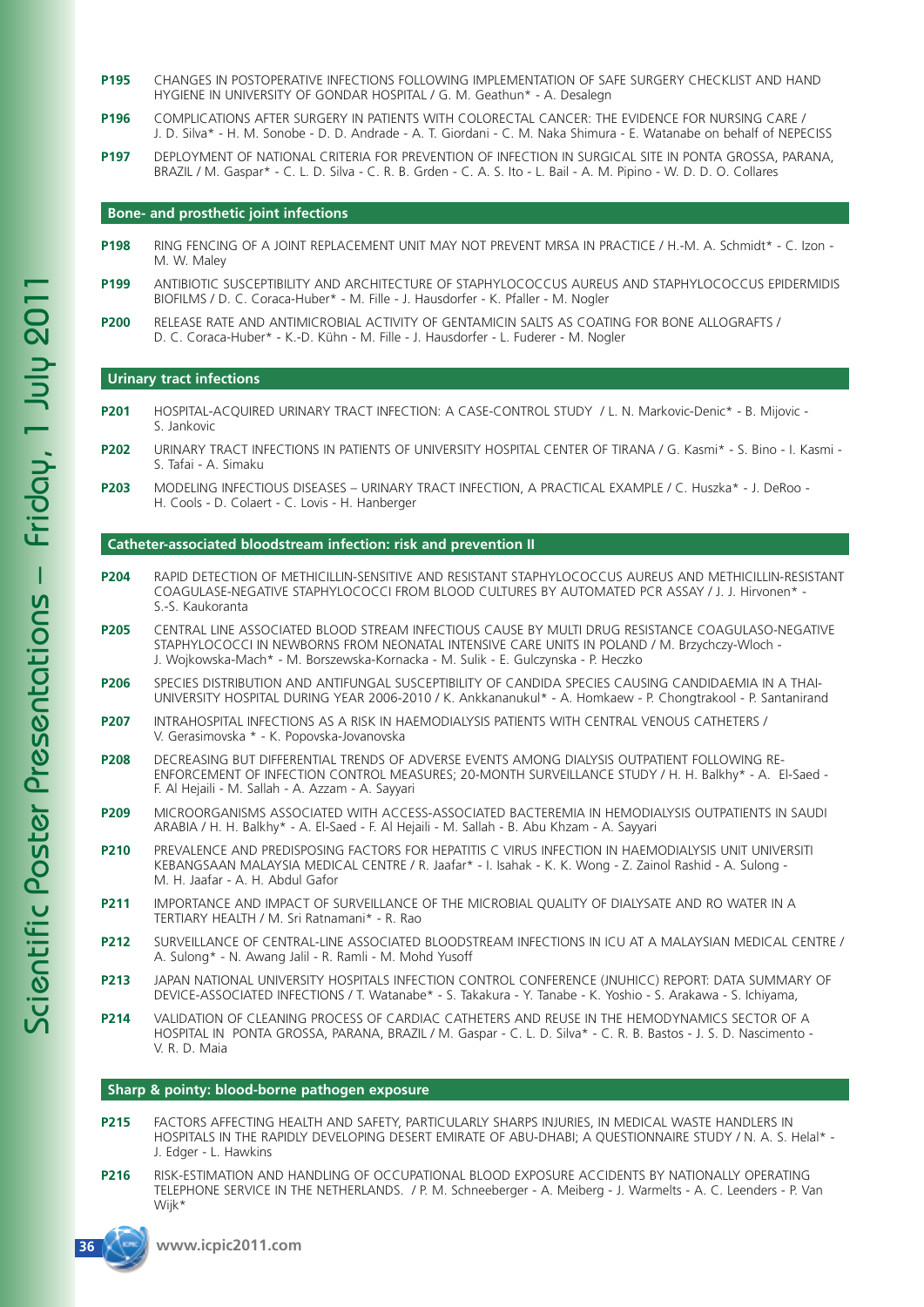- **P217** THE EFFECT OF TRAINING PROGRAM TO REDUCE NEEDLESTICK INJURIES / L. N. Markovic-Denic\* B. Mihajlovic N. Cemerlic-Adjic - K. Pavlovic - S. Nicin
- **P218** PATTERN OF OCCURRENCE OF OCCUPATIONAL EXPOSURE TO BLOOD-BORNE PATHOGENS IN A TERTIARY HOSPITAL IN SAUDI ARABIA / W. A. Mazi\* - A. T. Abatayo - N. Kazem - A. Senok
- **P219** IMPACT OF INFECTION CONTROL EDUCATIONAL ACTIVITIES ON THE RATES & FREQUENCIES OF PERCUTANEOUS INJURIES( PIS) AT A TERTIARY CARE HOSPITAL IN SAUDI ARABIA / H. H. Balkhy\* - K. El Beltagy - A. El-Saeed - M. Sallah
- **P220** STUDY OF HEPATITIS B AND C PREVALENCE AND ADHERENCE TO STANDARDS OF BIOSECURITY ON MANICURES AND/OR PEDICURES IN BRAZIL / A. C. D. S. D. Oliveira\* - A. M. Costa E Silva - S. Scota - R. Focaccia
- **P221** NEEDLE-STICK INJURIES IN ISFAHAN, IRAN: QUALITY IMPROVEMENT / S. Mobasherizadeh\* A. Ebneshahidi M. Rahimi M. Ostadrahimi - G. R. Masoumi
- **P222** NEEDLESTICK INJURIES: A PRICKLY NEED FOR IMPROVING PREVENTION / I. Agreiter\* L. Pagani E. Motter E. Pedrotti P. Mian
- **P223** IMPACT OF ADOPTION OF SAFETY DEVICES IN REDUCING ACCIDENTS AT WORK WITH BIOLOGICAL MATERIAL / C. T. Zogheib\* - M. M. Baraldi - M. M. Simonetti - C. M. Santoro
- **P224** EPIDEMIOLOGICAL STUDY OF ACCIDENTS WITH BIOLOGICAL MATERIAL INVOLVING HEALTHCARE WORKERS EXPOSED TO HEPATITIS B, C AND HIV / C. T. Zogheib\* - M. M. Baraldi - M. M. Simonetti - C. M. Santoro
- **P225** NEEDLE STICK INJURIES AMONG HEALTH CARE WORKERS A REPORT FROM INDIA / D. Sureshkumar\* V. Ramasubramanian - K. Abdulghafur
- **P226** NEEDLE STICK & SHARP INJURES (NSSI) IN HEALTH CARE WORKERS IN ULAANBAATAR / G. Narantuya\* M. Tsolmon
- **P227** SIX YEARS REVIEW OF THE OCCUPATIONAL EXPOSURE TO BLOOD AND BODY FLUIDS PROGRAM AT KING ABDULAZIZ MEDICAL CITY IN THE WESTERN REGION (KAMC-WR) / N. Nafouri\* - A. Thaqafi – N. Nafouri – M. Mutasim - B. Subyei – M. Janadi

#### **Surveillance and infection control indicators**

- **P228** APPLICATION OF SIX SIGMA PROCESS TO IMPLEMENT THE INFECTION CONTROL PROCESS AND ITS IMPACT ON INFECTION RATES IN A TERTIARY HEALTH CARE CENTRE / R. Rao\*
- **P229** EVOLUTION OF HEALTHCARE-ASSOCIATED INFECTION SURVEILLANCE IN ENGLAND: INITIATIVES, IMPLEMENTATION AND OPPORTUNITIES FOR INNOVATION / R. Freeman\*
- **P230** PREVALENCE AND ANTIBIOTIC RESISTANCE PROFILE OF BACTERIAL ISOLATES FROM WOUNDS IN BURN UNIT AND A NEARBY TRAUMA WARD AT RAMATHIBODI HOSPITAL, BANGKOK, THAILAND / S. Srisangkaew\* - A. Boonnark - M. Kunakorn - P. Santanirand
- **P231** FIRST REPORT OF IRANIAN NATIONAL NOSOCOMIAL INFECTION SURVEILLANCE SYSTEM SOFTWARE / M. Askarian\* H. Mahmoudi - O. Assadian
- **P232** METHICILLIN-SENSITIVE STAPH.AUREUS (MSSA) AND METHICILLIN-RESISTANT STAPH.AUREUS (MRSA) BACTERAEMIA DECLINE SIMULTANEOUSLY / R. Coello - E. T. Brannigan\* - J. Wilson - M. Richards - S. Hassall - A. Jepson - A. Holmes
- **P233** THE IMPACT OF ACTIVE SURVEILLANCE CULTURES IN REDUCING METHICILLIN-RESISTANT STAPHYLOCOCCUS AUREUS INFECTIONS IN A SURGICAL INTENSIVE CARE UNIT IN SINGAPORE / H. M. Oh\* - T.-Y. Tan - G. H. Chua - J. Li - Q. S. Meng
- **P234** ACHIEVEMENTS OF BSI HOSPITAL-WIDE SURVEILLANCE IN BELGIUM / I. Morales\* B. Catry
- **P235** USE OF DATA MINING SURVEILLANCE SYSTEM IN REAL TIME DETECTION AND ANALYSIS FOR HEALTHCARE-ASSOCIATED INFECTIONS / C. M. Ke\* - F. J. Huang - S. S. Lee - Y. S. Chen - P. J. Hsieh - Y. E. Lin
- **P236** E-RCA COLLATION AND FEEDBACK OF HCAI INFORMATION / S. Wallace\* N. Damani R. Rajendran
- **P237** POINT PREVALENCE AND RISK FACTORS OF HOSPITAL ACQUIRED INFECTIONS IN A CLUSTER OF UNIVERSITY AFFILIATED HOSPITALS IN SHIRAZ, IRAN / M. Askarian\* - M. Yadollahi - O. Assadian
- **P238** HEALTHCARE ASSOCIATED BLOODSTREAM INFECTIONS SECULAR TRENDS OF 8 YEARS HOSPITAL-WIDE SURVEILLANCE IN A TERTIARY CARE UNIVERSITY HOSPITAL / M.-N. Chraiti\* - W. Zingg - V. Sauvan - D. Pittet
- **P239** SURVEILLANCE OF HEALTH CARE WORKERS FOR MULTIDRUG RESISTANT ORGANISMS IN FAECAL SAMPLES IN A TERTIARY CARE CANCER CENTRE / S. K. Biswas\* - R. Kelkar - S. Tandon
- **P240** THE PREVALENCE OF ENVIRONMENTAL COLONIZATION OF LEGIONELLA IN HOSPITAL WATER SYSTEMS IN TAIWAN A 20 HOSPITAL SURVEILLANCE / Y. E. Lin\* - Y. J. Lin - H. Y. Shih - Y. S. Chen
- **P241** INFECTION CONTROL-TREMENDOUS NEED FOR DATA / M. Schnürer\* F. Oemig D. Colaert

#### **Healthcare-associated infections and prevention worldwide**

- P242 EPIDEMIOLOGY OF HOSPITAL-ACQUIRED INFECTIONS AT A TERTIARY CARE CENTER IN LEBANON / S. Kanj\* G. Kamel -L. Alamuddin - N. Zahreddine - N. Sidani - Z. A. Kanafani
- **P243** THE NATIONAL NOSOCOMIAL INFECTIONS SURVEILLANCE IN IRAN A 4 YEARS REPORT / H. Masoumi Asl\*
- **P244** PREVALENCE AND DISTRIBUTION OF MOST COMMON ICU PATHOGENS IN A THAI-UNIVERSITY HOSPITAL DURING A 5- YEAR PERIOD / S. Boonsong\* - P. Chongtrakool - S. Srisangkaew - P. Santanirand
- **P246** 0.045% DAC N-055 A CHOICE FOR POOR AFGHAN SURGICAL PATIENTS? / K. W. Stahl\* H. Darmangar
- **P247** LUPOID CUTANEOUS LEISHMANIASIS IN AFGHANISTAN TREATED WITH 0.045% DAC N-055 / K. W. Stahl\* I. G. Sakhayeee

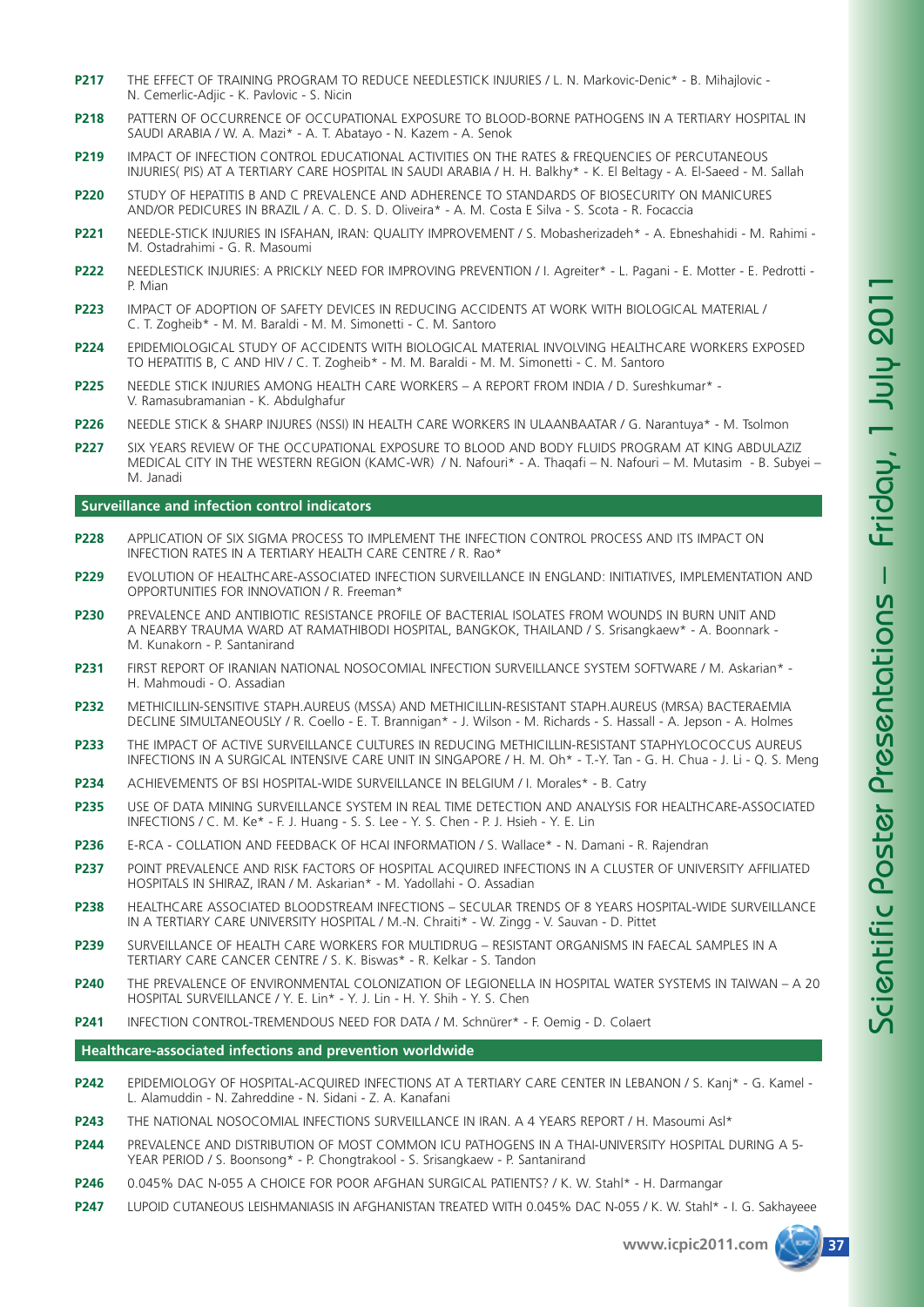- P248 COST ANALYSIS OF HOSPITAL INFECTIONS IN A TRAINING HOSPITAL / G. Ozbek\* B. B. Özkaptan I. Y. Avc> C. Ackel -L. Gorenek - C. P. Eyigün
- **P249** INCREASE IN LENGTH OF STAY AND OVERCOST ATTRIBUTABLE TO HOSPITAL-ACQUIRED INFECTIONS IN A PEDIATRIC UNIT IN SENEGAL / A. Ndir\* - A. Cisse - L. P. Nadiele - N. M. Dia Badiane - B. Ndoye
- **P250** FIRST CASE OF LABORATORY CONFIRMED BCG INFECTION FOLLOWING VACCINATION IN CHILDREN IN ALBANIA / S. Tafaj  $- G$  KASMI\*
- **P251** IS NOMA AN INFECTIOUS DISEASE? IS IT TRANSMISSIBLE? / A. Gayet-Ageron\* D. Baratti-Mayer D. Courvoisier D. Pittet on behalf of GESNOMA
- **P252** PREVALENCE OF HIV-INFECTION IN SAUDI ARABIA / A. F. Alothman\* K. Mohajer H. Balkhy

#### **Hand hygiene III: running a promotion campaign**

- **P253** HOW TO USE THE WHO CRITERIA TO FOCUS A HAND HYGIENE CAMPAIGN / A. Jeurissen S. Monsecour V. Cossey A. Schuermans\*
- **P254** IMPLEMENTATION OF A MULTIMODAL APPROACH TO IMPROVE HAND HYGIENE IN A TEACHING HOSPITAL: CHANGE OF PARADIGM / R. E. Quirós\* - A. Novau - L. Fabbro - G. Desmery
- **P255** A MULTIFACETED APPROACH TO A SUCCESSFUL AND SUSTAINABLE HAND HYGIENE CAMPAIGN IN A LARGE TERTIARY ACADEMIC MEDICAL CENTRE / O. Yow\* - S. Callery - M. Vearncombe
- **P256** SUCCESSFUL APPLICATION OF WORLD HEALTH ORGANIZATION MULTIMODAL STRATEGY FOR HAND HYGIENE / J. M. Alsalman\* - J. Alsalman – F. Isa - B. Ahmed - Z. Alrayees – K. Altitoon - A. Al Sayegh - N. Salem
- **P257** RANDOM CLINICAL TRIAL TO EVALUATE THE EFFECT OF A MULTIMODAL INTERVENTION IN HAND HYGIENE IN PRIMARY CARE IN MADRID / A. Cañada\* - C. Martín – S. Soto - J. C. Abánades – M. Salinero
- **P258** INCREASING UPTAKE OF HAND HYGIENE EDUCATION AMONG HEALTH CARE WORKERS VIA ONLINE LEARNING AT A TORONTO TEACHING HOSPITAL / N. Siddiqui\* - M. P. Muller
- **P259** HAND HYGIENE COMPLIANCE IN INDIA / D. Sureshkumar\* V. Ramasubramanain K. Abdulghafur V. Nagvekar
- **P260** CLEAN CARE IS SAFER CARE: FROM A GLOBAL CHALLENGE TO A WHO PATIENT SAFETY PROGRAMME / M.-N. Chraïti\* B. Allegranzi - S. Bagheri Nejad - C. Kilpatrick - E. Mathai - D. Pittet
- **P261** A NATIONWIDE INVENTORY OF THE AVAILABILITY OF ALCOHOL-BASED HANDRUB IN DUTCH ACUTE CARE HOSPITALS / I. Leroux-Roels\* - T. van der Kooi - B. van Benthem - V. Erasmus - A. Voss - T. de Ruiter - G. van Knippenberg-Gordebeke - M. C. Vos
- **P262** INDICATORS OF LONG-TERM SUSTAINABILITY OF HAND HYGIENE IMPROVEMENT AND BARRIERS IN HEALTHCARE SETTINGS WORLDWIDE / B. Allegranzi\* - S. Bagheri Nejad - D. Pittet
- **P263** TRANSLATING AN AFRO-EUROPEAN PARTNERSHIP INTO TANGIBLE HAND HYGIENE ACTION / S. Bagheri Nejad\* M.-N. Chraiti - J. Carlet - J. Hightower - S. B. Syed
- **P264** USING TOOLS TO ENGAGE HEALTH-CARE FACILITIES (HCFS) IN A GLOBAL MOVEMENT: WORLD HEALTH ORGANISATION (WHO) SAVE LIVES: CLEAN YOUR HANDS (SL:CYHS) ANNUAL CAMPAIGN / C. Kilpatrick\* - J. Somner - B. Allegranzi - E. Mathai - S. Bagheri Nejad - D. Pittet
- **P265** SURVEY OF INFECTION CONTROL MEASURES AND DESIGN OF EMERGENCY ROOMS IN QUEBEC, CANADA: AN OVERVIEW OF THE ACTUAL SITUATION / A.-M. Lowe\* - P. Dolcé - B. Baril - C. Sauvé - D. Goulet - A. Fortin
- **P266** IMPLEMENTATION OF A PATIENT PARTICIPATION STRATEGY IN A RANDOMIZED CONTROLLED HAND HYGIENE PROMOTION STUDY - A MIXED-METHOD QUALITATIVE AND QUANTITATIVE EVALUATION / S. Touveneau\* -A. Stewardson - M. Schindler - W. Zingg - M. Bourrier - D. Pittet - H. Sax
- **P267** ACTIVE PUBLIC INVOLVEMENT IN HEALTHCARE ASSOCIATED INFECTION (HCAI) RESEARCH: DEVELOPING COLLABORATIVE PROJECTS / A. Whitfield\* - A. Tingle - H. Loveday
- **P267b** HOSPITAL HAND HYGIENE OPPORTUNITIES: WHERE AND WHEN (HOW2)? / C. J. Steed J. W. Kelly D. Blackhurst S. Boeker - P. Alper 4\* - E. Larson

#### **Hand hygiene IV: efficacy and tolerability of hand hygiene products**

- **P268** INVESTIGATIVE STUDY ON THE ANTIMICROBIAL ACTIVITY AND EFFECTS OF VIRUCIDAL HAND ANTISEPTIC ON SKIN / E. Noguchi\* - N. Koval - T. Andoh - M. Ryu - M. Yamamoto
- **P269** ADVANCEMENT OF THE STANDARD IN VIVO HAND RUB TEST METHODS: A CRITICAL COMPARISON OF THE HEALTH CARE PERSONNEL HANDWASH (ASTM E1174) AND THE HYGIENIC HANDRUB (EN1500) / J. W. Arbogast - B. Okeke - F. Brill - T. Bradley - A. Fraise - M. Wilkinson - D. Macinga\*
- **P270** EFFICACY OF SURGICAL ANTISEPTIC HANDRUB CONTAINING PHMB / E. Noguchi\* M. Yamamoto
- **P271** SAFETY AND TOLERABILTY OF VIRUCIDAL HAND RUBS: A RANDOMIZED, DOUBLE-BLIND, CROSS-OVER TRIAL / A. Conrad - D. Cosic - C. Schmoor - M. Dettenkofer\*
- **P272** PROSPECTIVE OBSERVATIONAL STUDY TO ASSESS HAND SKIN CONDITION AFTER APPLICATION OF ALCOHOL-BASED HAND RUBS SOLUTIONS / D. Ahmed Lecheheb - L. Cunat - P. Hartemann - A. Hautemaniere\*
- **P273** ABHR EFFICACY REVISITED: INFLUENCE OF ALCOHOL LEVEL AND PRODUCT APPLICATION VOLUME / D. R. Macinga\* E. Campbell - S. L. Edmonds - J. D. Rutter - D. J. Shumaker - J. W. Arbogast

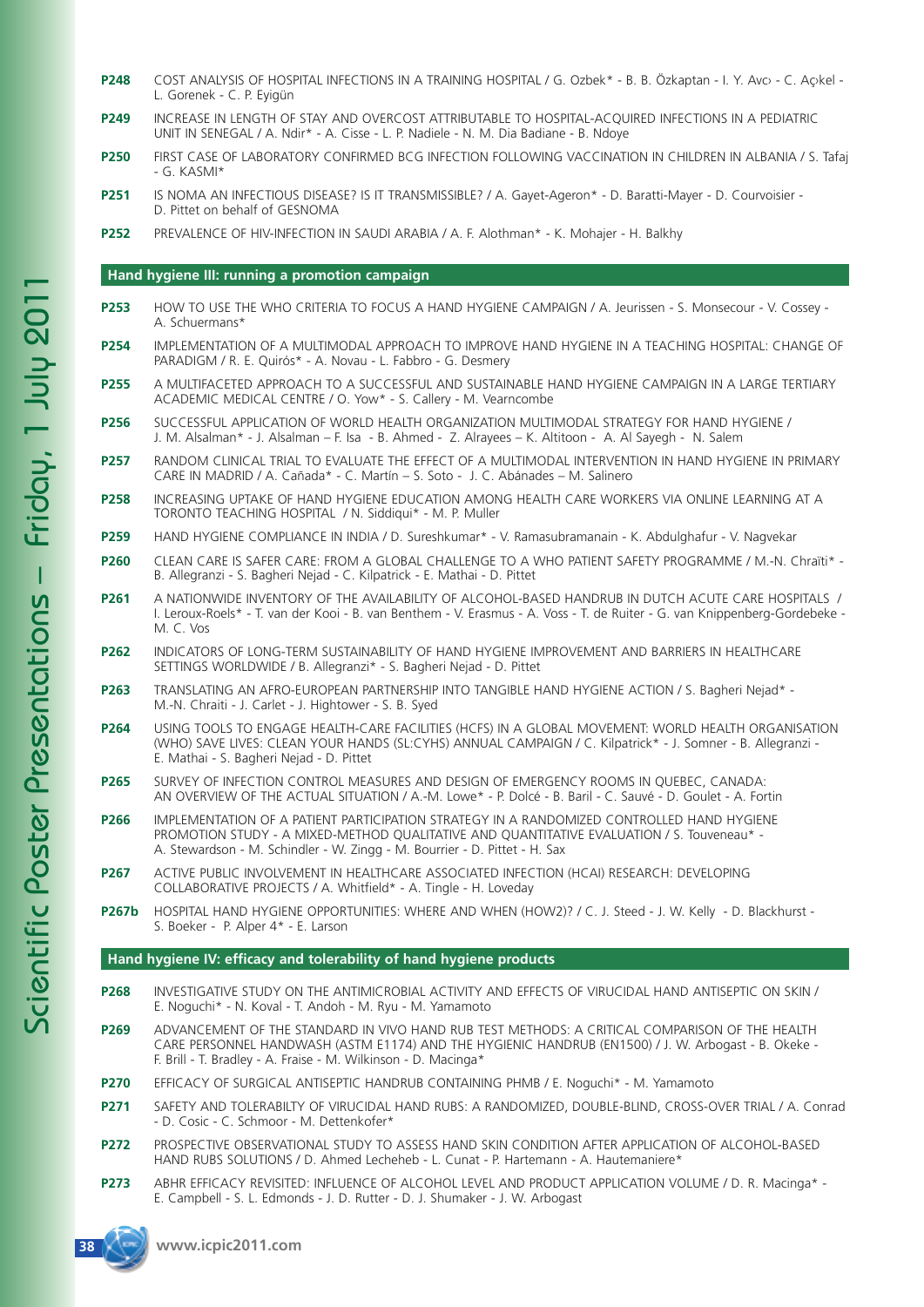**P273b** IMPROVEMENT IN HAND HYGIENE PRACTICE AND REDUCTION IN NOSOCOMIAL INFECTIONS AT TIANJIN INFECTIOUS DISEASE HOSPITAL, CHINA / B. Gao\* - W. Lu - Y.-H. Zhao - W.-D. Xue - S.-N. Li - Z.-H. Guo - G.-D. Wang - J.-G. Dai - W.-K. Cao - B. Grandbastien - B. Guery

#### **Healthcare worker's safety & education**

- **P274** OPTIMISING INFECTION PREVENTION AND CONTROL PRACTICE USING BEHAVIOUR CHANGE: A SYSTEMATIC REVIEW / R. Edwards\* - E. Charani - N. Sevdalis - B. Alexandrou - E. Sibley - D. Mullett - H. P. Loveday - L. N. Drumright - A. Holmes
- **P275** IMPROVEMENT OF INFECTION CONTROL SERVICES IN JEDDAH HOSPITALS BY PROGRAM STANDARDIZATION AND CONTINUOUS AUDITING / M. A. Halwani\* - N. A. Tashkandi - N. Y. Nas
- **P276** NO MORE MR NICE GUY IMPLIMENTATION OF MANDATORY SEASONAL INFLUENZA IMMUNIZATION FOR ALL PERSONEL / J. P. Parada\* - M. Koller - J. Carlson-Steinmetz - B. Gaughan - C. Schleffendorf - M. Capelli-Schellpfeffer - P. Hindle
- **P277** PREVACCINATION SCREENING OF HEALTH CARE WORKERS FOR IMMUNITY TO MEASLES, RUBELLA, MUMPS, AND VARICELLA IN A DEVELOPING COUNTRY. WHAT DO WE SAVE? / E. Alp\* - F. Cevahir - S. Gokahmetoglu - H. Demiraslan - M. Doganay
- **P278** SEVEN YEAR EXPERIENCE WITH A MANDATORY TRAINING COURSE WITHIN THE VIGIGERME® INFECTION CONTROL PROGRAM / J. Pasricha\* - S. Longet-di Pietro - H. Sax
- **P279** STUDENT NURSES PERCEPTIONS ON HAND HYGIENE: ANALYSIS OF BEHAVIORAL AND ENVIRONMENTAL DETERMINANTS / D. De Wandel\* - S. Labeau - W. De Keyzer - D. Vogelaers - S. Blot
- **P280** FIELD EVALUATION (FE) OF THE WORLD HEALTH ORGANIZATION (WHO) INTERIM GUIDELINES (IG) ON INFECTION PREVENTION AND CONTROL (IPC) OF EPIDEMIC AND PANDEMIC-PRONE ACUTE RESPIRATORY DISEASES (ARD) IN HEALTH CARE / J. Conly\* - R. Thakur - S. Eremin - C. Pessoa Silva
- **P281** APPRAISAL OF WORLD HEALTH ORGANIZATION (WHO) INFECTION PREVENTION AND CONTROL GUIDELINES / S. P. Montes - F. Otaiza - M. Watson - S. Eremin\* - S. Hill - C. L. Pessoa-Silva
- **P282** AN EDUCATION PROGRAM FOR INFECTION LINK STAFF IN THREE DANISH HOSPITALS / A. Juhl-Jorgensen\* A.-M. Thye
- **P283** PROGRAMME STOPRISK : ALL ABOUT STANDARD PRECAUTIONS / S. Monier E. Laprugne Garcia M. Giard I. Russell J. Fabry - A. Savey\*
- **P284** BI-REGIONAL TRAINING COURSE FOR STAFF MANAGING HEALTHCARE-ASSOCIATED INFECTION (HAI) WITH MINIMAL RESOURCES / P. P.-L. Or - E. Chan - D. Tong - M. Chow - P. Ching\* - W. Seto - S. Pang - K. Fritsch
- **P285** MICROBIAL RESISTANCE OR TEAM RESISTANCE? / C. N. Shimura\* J. Da Silva on behalf of NEPECISS
- **P286** CLINICAL EDUCATION IN REDUCING CONTAMINATION RATE IN BLOOD CULTURE COLLECTION / M. L. Thong\* N. Ambigadevi - M. Z. Noor Zaitulakma - K. Rusmawati - Y. Nor Azura
- **P287** RISKS OF ACCIDENTS AT WORK IN HEALTH PROFESSIONALS / J. Da Silva\* C. N. Shimura A. Giordani on behalf of **NEPECISS**
- **P288** OCCUPATIONAL ACCIDENTS AMONG THE NURSES / A. Özarslan\*
- **P289** Q-FEVER AND DELIVERY: A RISKY BUSINESS? / M. Nabuurs-Franssen\* J. Munster C. Delsing J. Tilburg L. Groen C. Klaassen - A. Leenders - S. Wennekes - A. Voss
- **P290** ELDERLY CONDOM USE AND PERCEPTION: A BARRIER TO FAMILY PLANNING AND MITIGATION OF HIV/AIDS IN HIGH RISK URBAN SLUMS IN NIGERIA / K. Odor\*

#### **Multi-drug resistant Gram-negative pathogens II**

- **P291** ACINETOBACTER BAUMANNII ISOLATES: EPIDEMIOLOGY, ANTIBIOGRAM AND NOSOCOMIAL STATUS STUDIED OVER A 25 MONTH PERIOD IN A TERTIARY CARE HOSPITAL IN INDIA / N. Jaggi\* - P. Sissodia - L. Sharma
- **P292** INCREASING TRENDS OF ACINETOBACTER BAUMANNII INFECTIONS IN EMILIA-ROMAGNA REGION, ITALY / C. Gagliotti\* - A. Pan - R. Buttazzi - C. Capatti - E. Carretto - F. Pedna - M. Sarti - C. Venturelli - M. L. Moro
- **P293** DISTRIBUTION OF CARBAPENEM RESISTANT ACINETOBACTER BAUMANNII AND PSEUDOMONAS AERUGINOSA AND ESBL-PRODUCING ORGANISMS COLONIZATION AMONG INTENSIVE CARE PATIENTS / P. Santanirand\* - K. Malathum - T. Chadlane - W. Laolerd
- **P295** EPIDEMIOLOGY OF THE FIRST OUTBREAK OF CARBAPENEM-RESISTANT KLEBSIELLA PNEUMONIAE IN SAUDI ARABIA / H. H. Balkhy\* - A. El-Saed - S. Al Johani - H. T. Tayeb - A. Al-Qahtani - M. Alahdal - M. Sallah - A. Alothman - Y. Alarabi
- **P296** MOLECULAR EPIDEMIOLOGY OF KPC-PRODUCING KLEBSIELLA PNEUMONIAE CLINICAL ISOLATES IN HOSPITALS OF NORTH-WESTERN TUSCANY / A. Buzzigoli\* - P. Valentini - M. Minacori - F. Guarneri - R. Banducci - C. Tascini - F. Menichetti - G. M. Rossolini - B. Casini - G. P. Privitera
- **P297** BURDEN OF MULTIDRUG-RESISTANT ORGANISMS IN HUNGARY / E. Szilágyi\* Á. Tóth Z. Végh
- **P298** REPORTING OF A SURVEILLANCE SYSTEM OF MULTIDRUG-RESISTANT ORGANISMS IN AN ITALIAN HOSPITAL / M. M. D'Errico\* - A. Marigliano - I. Pellegrini - M. G. Gioia - S. Savini - M. Gigli - E. Martini - E. Manso - P. Barbadoro
- **P299** SERRATIA MARCESCENS OUTBREAK ON A GENERAL PEDIATRIC WARD IN BENIN / T. A. Ahoyo\* M. F. Adeoti A. G. Attolou - M. Boco - L. S. Baba Moussa

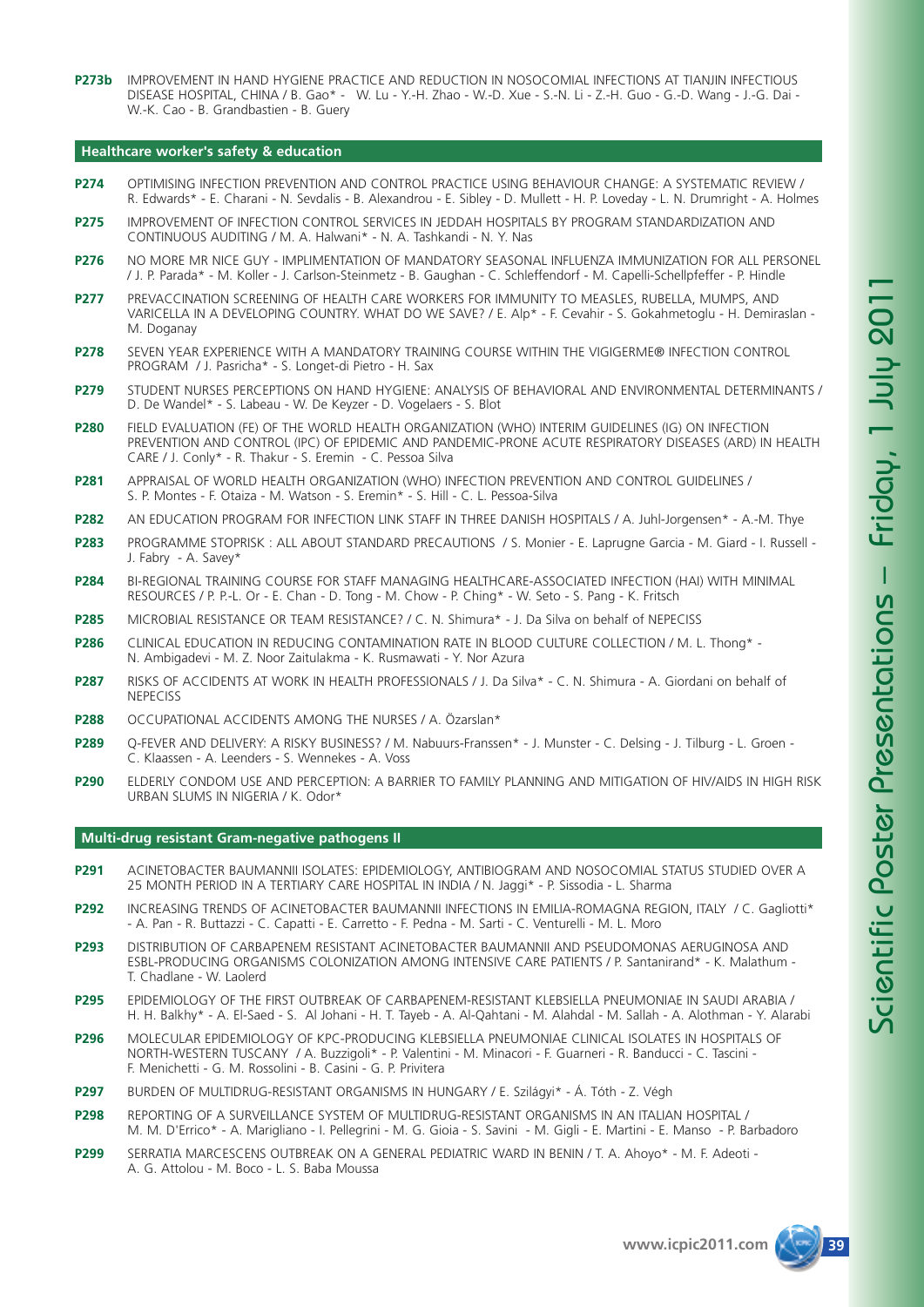- **P300** IS MULTI-DRUGS RESISTANT ACINETOBACTER BAUMANNII EPIDEMIC SPREAD RELATED TO REDUCED SUSCEPTIBILITY TO BIOCIDES? / B. Casini\* - M. G. Minacori - A. Buzzigoli - P. Valentini - P. Morici - S. Barnini - C. Tascini - F. Menichetti - G. M. Rossolini - G. Privitera
- **P301** INDIAN SUPERBUG: ANALYSIS OF LAYPRESS REPORTS / T. Jeyaseelan Senthinath\* P. Revathi R. Vigneswari

#### **Clean and sterilized: environmental control & sterilization**

- **P302** NEW APPROACHES TO ENHANCE ENVIRONMENTAL CLEANING IN AN ACUTE TERTIARY HOSPITAL / T. K. Yuen\* L. M. Lin - L. E. Choon - G. Y. Yan - C. C. Sun - C. Y. Chuo Ying - K. Y. Hong
- **P303** DIFFERENCES IN THE CORRELATION BETWEEN MICROBIOLOGICAL AIR SAMPLING AND PARTICLE COUNTING IN OPERATING THEATRES AND HOSPITAL CLEANROOMS / N. Hoelscher\* - A. W. Friedrich
- **P304** PREDICTORS OF STETHOSCOPE CONTAMINATION FOLLOWING A STANDARDIZED PHYSICAL EXAM / A. Schneider\* C. Tschopp - Y. Longtin - G. Renzi - A. Gayet-Ageron - J. Schrenzel - D. Pittet
- **P305** BEST PRACTICE APPROACH TO THE RISK MANAGEMENT OF LEGIONELLA INFECTION IN HEALTH CARE FACILITIES / B. Casini\* - A. Buzzigoli - P. Valentini - A. Vecchione - F. Torracca - A. Baggiani - G. Privitera
- **P306** MORTALITY OF HOSPITAL OR COMMUNITY-ACQUIRED LEGIONNAIRES' DISEASE (LD): A PROSPECTIVE STUDY / S. P. Cronenberger - C. Chidiac - C. Campese - D. Che - S. Jarraud - T. Benet - P. Vanhems\* on behalf of Study Group
- **P307** MRSA ON SURFACE: IS IT POSSIBLE TO CONTROL? / C. N. Shimura D. De Andrade\* E. Watanabe A. M. Ferreira on behalf of NEPECISS
- **P308** DUTCH SURVEYS BEDPAN MANAGEMENT (1990 & 2010): PROGRESS IN CORRECT USE OF WASHER DISINFECTORS / G. G. Van Knippenberg-Gordebeke\*
- **P309** ENSURING INFECTIOUS SAFETY OF COLONOSCOPY / T. Grenkova\* E. Selkova V. Aleshkin A. Melkumyan
- **P310** HOSPITAL POINT-OF-USE WATER FILTRATION TO PREVENT EXPOSURE TO WATERBORNE PATHOGENS / S. M. Camps\* A. J. Rijs - B. de Graaf - A. H. Paulitsch - P. E. Verweij - A. Voss
- **P311** THE INFLUENCE OF ENVIROMENTAL TEMPERATURE AND AIR HUMIDITY IN THE MAINTENANCE OF THE STERILITY OF MATERIALS STERILIZED IN DIFERENT WRAPS / C. Q. D. M. Bruna\* - K. U. Graziano - F. M. Gomes Pinto
- **P312** THE MANAGEMENT OF POTENTIAL EXPOSURES TO CREUTZFELD-JAKOB DISEASE (CJD) VIA ENDOSCOPY / A. Iten\* H. Sax - V. Camus - D. Scalia - A. Hadengue - P.-Y. Martin - S. Hurst - D. Pittet
- **P313** MICROBIAL LOAD IN INSTRUMENTS USED IN SURGERIES CLASSIFIED AS CLEAN / F. M. G. Pinto\* G. A. D. A. Moriya K. U. Graziano
- **P314** EFFICACY OF PRION DECONTAMINATION OF MEDICAL INSTRUMENTS USING ALKALINE AND ENZYMATIC DETERGENTS / A. Sava\* - S. Kritzler
- **P315** OZONE STERILIZATION OF THE PRODUCTS FOR HEALTH CARE: INTEGRATIVE REVIEW OF LITERATURE / C. S. Sousa L. M. Torres\* - M. P. F. Azevedo - T. C. de Camargo - K. U. Graziano - R. A. Lacerda - R. N. T. Turrini
- **P316** STERILITY MAINTENANCE ASSESSMENT OF MOIST/WET MATERIAL AFTER STEAM STERILIZATION AND 30-DAY STORAGE / G. A. D. A. Moriya\* - K. U. Graziano
- **P317** INFLUENCE OF TYPE OF UNIFORM AND DAYS OF USAGE IN MICROBIOLOGICAL CONTAMINATION OF NURSES UNIFORM IN A UNIVERSITY HOSPITAL / F. Guillen-Grima\* - A. Aguinaga-Perez - J. Nunez-Cordoba - C. Sara

#### **Public health & public safety**

- **P318** PROHIBIT WP2 SYSTEMATIC REVIEW OF NATIONAL GUIDELINES IN EUROPEAN COUNTRIES / M. Martin\* C. Wilson W. Zingg - S. Hansen - P. Gastmeier - D. Pittet - M. Dettenkofer on behalf of PROHIBIT consortium
- **P319** WHO FIRST GLOBAL PATIENT SAFETY CHALLENGE IN HONG KONG SUCCESSFUL IMPLEMENTATION IN A TERRITORY-WIDE HEALTHCARE SYSTEM / C. H. S. Lam\* - P. T. Y. Ching - C. Tam - T. Y. Wong - W. H. Seto on behalf of ICNs of HA
- **P320** MONITORING THE EMERGENCE OF ANTIBIOTIC RESISTANCE USING THE TECHNOLOGY OF THE DEBUGIT PLATFORM IN THE HEGP CONTEXT / R. Choquet\* - C. Daniel - P. Grohs - N. Douali - M.-C. Jaulent
- **P321** EVALUATION OF AFRICA-EUROPE PATIENT SAFETY HOSPITAL PARTNERSHIPS: A FRAMEWORK / P. D. Rutter S. B. Syed\* E. Kelley
- **P322** AFRICAN PARTNERSHIPS FOR PATIENT SAFETY: A CATALYST FOR CHANGE IN ETHIOPIA / J. Hightower\* M. Fahmi M. Gashaw - A. Derso
- **P323** HOSPITAL PATIENT SAFETY SITUATIONAL ANALYSES: CAMEROON, MALI AND SENEGAL / S. B. Syed\* V. Djientcheu N. M. D. Badiane - L. Bengaly - K. Quevison - J. Hightower - D. Pittet
- **P324** LOW COMPLIANCE AND NEED FOR CHANGES IN NATIONAL ISOLATION GUIDELINES FOR GROUP 1 NATIONALLY NOTIFIABLE COMMUNICABLE DISEASES IN KOREA / E. S. Kim - H. B. Kim\* - K.-H. Song - H. S. Lim - J. Gwack - Y. H. Choi
- **P325** REDUCING INFECTIONS THROUGH COMMISSIONING / H. Loveday\* J. Steiner
- **P326** A NEW CASE MANAGEMENT CONCEPT TO DECREASE THE REHOSPITALISATION RATE IN NEUROISCHEMIC / G. Rümenapf - S. Geiger - A. Godel - W. Vogelsang - S. Morbach - N. Wilhelm - N. Nagel\*
- **P327** USE OF A DASHBOARD BASED ON RAPID VIRAL TESTS RESULTS FOR PREDICTING AND MANAGING CLINICAL SERVICES / C. H. S. Lam\* - P. T. Y. Ching - W. H. Seto
- **P328** HIV STATUS AMONG WOMEN WITH MENTAL ILLNESS / T. Jeyaseelan Senthinath\* T. Senthilkumar P. Revathi

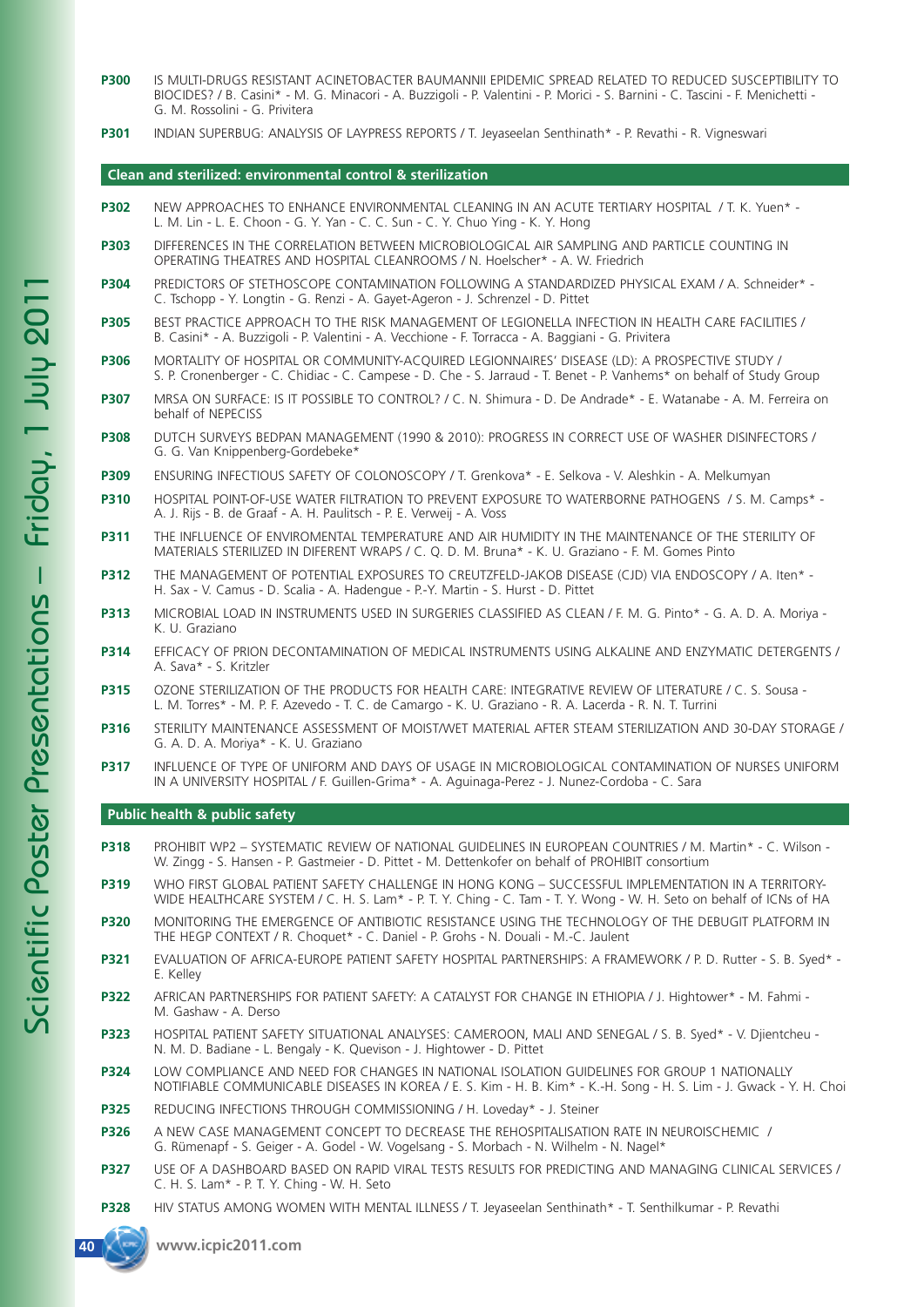# SCIENTIFIC PROGRAMME

| SATURDAY, 2 JULY 2011                                                                                                                                                                                                                                          | 08:00 - 09:00          |
|----------------------------------------------------------------------------------------------------------------------------------------------------------------------------------------------------------------------------------------------------------------|------------------------|
| <b>MEET THE EXPERT SESSIONS</b>                                                                                                                                                                                                                                |                        |
| How to achieve hand hygiene improvement in a European multicenter<br>project for MRSA control (MOSAR WP4)?                                                                                                                                                     | <b>Auditorium S150</b> |
| Stephan Harbarth (CH)<br>Carolina Fankhauser-Rodriguez (CH)<br>MOSAR WP4 participants                                                                                                                                                                          |                        |
| MTE: Answers to all the questions you always wanted to ask the experts<br>but never got an answer                                                                                                                                                              | <b>Auditorium S160</b> |
| Marc Struelens (ECDC)<br>Michele Pearson (CDC)                                                                                                                                                                                                                 |                        |
| <b>MTE: Cleaning and disinfection of environmental surfaces</b>                                                                                                                                                                                                | Room R060              |
| John Boyce (US)<br>Stephanie Dancer (UK)                                                                                                                                                                                                                       |                        |
| MTE: Surgical site infection in solid organ transplant: which strategies for prophylaxis?                                                                                                                                                                      | Room R070              |
| Frauke Mattner (DE)<br>Nicola Petrosillo (IT)                                                                                                                                                                                                                  |                        |
| <b>MTE: Healthcare associated endocarditis</b>                                                                                                                                                                                                                 | <b>Room S130</b>       |
| Patricia Munoz (ES)<br>Philippe Moreillon (CH)                                                                                                                                                                                                                 |                        |
| Community associated MRSA - what's new?                                                                                                                                                                                                                        | <b>Room R160</b>       |
| Alexander Friedrich (NL)<br>Robert Leo Skov (DK)                                                                                                                                                                                                               |                        |
| MTE: When bones rattle and hell (artificial joints) breaks loose                                                                                                                                                                                               | Room R170              |
| Andrej Trampuz (CH)<br>Olivier Borens (CH)                                                                                                                                                                                                                     |                        |
| <b>SATURDAY, 2 JULY 2011</b>                                                                                                                                                                                                                                   | 08:30 - 18:00          |
| RIPAQS - Réseau International pour la Planification et l'Amélioration de la Qualité<br>et de la Sécurité dans les Systèmes de Santé en Afrique / International Network for the Planning<br>and Improvement of Quality and Security in Health Systems in Africa |                        |
| Special meeting for African participants (and those interested) in French & English, see separate booklet                                                                                                                                                      |                        |
| SATURDAY, 2 JULY 2011                                                                                                                                                                                                                                          | 09:00 - 09:45          |
| <b>KEYNOTE LECTURES</b>                                                                                                                                                                                                                                        |                        |
| International research initiatives on antimicrobial resistance control                                                                                                                                                                                         | <b>Auditorium R080</b> |
| Chairperson: Marc Struelens (ECDC)<br>Speaker: Herman Goossens (BE)                                                                                                                                                                                            | 09:00                  |
| <b>Best Papers in Infection Control</b>                                                                                                                                                                                                                        | <b>Auditorium R280</b> |
| Chairperson: Shaheen Mehtar (ZA)<br>Speakers: Evelina Tacconelli (IT), Andreas Voss (NL)                                                                                                                                                                       | 09:00                  |
| SATURDAY, 2 JULY 2011                                                                                                                                                                                                                                          | 09:45 - 11:45          |
| <b>SPECIAL SESSION</b>                                                                                                                                                                                                                                         |                        |
| First results from the European network for Mastering hOSpital<br>Antimicrobial Resistance (MOSAR) and its spread into the community                                                                                                                           | <b>Auditorium R280</b> |
| Chairpersons: Christian Brun-Buisson (FR), Marc Struelens (ECDC)                                                                                                                                                                                               |                        |
| <b>Screening for MDRO: current and future practices</b>                                                                                                                                                                                                        | 09:45                  |
| Surbhi Malhotra (BE)                                                                                                                                                                                                                                           | www.icpic2011.com      |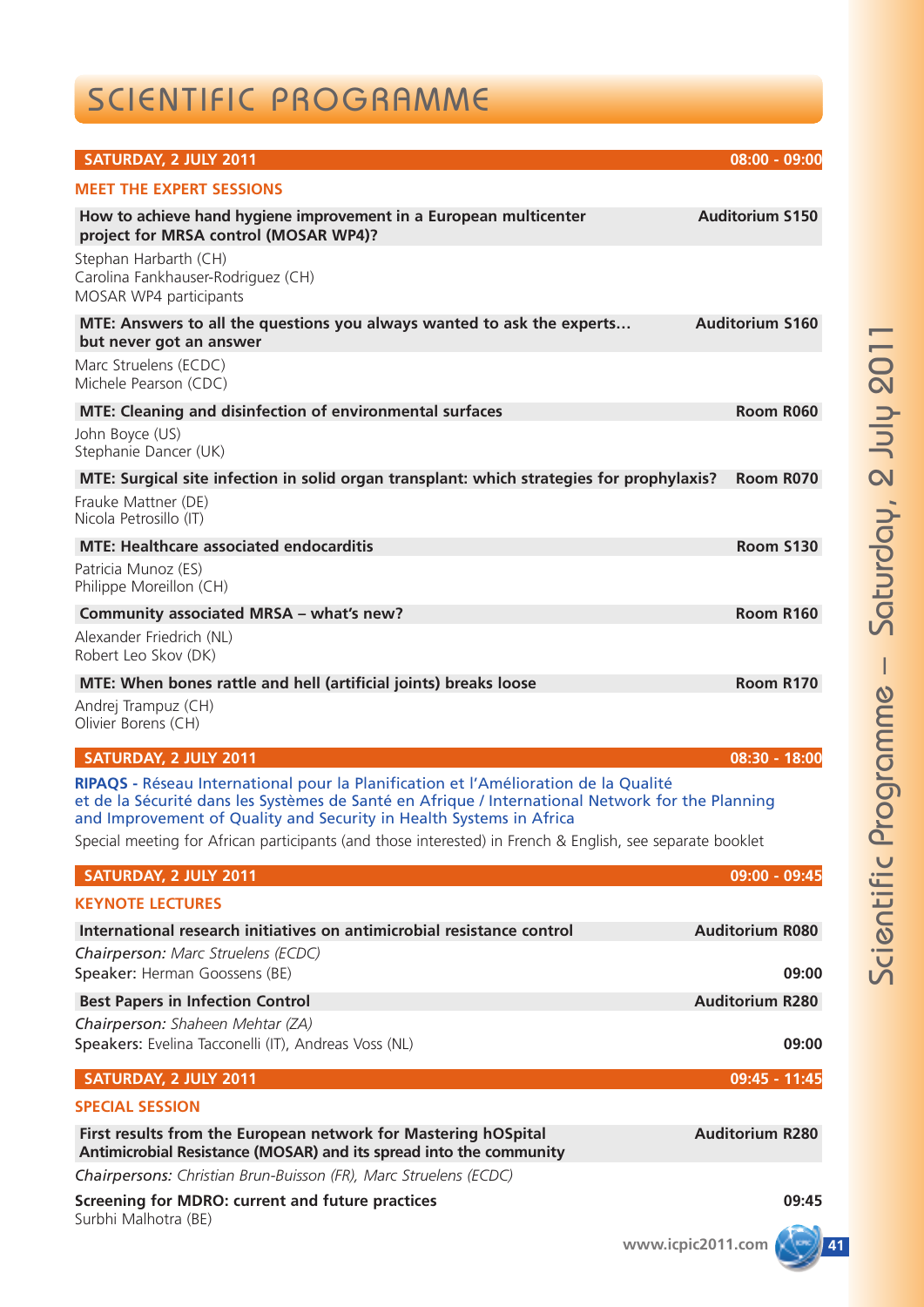| First results from the MOSAR ICU trial<br>Lennie Derde (NL)                                                                                      | 10:10 |
|--------------------------------------------------------------------------------------------------------------------------------------------------|-------|
| Hand hygiene vs. screening/decolonisation of MRSA carriers in surgery<br>Carolina Fankhauser-Rodriguez (CH)<br>Stephan Harbarth (CH)             | 10:35 |
| Amplification and dissemination of AMRB: the pivotal role of post-acute care facilities<br>Yehuda Carmeli (IL)                                   | 11:00 |
| Which approaches to account for contact dynamics in MRSA transmission<br>in a rehabilitation centre?<br>Laura Temime (FR)<br>Judith Legrand (FR) | 11:25 |
| <b>PARALLEL SESSION</b>                                                                                                                          |       |

### **Outbreaks & pandemics Auditorium R280** *Chairpersons: Samuel Ponce de Leon (MX), William Jarvis (US)* **The top 10 hospital outbreaks 09:45** William Jarvis (US) **Abstract N° O75 10:15 Burkholderia cepacia – outbreak in obstetric patients due to intrinsic contamination of non-sterile ultrasound-gel** M. Hell\* (AT) C. Abel, A. Albrecht, A. Wojna, G. Chmelizek, J. M. Kern, M. Maass, P. Apfalter **Abstract N° O76 10:27 Hospital outbreak of Burkholderia cepacia bacteremia associated with a decrease of chlorination of water system** H. Albornoz\* (UY) A. Galeana, C. Scarpita, N. Ramos, G. Leiva, M. M. Godino **Abstract N° O77 10:39 Massive hospital-wide Bacillus outbreak related to hospital linen and construction** M. Balm\* (SG) C. Teo, R. Jureen, R. Lin, D. Fisher **Abstract N° O78 10:51 Ventilator touchscreen as source of ESBL-producing Klebsiella pneumoniae outbreak** A. Narciso\* (PT) L. Gonçalves, A. Costa, A. Godinho, F. Fernandes, A. Duarte **Abstract N° O79 11:03 Swift mobilization of infection control, employee health, clinicians, engineering, laboratory and public health averted secondary cases following a large measles exposure at the British Columbia children's hospital, Vancouver, BC, Canada**  E. Thomas\* (CA) S. Dobson, G. Al-Rawahi, L. Holmes, R. Gustafson, S. Papilla, L. Hoang, P. Tilley **Nosocomial outbreak of Lujo arenavirus in the Republic of South Africa 11:15** Adriano Duse (ZA) *Clostridium difficile* **- is it pandemic? 11:30** Mark Wilcox (UK) **SLIDE SESSION MSRA carriage and interventions Auditorium R290 MSRA carriage and interventions** *Chairpersons: Alexander Friedrich (NL), Flavia Rossi (BR)* **Abstract N° O80 09:45 MRSA admission burden and acquisition in a tertiary care hospital** H.-M. A. Schmidt\* (AU) E. Ryan, M. W. Maley, S. J. van Hal **Abstract N° O81 09:57 Prevalence and risk factors for methicillin-resistant Staphylococcus aureus (MRSA) carriage on admission to different hospital sectors in two European countries**

S. Harbarth\* (CH)

A. Lee, Y. Carmeli, A. Chalfine, L. Derde, S. Malhotra-Kumar, J. A. Martínez, J. Salomon, A. Torres, J. Vidal and the MOSAR WP3, 4 and 5 Study Teams



 $\overline{\phantom{0}}$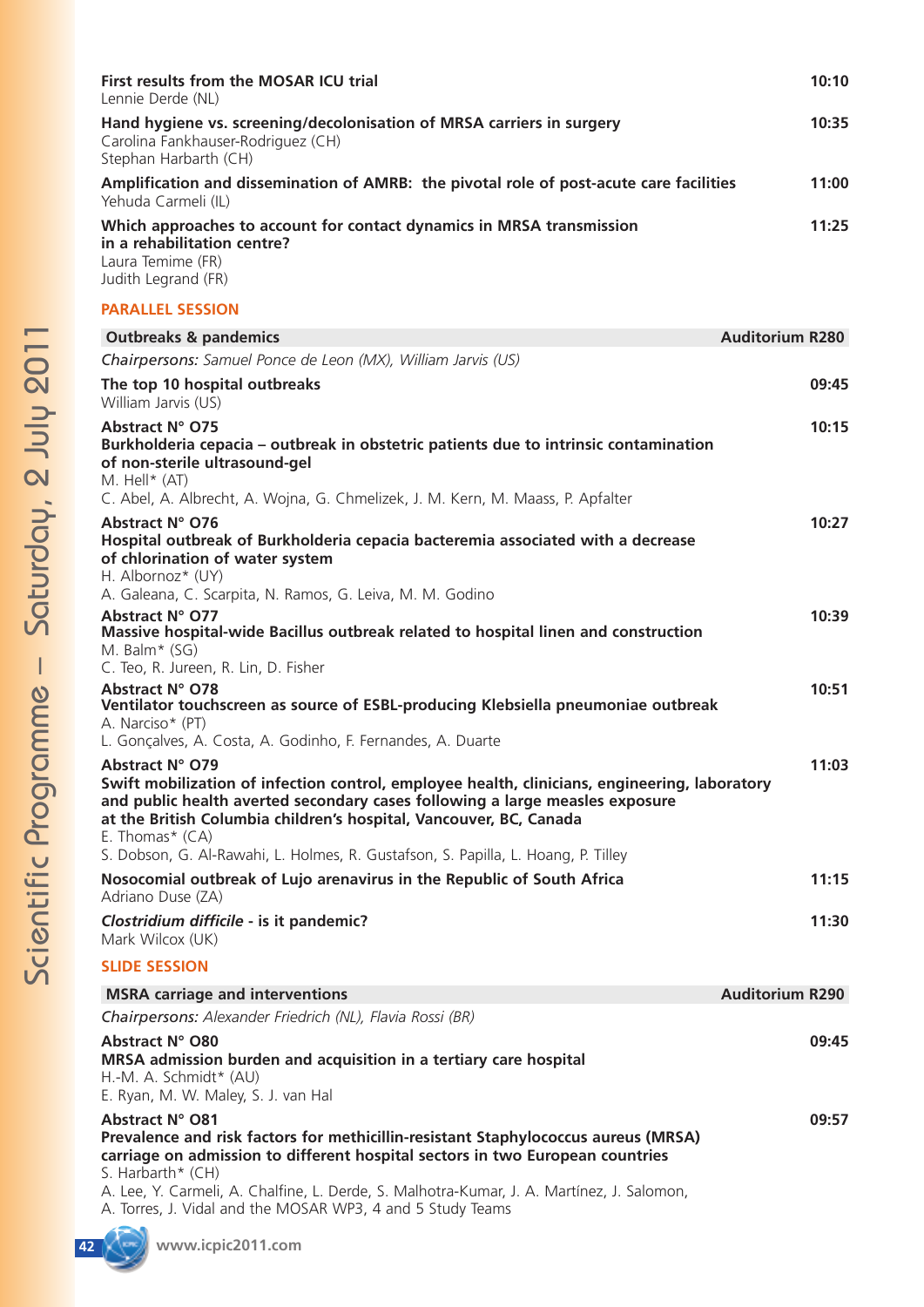| Abstract N° O83<br>10:21<br>Which anatomical sites should be sampled for screening of MRSA carriage by culture<br>or by rapid PCR test?<br>D. S. Blanc* (CH)                                                                                                                                                                                 | 10:33 |
|----------------------------------------------------------------------------------------------------------------------------------------------------------------------------------------------------------------------------------------------------------------------------------------------------------------------------------------------|-------|
| L. Senn, I. Nahimana, P. Basset, G. Zanetti                                                                                                                                                                                                                                                                                                  |       |
| <b>Abstract N° O84</b><br>The staged roll-out of an MRSA intervention bundle in Singapore featuring universal<br>active surveillance<br>D. Fisher* (SG)<br>R. Lin, L. Y. Hsu, O. Kooi Li, T. M. Ng, P. Tambyah                                                                                                                               |       |
| Abstract N° O85<br>Risk factors for previously unknown methicillin-resistant Staphylococcus aureus (MRSA)<br>carriage on admission to 13 surgical wards in Europe<br>A. Pan $*(IT)$                                                                                                                                                          | 10:45 |
| A. Lee, B. Cooper, A. Chalfine, G. Daikos, S. Garilli, S. Malhotra-Kumar<br>Abstract N° O86<br>MRSA: the transmission paradigm investigated<br>G. Moore* (UK)                                                                                                                                                                                | 10:57 |
| B. Cookson, R. Jackson, A. Kearns, J. Singleton, D. Smyth, A. P. R. Wilson<br>Abstract N° O87<br>Reduction of hospital-acquired MRSA as a result of increased use of hydroalcoholic<br>handrub solution: a 7 year follow-up<br>B. Heyneman* (BE)<br>E. Nulens, A. Lenez, S. Pinxten, B. Gordts, H. Sax, D. Pittet and Infection control team | 11:09 |
| AZ Sint-Jan Brugge-Oostende<br>Abstract N° O88<br>11:21<br>Do rapid detection and isolation of colonised patients reduce MRSA spread<br>in the intensive care unit?<br>C. Marshall* (AU)<br>E. McBryde, M. Richards                                                                                                                          |       |
| Abstract N° O89<br>Excess length of stay due to methicillin-resistant Staphylococcus aureus (MRSA)<br>infection at a large Swiss hospital estimated by multi-state modelling<br>M. Macedo-Vinas* (CH)                                                                                                                                        | 11:33 |
| G. De Angelis, C. Fankhauser, E. Safran, J. Schrenzel, D. Pittet, S. Harbarth                                                                                                                                                                                                                                                                |       |
| <b>COFFEE BREAK AND EXHIBITION</b><br>11:45 - 12:45                                                                                                                                                                                                                                                                                          |       |
| SATURDAY, 2 JULY 2011<br>12:45 - 14:15                                                                                                                                                                                                                                                                                                       |       |
| <b>INNOVATION ACADEMY</b>                                                                                                                                                                                                                                                                                                                    |       |
| <b>G</b> Auditorium R380<br><b>Award presentations &amp; ceremony</b>                                                                                                                                                                                                                                                                        |       |
| Chairpersons: John Conly (CA), Didier Pittet (CH)<br>and the members of the Jury of the 2011 ICPIC Innovation Academy Awards                                                                                                                                                                                                                 | 12:45 |
| <b>PARALLEL SESSION</b>                                                                                                                                                                                                                                                                                                                      |       |
| <b>Auditorium R080</b><br>Risks for surgical site infections: from skin to air                                                                                                                                                                                                                                                               |       |
| Chairpersons: Sonja Hansen (DE), Ricardo Durlach (AR)                                                                                                                                                                                                                                                                                        |       |
| Modifiable risk factors for surgical site infection<br>Jan Kluytmans (NL)                                                                                                                                                                                                                                                                    | 12:45 |
| Skin preparation and glove choice - what is best?<br>Andreas Widmer (CH)                                                                                                                                                                                                                                                                     | 13:15 |
| Environmental control in the operating room - how reasonable<br>and at what cost?<br>Petra Gastmeier (DE)                                                                                                                                                                                                                                    | 13:45 |

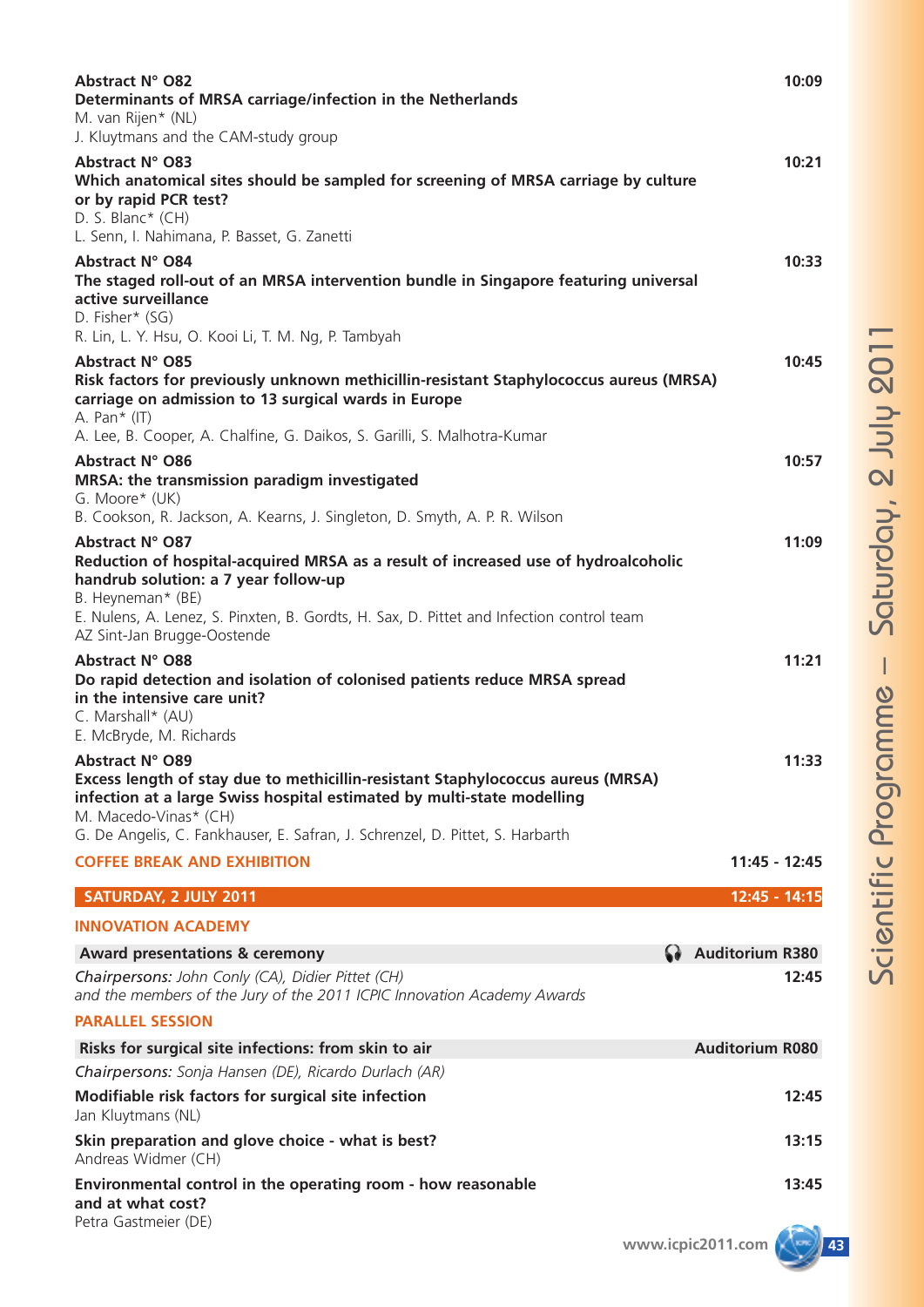## SCIENTIFIC POSTER PRESENTATIONS

*Authors of accepted posters are requested to be at their poster, to enable discussion, during the official poster viewing time: 11:30 - 12:30*

**Sécurité des patients, infections liées aux soins: réalité, impact, prévention - perspectives africaines P329** EVALUATION DE LA SÉCURITÉ DES PATIENTS DANS UN CENTRE NATIONAL HOSPITALO-UNIVERSITAIRE (CNHU) DU SÉNÉGAL / T. S. Ndiaye\* - M. Ndiaye - B. Ndoye **P330** LES INFECTIONS NOSOCOMIALES À L'HÔPITAL PRINCIPAL DE DAKAR : BILAN DES ENQUÊTES «1 JOUR DONNÉ» DE 2006 À 2010 / B. Fall\* - L. P. Nadiele - K. S. Ndiaye - S. Diawara - M. Ndiaye - B. Wade **P331** SITUATION DES ÉVÈNEMENTS INDÉSIRABLES GRAVES LIÉS AUX SOINS DANS LES ÉTABLISSEMENTS DE SANTÉ EN MILIEU RURAL GUINÉEN / M. Diallo\* - H. Barry - C. M. BALDE - L. SOW **P332** LA PROBLÉMATIQUE DE LA SÉCURITÉ DES PATIENTS DANS LES PROVINCES DU MANIEMA ET E DU SUD KIVU EN RÉPUBLIQUE DÉMOCRATIQUE DU CONGO / S. Bdom\* **P333** STRATÉGIE D'ÉVALUATION DE LA QUALITÉ DES PRESTATIONS DE SOINS EN SITUATION DEN CONTRAINTES FINANCIÈRES, CAS DU CENTRE HOSPITALIER RÉGIONAL DE THIÈS (SÉNÉGAL) / A. Ndiouck\* **P334** ETAT DES LIEUX DE LA SITUATION DES INFECTIONS NOSOCOMIALES AU BURKINA FASO / O. A. Zida\* - J. Zoungrana **P335** ENQUÊTE DE PRÉVALENCE DES INFECTIONS NOSOCOMIALES AU CHUYO D'OUAGADOUGOU (BURKINA FASO) / K. J. Zoungrana\* - A. Traore - L. Ouedraogo **P336** ENQUÊTE DE PRÉVALENCE DES INFECTIONS NOSOCOMIALES AU CHNU DE FANN (DAKAR, SÉNÉGAL) / N. M. Dia - R. Ka\* - N. M. Manga - S. A. Diop - R. Diagne - M. L. Dia - B. Ndoye - A. I. Sow - P. S. Sow **P337** QUELLES LEÇONS TIRER DES 3 PREMIÈRES ENQUÊTES NATIONALES DE PRÉVALENCE DES INFECTIONS ASSOCIÉES AUX SOINS (IAS) AU SÉNÉGAL / M. Seck\* - N. M. Dia - N. Babacar **P338** LES INFECTIONS NOSOCOMIALES AU CENTRE HOSPITALIER RÉGIONAL DE TAHOUA AU NIGER / H. Djibo\* - M. Kamay - A. Baden **P339** ÉTUDE SUR LA PRÉVALENCE DES INFECTIONS NOSOCOMIALES DANS LES ÉTABLISSEMENTS HOSPITALIERS DU NIGER / G. Bawa-Alla \* - H. Djibo **P340** PROBLÉMATIQUE DE LA PRÉVENTION ET DU CONTRÔLE DES INFECTIONS NOSOCOMIALES À L'HÔPITAL NATIONAL DONKA / M. Diallo\* - H. Berry - M. Yattara **P341** ANALYSE DE LA SITUATION DE LA SÉCURITÉ DES PATIENTS ET DU CONTRÔLE INFECTIEUX DANS LES ÉTABLISSEMENTS DE SANTÉ EN PÉRIODE POST-CONFLIT EN RD CONGO / E. Dunia\* - A. Mwandi **P342** BURDEN OF HEALTHCARE ASSOCIATED INFECTIONS / J. MidounguéI\* - K. Mosleh **P343** SITUATION ANALYSIS OF PATIENT SAFETY AND RISK MANAGEMENT FOR CARE IN THE ECOWAS REGION / F. M. Adeoti\* - O. Oyourou - B. Chanfreau **P344** REALITY OF INFECTION IN TOGO. CASE OF PEDIATRIC SERVICE OF CHU CAMPUS DO LOME / A. A. B. Baba\* - F. M. Adeoti - B. Chanfreau **P345** INCIDENCE DES INFECTIONS ASSOCIÉES AUX SOINS EN PÉDIATRIE DANS LA REGION DE BIZERTE - TUNISIE. RÉSULTATS D'UNE SURVEILLANCE PERIODIQUE / R. Hamza\* - H. Kammoun - N. Gandoura - M. Bokri - M. Dhaouadi

- **P346** INCIDENCE DES INFECTIONS ASSOCIÉES AUX SOINS EN NEONATOLOGIE DANS LA REGION DE BIZERTE ANNEE 2009 / R. Hamza\* - H. Kammoun - I. Blanco - A. Maatoug
- **P347** NOSOCOMIAL PNEUMONIA ASSOCIATED TO CD4+ T DEPLETION IN HIV NEGATIVE PATIENTS OF BENIN / E. M. C. LOZES\* - T. A. AHOYO - V. P. Akoutey - L. S. BABA MOUSSA
- **P348** UNE EPIDEMIE D'ENDOPHTALMIE A STAPHYLOCOCCUS EPIDERMIDIS AU CHU BENI-MESSOUS D'ALGER / R. Belkaid\* R. Talhi - C. Cherid - I. Hamzaoui - R. Belaoudmou - M. Nouri - A. Soukehal
- **P349** SERRATIA MARCESCENS OUTBREAK ON A GENERAL PEDIATRIC WARD IN BENIN / T. A. Ahoyo\* M. F. Adeoti A. G. Attolou - M. Boco - L. S. Baba Moussa
- **P350** INCREASE IN LENGTH OF STAY AND OVERCOST ATTRIBUTABLE TO HOSPITAL-ACQUIRED INFECTIONS IN A PEDIATRIC UNIT IN SENEGAL / A. Ndir\* - A. Cisse - L. P. Nadiele - N. M. Dia Badiane - B. Ndoye
- **P351/** LENGTH OF STAY AND MEAN COST OF PATIENTS' HOSPITALIZATION WITH HEALTHCARE-ASSOCIATED INFECTIONS
- **O17** ACQUIRED IN A NATIONAL HOSPITAL IN SENEGAL / A. Ndir\* A. Cisse L. P. Nadiele N. M. Dia Badiane B. Ndoye
- **P352** COÛT DE PRODUCTION ET CAPACITÉS DE RECOUVREMENT DES COÛTS DES PRESTATIONS D'UN CENTRE DE SANTÉ DE PROXIMITÉ : IMPACT SUR LA QUALITÉ DES SOINS / F. M. Adeoti\* - D. Kouassi - A. Oyourou
- **P353** ASPECTS JURIDIQUES DE LA LUTTE CONTRE LES INFECTIONS NOSOCOMIALES ET DE LA SÉCURITÉ DES PATIENTS EN COTE D'IVOIRE / F. Krouzou - F. M. Adeoti\* - B. Chanfreau

**Infections nosocomiales: risque, prévention, comportement et implication des patients**

- P354 LA PRÉVENTION DES INFECTIONS NOSOCOMIALES : QU'EN EST-IL EN FRANCE EN 2011 ? / V. Van Rossem\* B. Rouyer -L. May-Michelangeli - V. Salomon
- **P355** RUNNING A NATIONAL PROGRAM TO CONTROL HEALTHCARE-ASSOCIATED INFECTIONS IN LOW-INCOME COUNTRIES: CHALLENGES AND FEASIBILITY / B. Ndoye\*
- **P356** INFECTIONS AND INFECTION CONTROL IN COUNTRIES WITH LIMITED RESOURCES / V. Djientcheu\* K. Mosleh
- **P357** CLEAN CARE IS SAFER CARE: DU DÉFI AU PROGRAMME DE L'OMS POUR LA SÉCURITÉ DES PATIENTS / M.-N. Chraïti\* B. Allegranzi - S. Bagheri Nejad - C. Kilpatrick - E. Mathai - D. Pittet
- **P359** INFLUENCER LE COMPORTEMENT DES SOIGNANTS POUR SÉCURISER LA POSE DU CATHÉTER VEINEUX PÉRIPHÉRIQUE (EXPÉRIENCE DU CHU MUSTAPHA D'ALGER) / B. Benhabyles\* - N. Hached - S. Benmami - M. Neggazi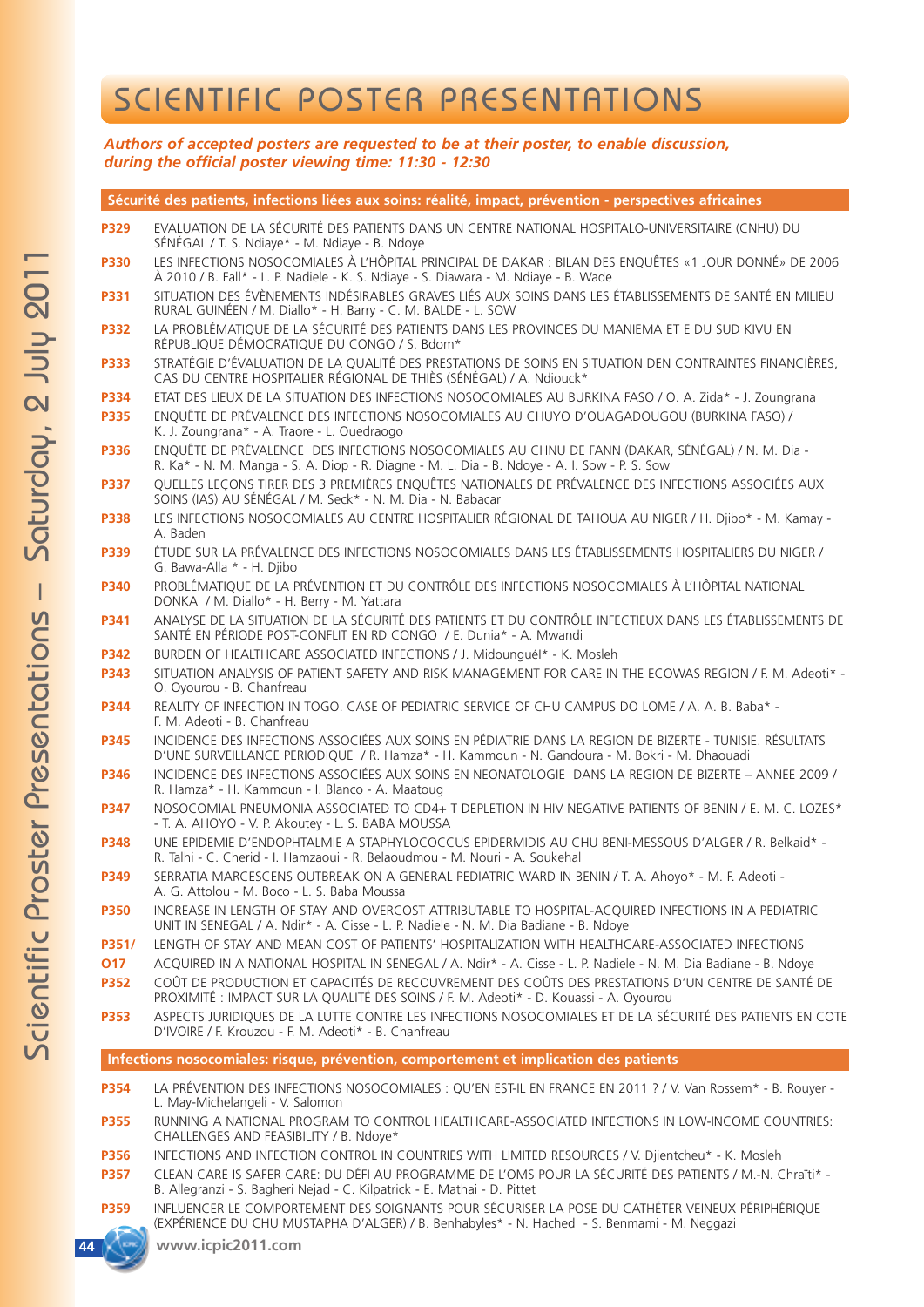- **P360** FACTEURS DE RISQUE INFECTIEUX EN CHIRURGIE CARCINOLOGIQUE DU SEIN A PROPOS DE 1686 CAS / M. Y. Louis\* P. Berger - F. Lemarie - C. Debrock - M. Eyffred - M. Henry Amar
- **P361** IMPACT DE LA QUALITÉ DE LA RÉCOLTE DE DONNÉES DANS UNE SURVEILLANCE DES INFECTIONS DU SITE OPÉRATOIRE (ISO) / C. Bandiera-Clerc\* - S. Harbarth - A. Gayet-Ageron - S. Le Godais - N. Murith - J. Christenson - A. Kalangos - D. Pittet
- **P362** PROBABILITÉ DE PORTAGE DE MRSA AU MOMENT DE L'ADMISSION DANS UN SERVICE D'ORTHOPÉDIE UNIVERSITAIRE EN FONCTION DES RÉSULTATS DE DÉPISTAGE ANTÉRIEURS / A. Agostinho\* - C. Fankhauser - M.-N. Chraiti - J. Sztajzel - C. Ginet - T. Haustein - G. Renzi - J. Schrenzel - P. Hoffmeyer - S. Harbarth - I. Uçkay
- **P363** VIGISMIG, UNE DÉMARCHE COLLECTIVE / F. Maitre\* J. Maurin V. Camus D. Pittet A. Perrier A. Iten
- **P364** MISE EN PLACE D'UNE ASSOCIATION DE PATIENTS POUR LA SÉCURITÉ DES PATIENTS AU SÉNÉGAL M. Ndiaye\* on behalf of Prof Babacar Ndoye
- **P365** AFRICAN LEAGUE OF ASSOCIATIONS FOR PATIENT SAFETY (LIASEP): TASKS, ACTIVITIES AND OUTLOOK / F. Tchanile Salifou Dogo\* - F. M. Adeoti - B. Ndoye

#### **Résistances antimicrobiennes en milieu de soins: données du continent africain**

- **P366** ENQUÊTE DE PRÉVALENCE « UN JOUR DONNÉ » SUR L'ANTIBIOTHÉRAPIE AU CHNU DE FANN, DAKAR (SÉNÉGAL) / N. M. Dia - N. M. Manga - R. Ka\* - M. Ba - M. Seck - B. Ndoye - A. I. Sow - B. M. Diop - P. S. Sow
- **P367** ACQUISITION DE BACTÉRIES MULTIRÉSISTANTES EN MILIEU PÉDIATRIQUE À DAKAR (SÉNÉGAL) / M. L. L. Dia\* R. Ka N. M. Dia - A. I. I. Sow - M. F. Cisse
- **P368** BACTÉRIES MULTIRÉSISTANTES (BMR) AU CHU DE FANN, DAKAR (SÉNÉGAL) / M. L. L. Dia\* R. Ka N. M. Dia A. I. Sow - M. F. Cisse
- **P369** EVALUATION DE LA PRESCRIPTION DES ANTIBIOTIQUES AU COURS DES INFECTIONS RESPIRATOIRES BASSES (IRB) AU CHU DE CONAKRY EN 2009 / M. S. Sow\* - A. Camara - A. A. Oumar - M. A. M. Medila - M. Cisse - M. Barry - A. A. S. Diallo - L. M. Camara - B. Ndoye
- **P370** ETUDE DE LA SENSIBILITÉ AUX ANTIBIOTIQUES DES MICROORGANISMES D'ORIGINE HOSPITALIÈRE EN ZONE PÉRI URBAINE AU BÉNIN / T. A. Ahoyo\* - E. Yehouenou Pazou - A. Attolou Gbohoun - K. Dramane
- **P371** MISE EN PLACE D'UN PLAN NATIONAL D'ACTION POUR AMÉLIORER L'UTILISATION DES ANTIBIOTIQUES AU SÉNÉGAL / B. Ndoye\* - N. M. D. Badiane - B. M. Diop

#### **Hygiène des mains et respect des pratiques de prévention**

- **P372** LA PROMOTION DE L'HYGIÈNE DES MAINS DANS LES ÉTABLISSEMENTS DE SANTÉ : L'EXEMPLE FRANÇAIS / V. Van Rossem\* - B. Rouyer - D. Drouvot - L. May-Michelangeli - V. Salomon
- **P373** L'HYGIENE DES MAINS COMME FONDATION DE LA SÉCURITÉ DES PATIENTS DANS LES HÔPITAUX EN AFRIQUE / M.-N. Chraïti\* - S. Bagheri Nejad - N. M. Dia Badiane - S. Diallo - R. Toby - J. Hightower - S. B. Syed - D. Pittet
- **P374** LE PROGRAMME NATIONAL TUNISIEN DE PROMOTION DE L'HYGIÈNE DES MAINS EN MILIEU DE SOINS A MAINTENANT DIX ANS : QUEL BILAN ? / R. Hamza\* - H. Kammoun - F. Khayèche - K. Badri - N. El Fékih - M. Nédhif
- **P375** CONNAISSANCES SUR L'HYGIÈNE DES MAINS DU PERSONNEL SOIGNANT DU CHNU DE FANN À DAKAR AU SÉNÉGAL / N. M. Dia - B. A. Niang\* - M. L. Diouf-Ndour - N. A. Diop - R. Diagne - R. Ka - S. Bagheri-Nejad - M.-N. Chraiti - B. Ndoye - B. M. Diop - P. S. Sow
- **P376** RÉSULTATS D'UN AUDIT SUR LES CONNAISSANCES ET PERCEPTION DE L'HYGIÈNE DES MAINS PAR LE PERSONNEL SOIGNANT DANS LE SERVICE DE MATERNITÉ DU CHU BENI-MESSOUS / G. Brahimi - R. Belkaid\* - M. Adjali - A. Soukehal
- **P377** AUDIT SUR LES RESSOURCES ET LE LAVAGE DES MAINS AU CHU BÉNI-MESSOUS D'ALGER EN 2010 / G. Brahimi R. Belkaid\* - R. Belaoudmou - S. Hamadi - M. Belkadi - A. Soukehal
- **P378** EVALUATION DE LA PROMOTION ET DES PRATIQUES D'HYGIÈNE DES MAINS DANS LES HÔPITAUX DU SÉNÉGAL / J. C. Traoré\* - N. M. D. BADIANE - B. NDOYE
- **P379** SURVEY ON THE LEVEL OF USE OF HYDRO-ALCOHOLIC PRODUCTS IN REDUCING NOSOCOMIAL INFECTIONS AT FANN HOSPITAL IN DAKAR-SENEGAL / D. Faye\*
- **P380** "CEPPHY, CELLULE POUR LA PROMOTION DES PRATIQUES D' HYGIÈNE, KINSHASA ET BAS CONGO" / N. Muyulu\* D. Nsobani - L. Kwimi - P. Ntantu - V. Mutay - A. Mutay
- **P381** MAINTENIR L'OBSERVANCE À L'HYGIÈNE DES MAINS DES INFIRMIERS ET DES AIDES HOSPITALIERS DANS UN HÔPITAL DE GÉRIATRIE: IMPORTANCE DONNÉE À LA RESTITUTION / V. Sauvan\* - Y. Registe Rameau - T. Haustein - F. Eggimann - D. Pittet
- **P382** MOYENS SÉJOURS : ADAPTATION DES INDICATIONS AU PORT DE GANTS. / V. Sauvan\* Y. Registe Rameau M.-N. Chraiti - J. Sztajzel-Boissard - T. Haustein - D. Pittet
- **P383** QUELLE PROTECTION POUR LES PATIENTS IMMUNO-SUPPRIMÉS LORS DE LEURS SORTIES EN DEHORS DES UNITÉS PROTÉGÉES? / M. Munteau\* - D. Pecoul - A. Iten - D. Pittet
- **P384** AUDIT DE LA PRÉVENTION DE LA TUBERCULOSE ASSOCIÉE AUX SOINS DANS 9 HÔPITAUX OUEST-AFRICAINS / B. Ndoye\* - N. M. D. Badiane

**Risque mère-enfant: infections et morbidités liées à l'accouchement**

- **P385** ETUDE DE LA COUVERTURE SANITAIRE DES ACTIVITÉS PRÉNATALES DANS UNE FORMATION SANITAIRE À BASE COMMUNAUTAIRE DANS LE DISTRICT D'ABIDJAN / F. M. Adeoti\* - A. Oyourou - D. Kouassi
- **P386** DÉTERMINANTS DES INFECTIONS NOSOCOMIALES DANS LES MATERNITÉS DES HÔPITAUX EN GUINÉE (MAI 2008) / M. Diallo\* - H. Barry - M. Yattara
- **P387** CONNAISSANCE DE LA PRÉVENTION ET CONTRÔLE DE L'INFECTION EN MATERNITÉ DANS LES ÉTABLISSEMENTS DE SANTÉ DE PROXIMITÉ À ABIDJAN / F. M. Adeoti\* - D. Kouassi - O. A. Oyourou - B. Chanfreau
- **P388** RÉDUIRE LES DÉCÈS MATERNELS LIÉS AUX INFECTIONS NOSOCOMIALES À LA MATERNITÉ : PARI IMPOSSIBLE POUR LA RD CONGO ? / O. S. Wembonyama\* - M. L. Tshilolo - W. C. Mpoy - K. A. Mutombo - C. Tshintshiompo - M. C. Watu

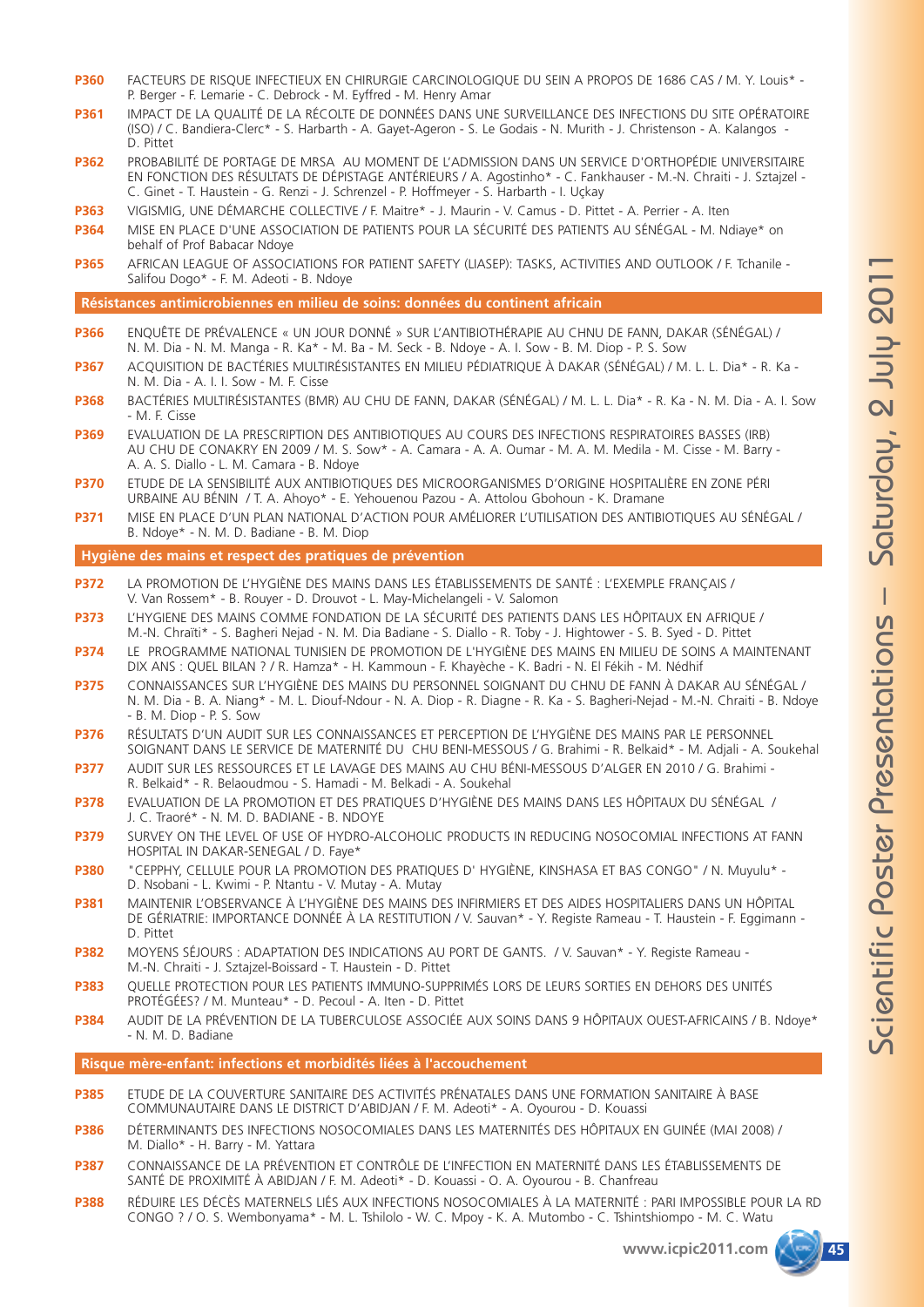- **P389** SENS ET PORTEE DES INFECTIONS URO-GENITALES A LA CONSULTATION EXTERNE DE LA MATERNITE ISSAKA GAZOBI DE NIAMEY / H. Djibo\* - H. Oumarou - M. Kamaye - J. Massing - J. Rey
- **P390** PRESCRIPTION DE LA SULFADOXYNE-PYRIMÉTHAMINE EN TRAITEMENT PRÉVENTIF INTERMITTENT (TPI) DU PALUDISME AU COURS DE LA GROSSESSE À ABIDJAN / T. Daubrey-Potey\* - F. Adéoti
- P391 PLACE DE L'INFECTION MATERNELLE DANS LA SURVENUE DES MORBIDITÉS OBSTÉTRICALES EN ALGÉRIE / N. Keddad\*
- **P392** COMPLICATION GRAVES DE L'ACCOUCHEMENT AU CHU DE YAOUNDÉ: ETUDE RÉTROSPECTIVE SUR 10 ANS / W. A. Takang\* - F. Fouakeng
- **P393** ANALYSE PRÉLIMINAIRE DES RISQUES (APR) DU CIRCUIT DE PRISE EN CHARGE DE LA PARTURIENTE EN ANESTHÉSIE OBSTÉTRICALE A L'HÔPITAL ROBERT DEBRÉ / F. M. Adeoti\* - J. Harthman - V. Leroux - A. Desroches
- **P394** PREVALENCE OF DIARRHEA IN UNDER-FIVE CHILDREN AND A CHALLENGE TO FAMILY PLANNING IN SHABU AREA NASARAWA NIGERIA / K. Odor\* - R. P. Opara
- **P395** IMPACT D'UNE MUTUELLE DE SANTÉ SUR L'ACCÈS DES FEMMES AUX SERVICES D'UNE MATERNITÉ AU CAMEROUN / F. FOUAKENG \* - E. Betsi - W. Takang

**P396/O21** AVOIDING MATERNAL-CHILD DEATH IN DR CONGO THROUGH INFECTION CONTROL / S. Wembonyama\*

#### **Maîtrise du risque infectieux environnemental**

- **P397** GESTION DE LA PROBLÉMATIQUE DES LEGIONELLA SPP. DANS LES RÉSEAUX D'EAU D'UN HÔPITAL / Y. Martin\* G. Chappatte - F. Sallin - J.-F. Chal - P. Deiss - V. Camus - A. Iten - D. Pittet
- **P398** UTILISATION DU DIOXYDE DE CHLORE AFIN D'ÉLIMINER LES LEGIONELLA SPP. DES CONDUITES DU RÉSEAU D'EAU SANITAIRE D'UN HÔPITAL / Y. Martin\* - J. Genet - B. Guipet - G. Chappatte - V. Sanz - P. Brunelli - J.-F. Pinier - B. Laeuchli - D. Pittet
- **P399** ETUDE DE LA DURÉE D'UTILISATION DES FILTRES PALL SUR LES POINTS D'EAU DES HUG / Y. Martin\* K. Drohla-Dietrich C. Salomon - V. Sanz - F. Sallin - G. Chappatte - D. Pittet
- **P400** L'UTILISATION CIBLEE DE FILTRES TERMINAUX APYROGENES POUR LA PREVENTION DES INFECTIONS NOSOCOMIALES LIEES A L'EAU DANS UNE CLINIQUE PRIVEE / V. Marchal\*
- **P401** L'UTILISATION CIBLÉE DE FILTRES TERMINAUX APYROGÈNES POUR LA PRÉVENTION DES INFECTIONS NOSOCOMIALES LIÉES À L'EAU DANS UN HÔPITAL PUBLIC / M. Burr\*
- **P402** PROCESSUS DE DÉGRADATION DE L'EAU POTABLE DANS UN ÉTABLISSEMENT DE SANTÉ AU SÉNÉGAL / A. Ndiouck\*
- **P403** EVALUATION DES CONNAISSANCES ET DES PRATIQUES DE GESTION DES DÉCHETS HOSPITALIERS AU NIGERIA: IMPLICATIONS POUR LA LUTTE CONTRE LES INFECTIONS NOSOCOMIALES / E. M. Okechukwu - A. Onyenwenyi\*
- **P404** EVALUATION OF MEDICAL WASTE MANAGEMENT PRACTICES IN NIGERIA: IMPLICATIONS FOR PUBLIC HEALTH AND ENVIRONMENTAL SAFETY / E. I. Okechukwu\*
- **P405** LES DÉCHETS BIOMÉDICAUX EN MILIEU HOSPITALIER : CAS DE LA MATERNITÉ ISSAKA GAZOBI ET DES HÔPITAUX NATIONAUX DE NIAMEY ET DE LAMORDÉ / H. Djibo\* - M. Kamaye - A. Bade
- **P406** EVALUATION DE LA GESTION DES DÉCHETS BIOMÉDICAUX (DBM) AU SÉNÉGAL / M. Ndiaye\* B. Ndoye
- **P408** DES COCCINELLES DANS UNE UNITÉ PROTÉGÉE: QUELLE SIGNIFICATION? / V. Camus\* A. Iten C. Pecora B. Merz Y. Martin - Y. Chalandon - D. Pittet

**Stérilisation, prise en charge des instruments chirurgicaux et des endoscopes**

- **P409** ETAT DES LIEUX SUR LES PRATIQUES DE STERILISATION DES DISPOSITIFS MEDICAUX DANS LES SERVICES DE CHIRURGIE AU CHU-YALGADO OUEDRAOGO / J. Zoungrana\* - I. Guissou - F. Zongo - F. Dhainsala
- **P410** AUDIT DU TRAITEMENT DU MATÉRIEL RÉUTILISABLE DANS LES SERVICES DE CHIRURGIE DU CHU-YALDAGO OUEDRAOGO (CHU-YO) AU BURKINA FASO / J. Zoungrana\* - F. Zongo - H. Dehainsala - I. Guissou - B. Ndoye
- **P411** AUDIT DU TRAITEMENT DU MATÉRIEL DANS LES SERVICES DE CHIRURGIE DU CHU-YALDAGO OUEDRAOGO (CHU-YO) AU BURKINA FASO / J. Zoungrana / Kissou\* - B. Ndoye - I. Guissou
- **P412** ÉVALUATION DE LA QUALITÉ DE LA DÉSINFECTION DES GASTROSCOPES DANS LES CENTRES D'ENDOSCOPIE DIGESTIVE D'ABIDJAN / C. Assi - F. M. Adeoti\*
- **P413** VALIDATION DES LAVEURS DÉSINFECTEURS D'INSTRUMENTS CHIRURGICAUX (LD) ET D'ENDOSCOPES (LDE) / D. Scalia\* S. Dharan - C. Ginet - H. Ney - D. Pittet

#### **Sécurité transfusionnelle: un défi permanent**

- **P414** SÉCURITÉ TRANSFUSIONNELLE : COMMENT ÉVITER LES CONTAMINATIONS PAR LE HIV, LES HÉPATITES B ET C AINSI QUE SYPHILIS CHEZ LES DONNEURS DE SANG À LUBUMBASHI / O. S. Wembonyama\* - M. C. Watu - M. L. Tshilolo - W. C. Mpoy - C. Tshintshiompo
- **P415** EVOLUTION DU RISQUE RÉSIDUEL DE TRANSMISSION VIRALE AU COURS DE LA TRANSFUSION SANGUINE EN CÔTE D'IVOIRE / S. Konaté - F. M. Adeoti\*
- **P416** PERCEPTION OF NURSING STAFF TOWARDS AIDS AND AT RISK OF TRANSMISSION OF HIV IN MEDICAL BIOLOGY LABORATORIES IN ABIDJAN / F. M. Adeoti\* - O. Olga - A. T. Ahoyo - B. Chnanfreau on behalf of Adeoti FM, Oyourou OA, Ahoyo TA3 Chanfreau B
- **P417** ANALYSE DES CONNAISSANCES ATTITUDES ET PRATIQUES DU PERSONNEL SUR LES ACCIDENTS D'EXPOSITION AU SANG (AES) AU CENTRE NATIONAL DE TRANSFUSION SANGUINE D'ABIDJAN / F. M. Adeoti\* - O. A. Oyourou - S. Konaté
- **P418** STUDY OF HYGIENE AND SAFETY MANAGEMENT IN PUBLIC CLINICAL LABORATORIES IN CÔTE D'IVOIRE / F. M. Adeoti\* O. Oyourou - A. T. Ahoyo - B. Chanfreau
- **P419** EVALUATION D'UN SYSTÈME DE PRÉLÈVEMENT SOUS VIDE PAR LE PERSONNEL PARAMÉDICAL DU SERVICE DES MALADIES INFECTIEUSES DU CHNU DE FANN À DAKAR (SÉNÉGAL) / N. M. Dia - B. A. Niang\* - M. L. Diouf-Ndour - M. B. Diallo - G. Diop-Cissé - B. Ndoye - B. M. Diop - P. S. Sow

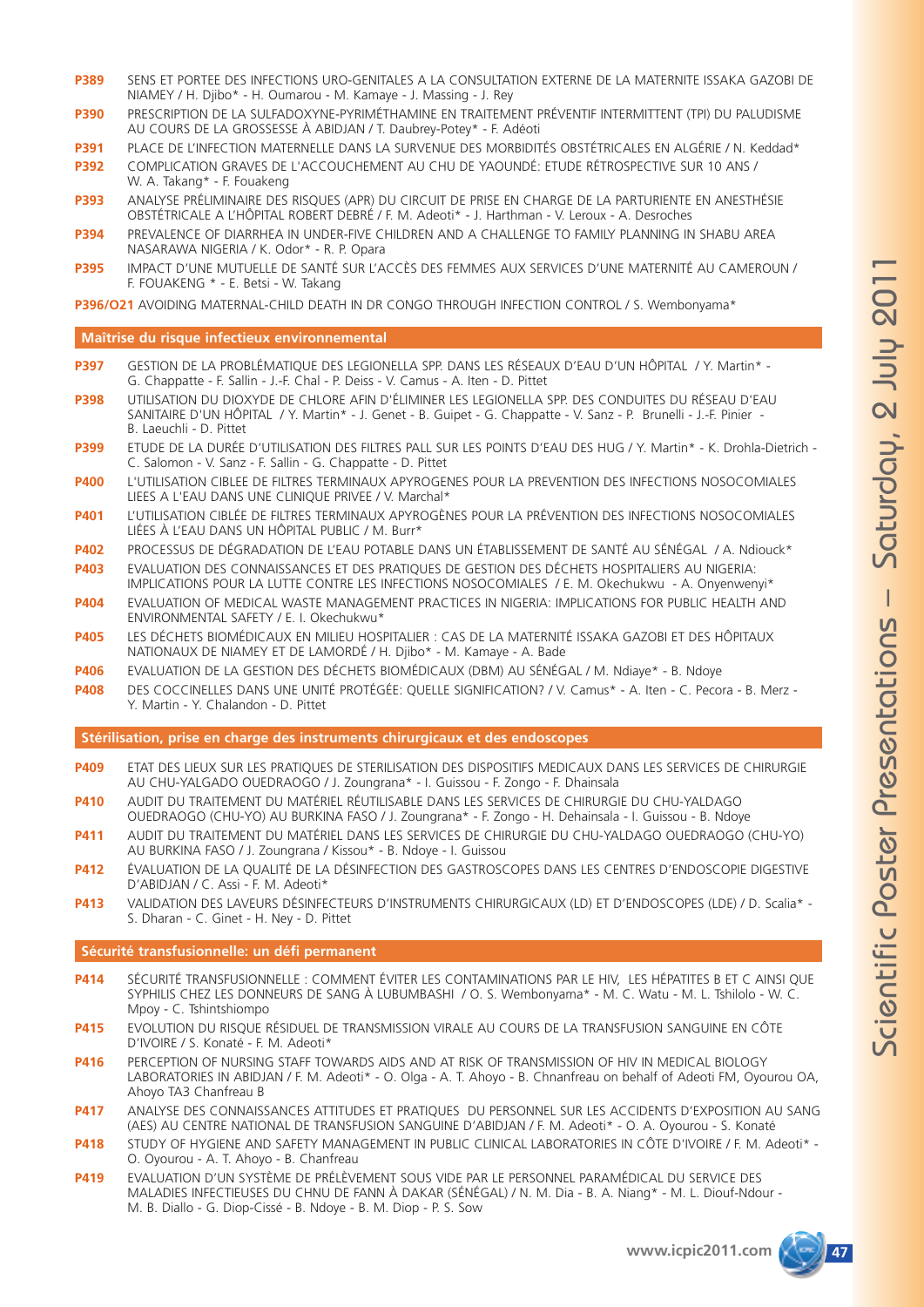## SPECIAL POSTER PRESENTATIONS

### **Society posters**

- **P1** THE HONG KONG INFECTION CONTROL NURSES' ASSOCIATION (HKICNA) SMALL ESTABLISHMENT BIG IMPACT / C. H. S. Lam\* - P. T. Y. Ching - W. H. Seto - W. Jarvis - D. Pittet
- **P2** DUTCH SOCIETY OF INFECTION PREVENTION IN HEALTHCARE (VHIG) / G. G. Van Knippenberg-Gordebeke\*– T. de Ruiter
- **P3** THE LEBANESE SOCIETY FOR INFECTIOUS DISEASES AND CLINICAL MICROBIOLOGY / J. E. Mokhbat\*
- **P4** GROWING AND EQUIPPING THE INFECTION CONTROL COMMUNITY IN SINGAPORE / M. L. Ling 1,\* H. O S. L. Lee S. C. Wong - L. Lang

**Posters of the abstracts selected for the Innovation Academy pitch**

- **O28** A NEW SEROTYPING METHOD OF S. PNEUMONIAE USING AN AUTOMATED MICROARRAY-BASED ASSAY / A. Gervaix\* J. Corbeil - F. Raymond
- **O29** SMART PREVENTION DEVICE FOR FOOT INFECTION / M. Rocklinger\* P. Vacherand F. Brönnimann A. Mathieu A. Stéphane - Z. Pataky
- **O30** THE DEVELOPMENT OF AN ONLINE DATABASE AND MOBILE WEB APPLICATION FOR THE COLLECTION AND ANALYSIS OF HAND HYGIENE COMPLIANCE DATA / P. L. Russo\* - K. Heard - M. Cruickshank - M. L. Grayson
- **O31** IMMERSIVE HAND HYGIENE TRAINER FOR PHYSICIANS A STORY-BASED SERIOUS GAME / H. S. Sax\* Y. Longtin
- **O32** DESIGN OF AUTOMATED TRAINING AND MONITORING SYSTEM FOR ALCOHOL-BASED HAND RUB SURGICAL HAND PREPARATION / S. Ameling - G. Ó Fearghaíl - S. Álvarez - G. Lacey\*
- **O33** USING INNOVATIVE ANTIMICROBIAL GLOVE TECHNOLOGY TO REDUCE THE RISK OF SURGICAL WOUND CONTAMINATION FOLLOWING GLOVE PERFORATION / C. E. Edmiston Jr\* - C. J. Krepel - B. D. Lewis - K. R. Brown - P. J. Rossi - G. R. Seabrook - G. Daeschlein
- **O34** A NOVEL APPROACH TO FIT TESTING OF THE N95 RESPIRATOR IN REAL TIME IN A CLINICAL SETTING / P. P.-L. Or\* J. W.-Y. Chung - T. K. Wong
- **O35** A CROSS-SITE ANTIMICROBIAL RESISTANCE SURVEILLANCE SYSTEM USING SEMANTIC WEB TECHNOLOGIES / D. Teodoro\* - E. Pasche - D. Vishnyakova - B. De Vloed - K. Depraetere - P. Ruch - C. Lovis
- **O36** WHEN THE USER IS NOT THE CHOOSER: STAKEHOLDER INVOLVEMENT IN INNOVATION ADOPTION AND IMPLEMENTATION FOR ADRESSING HCAIS / R. Ahmad\* - Y. Kyratsis - A. Holmes
- **O37** A TREATMENT FOR BANKNOTES AGAINST VIRUSES, BACTERIA AND FUNGI / F. N. Renaud\* H. Rosset N. Vast
- **O38** EFFECTIVENESS OF A NOVEL OZONE AND HYDROGEN PEROXIDE GAS-VAPOUR SYSTEM FOR THE RAPID HIGH LEVEL DISINFECTION OF SURFACES AND HEALTHCARE SPACES / D. Zoutman\* - M. Shannon - K. Brown
- **O39** THE CANACLA, A NEW TECHNOLOGY FOR HAND WASHING / B. Vanhercke\* J. Vanhercke A. Vanhercke
- **O39b** CASCADES ANIBACTERIAL INTELLINGENT HAND PAPER / N. Comeau\*
- **O39c** AN INNOVATIVE DEVICE FOR OBJECTIVE HAND DISINFECTION CONTROL / T. Haidegger\* M. Nagy A. Lehotsk L. Szilagyi



 $\boldsymbol{\mathsf{U}}$